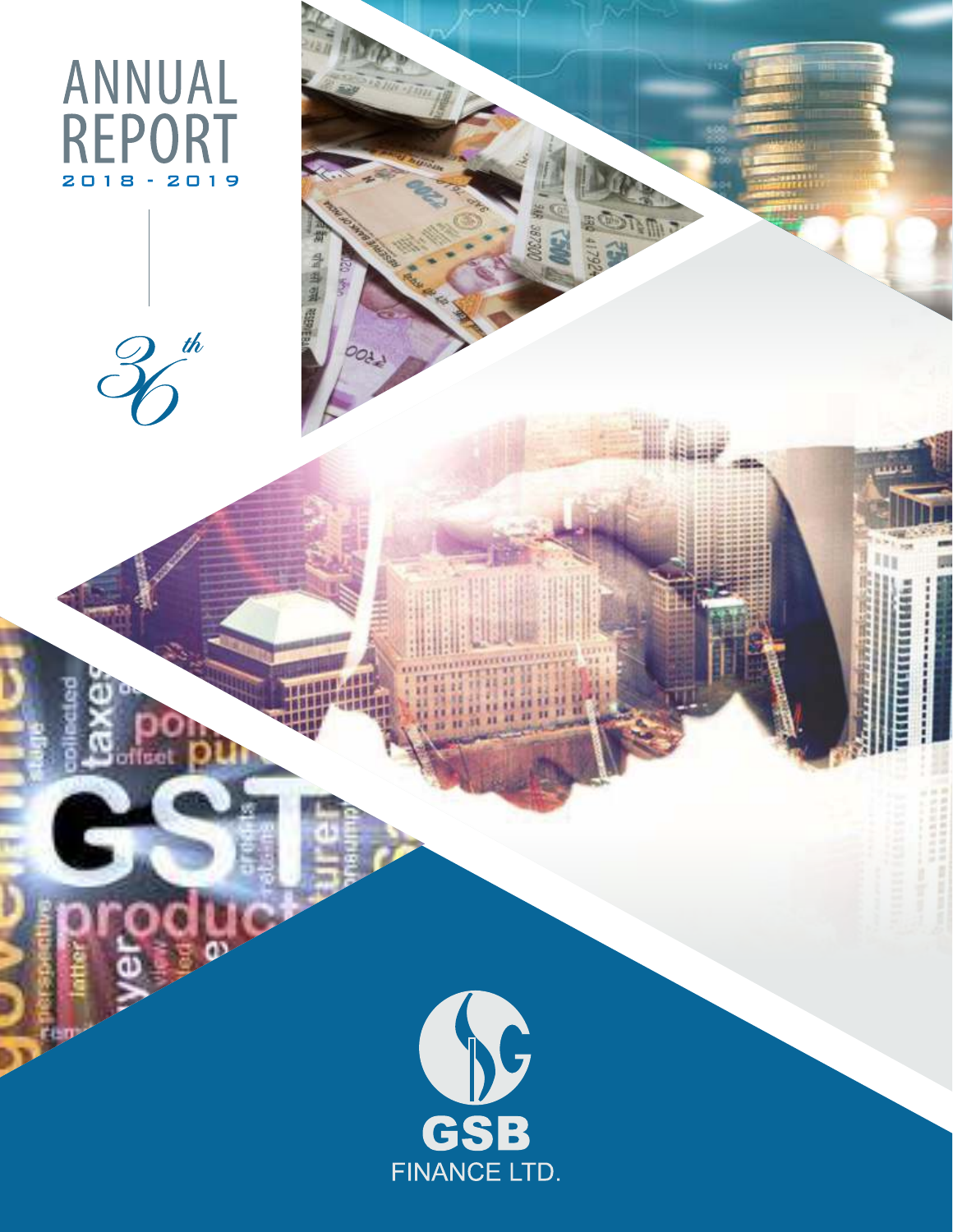



#### **CIN : L99999MH2001PLC134193**

#### **36th ANNUAL REPORT**

| $\overline{\text{Sr.}}$<br>No. | <b>CONTENTS</b>                                  | PAGE NO.     |
|--------------------------------|--------------------------------------------------|--------------|
| 1.                             | <b>Board Of Directors</b>                        | 1            |
| 2.                             | <b>Notice</b>                                    | $\mathbf{2}$ |
| 3.                             | <b>Director's Report</b>                         | 8            |
| 4.                             | <b>Secretarial Audit Report</b>                  | 13           |
| 5.                             | <b>CEO / CFO Certification</b>                   | 16           |
| 6.                             | <b>Management Discussion And Analysis Report</b> | 17           |
| 7.                             | <b>Independent Auditor's Report</b>              | 19           |
| 8.                             | <b>Balance Sheet</b>                             | 27           |
| 9.                             | <b>Profit And Loss Account</b>                   | 28           |
| 10.                            | <b>Cash Flow Statement</b>                       | 29           |
| 11.                            | <b>Notes Forming Part of Accounts</b>            | 30           |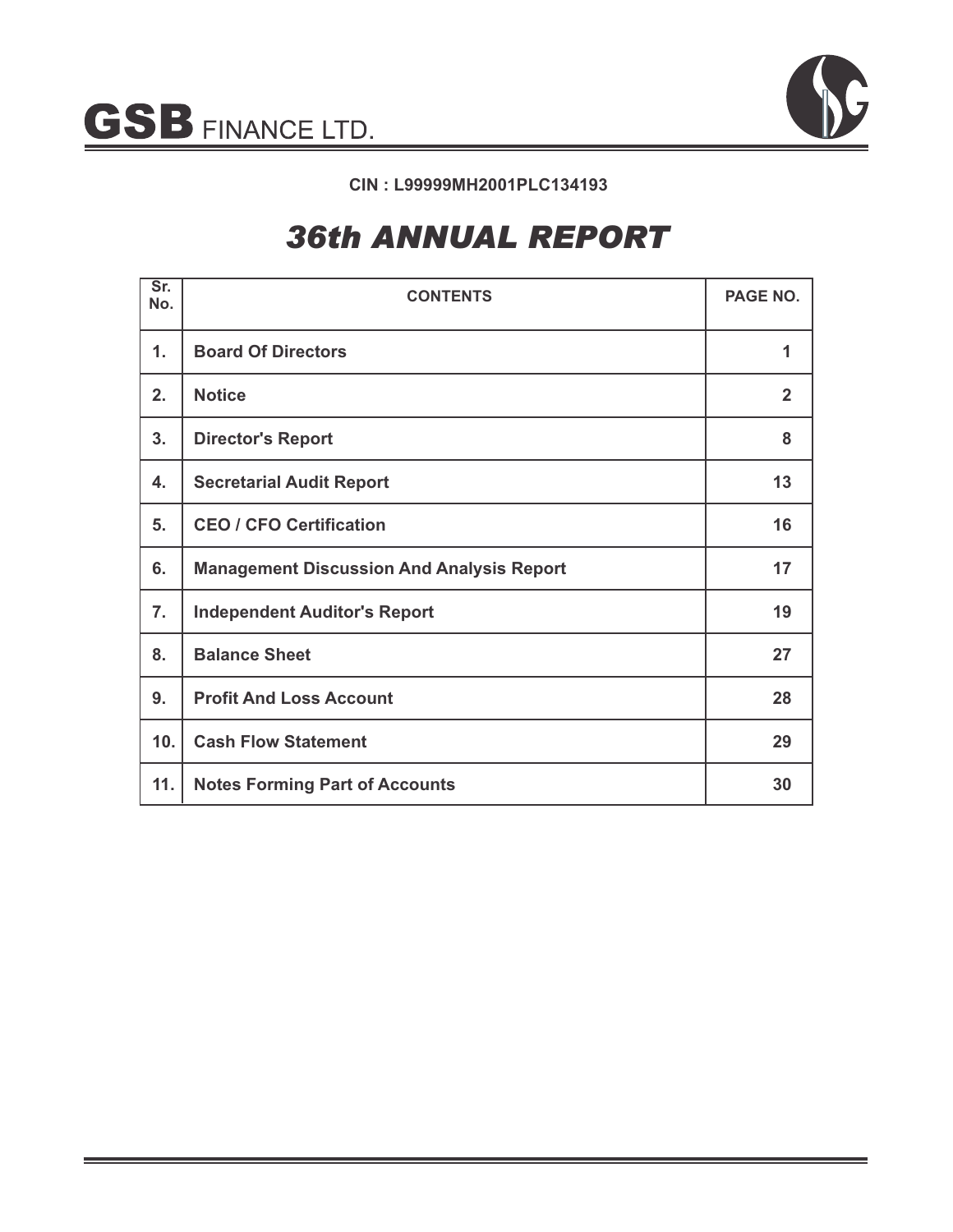

#### **BOARD OF DIRECTORS**

SHRI GIRDHARILAL BIYANI - Chairman and CFO SHRI RAMAKANT BIYANI - Managing Director RITIKA GUPTA - Non Executive Director SUYASH BIYANI - Non Executive Director MANISH ZANVAR - Independent Director PARASRAM KABRA - Independent Director USHA PATEL **All Accords** - Independent Director

- 
- 
- 
- 
- 
- 
- 

#### **AUDITORS**

M/s. H. P. JADEJA & ASSOCIATES Chartered Accountants.

#### **REGISTERED OFFICE**

815, Stock Exchange Tower, 8th Floor, Dalal Street, MUMBAI - 400 001.

#### **BANKERS :**

HDFC BANK BANK OF INDIA

#### **TRANSFER AGENT**

LINK INTIME INDIA PRIVATE LIMITED C-101, 247 Park, L B S Marg, Vikhroli (West), Mumbai - 400 083. Tel. : +91-22-49186000 Fax : +91-22-49186060 www.linkintime.co.in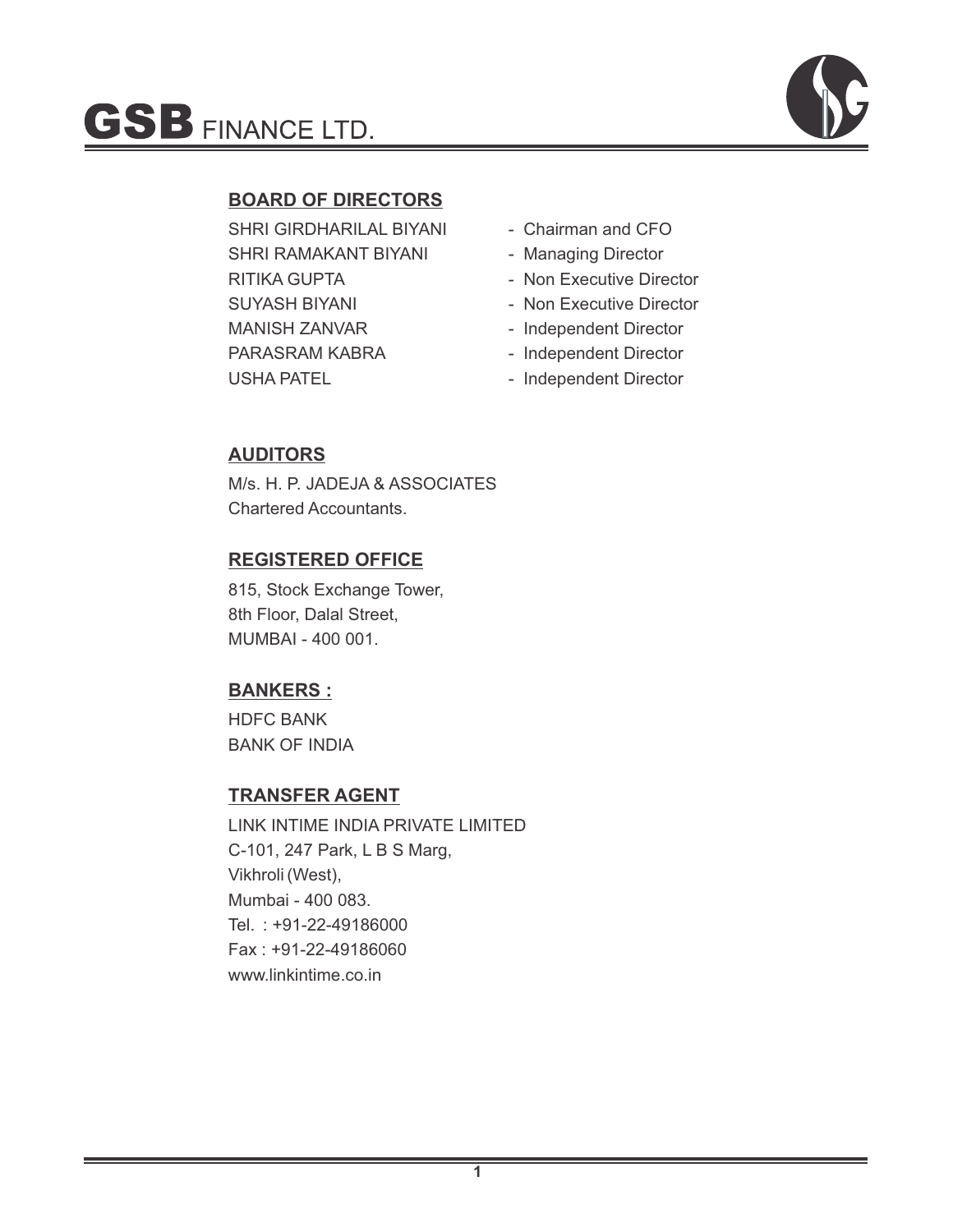

#### **CIN : L99999MH2001PLC134193**

#### **NOTICE TO THE MEMBERS**

Notice is hereby given that the 36th Annual General Meeting of the members of GSB Finance Ltd. will be held at the Corporate Office of the Company at 78/80, Ali Chambers, Tamarind Lane, Fort, Mumbai-400 001 on Friday, the 27th September, 2019 at 4.30 P.M. to transact the following business:

#### **ORDINARY BUSINESS**

- 1. To receive, consider and adopt the Audited Balance Sheet of the Company as at 31st March 2019 together with the Profit and Loss Account for the year ended on that date and the Reports of the Directors and Auditors thereon.
- 2. To appoint a Director in place of Mr. Suyash Biyani (DIN No 07525350) who retires by rotation and being eligible, offer himself for re-appointment.
- 3. To ratify the appoint M/s H. P. Jadeja & Associates, Chartered Accountants, Auditors of the Company to hold office from the conclusion of this Meeting until the conclusion of the next Annual General Meeting of the Company and to fix their remuneration who were appointed statutory auditors for a terms of five years in the last annual general meeting.

For and on behalf of the Board **For GSB FINANCE LTD**

**Sd/- RAMAKANT BIYANI Mg. Director DIN No.: 00523178**

**Date : 30th May, 2019**

#### **Registered Office:**

815, Stock Exchange Tower, 8th Floor, Dalal Street, MUMBAI - 400 001.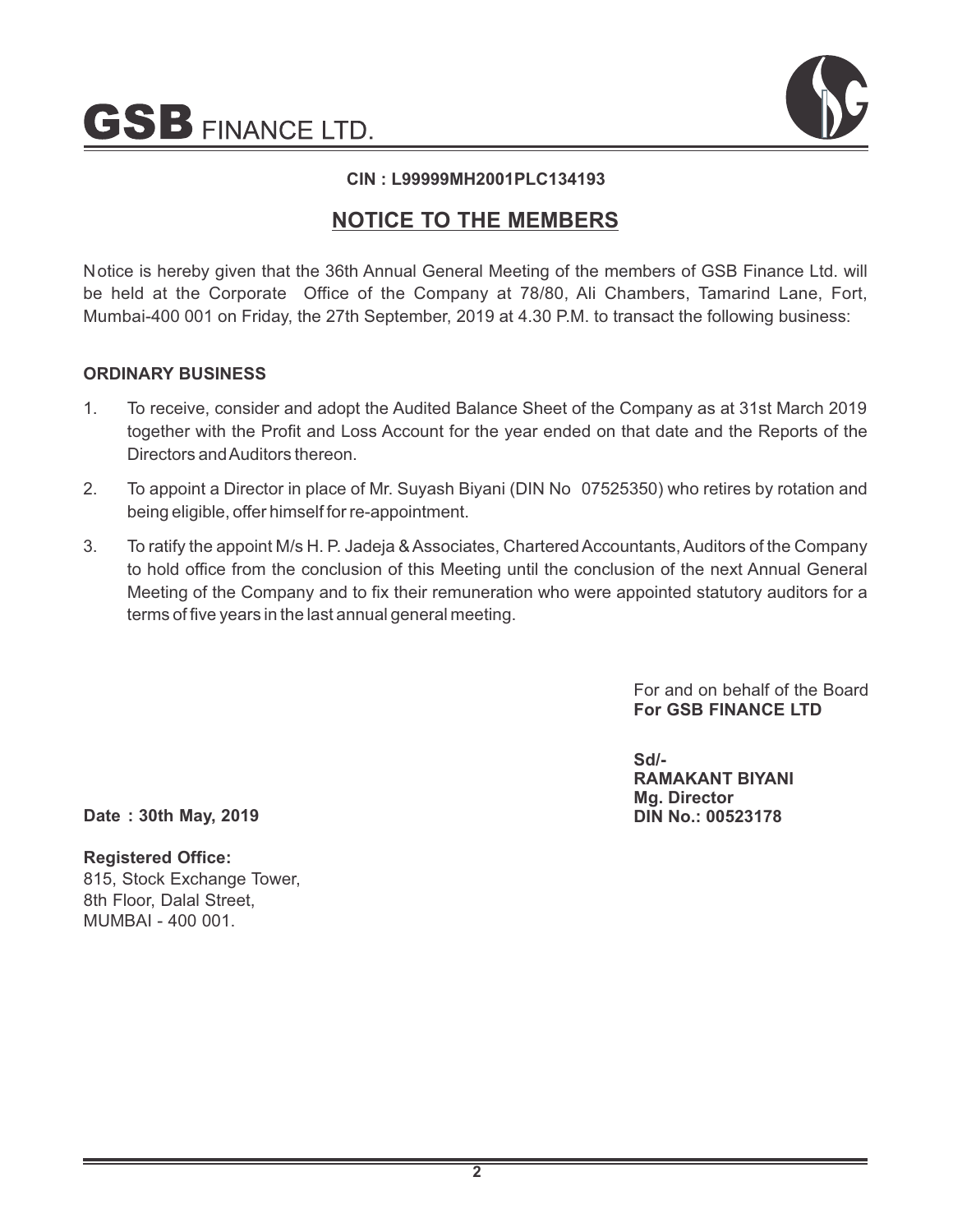

#### **CIN : L99999MH2001PLC134193**

#### **NOTES**

- 1. A Member entitled to attend and vote at this meeting is entitled to appoint a proxy to attend and vote instead of himself/herself and a proxy need not be a member of the Company. A person can acts as proxy on behalf of members not exceeding fifty (50) and holding in the aggregate not more than ten percent of the total share capital of the Company
- 2. The instrument appointing a proxy, in order to be effective, should reach the Registered Office of the Company not less than 48 hours before the meeting.
- 3. The Register of the member and share Transfer Books of the Company shall remain Closed from 25/09/2019 to 27/09/2019 (both days inclusive).
- 4. Members desiring any information on the accounts of the Company are requested to write to the Company at least 10 days in advance, so as to enable the Company to keep the information ready.
- 5. Members are requested to notify changes in mailing addressed, if any.
- 6. Members can avail themselves of the facility of maintain in respect of shares held by them physical form pursuant to provisions of the Section 72 of the Companies Act, 2013. Members desiring to avail themselves of this facility may send their nominations in the prescribed Form No. SH - 13 duly filled in to the Company's R&T Agents. Members holding shares in electronic form may contact their respective Depository Participants for availing this facility.
- 7. Members are requested to notify immediately any change of address to the Company's R&T Agents or their respective Depository Participants, in case of shares held in electronic form.
- 8. Members holding share in physical form are requested to consider converting their holding to dematerialized form to eliminate the risks associated with physical shares and for ease in portfolio management. Members can contact the Company's R&T Agents for assistance in this regard.
- 9. As a measure of austerity, copies of the Annual Report will not be disturbed at the Meeting. Members are, therefore, requested to bring their copies of the Annual Report to the Meeting.
- 10. Members/Proxies/Representatives are requested to bring the Attendance Slip enclosed in the Annual Report for attending the Meeting.
- 11. VOTING through electronic means

Pursuant to Section 108 Companies Act, 2013 read with Rule 20 of the Companies (Management and Administration) Rules, 2014 as amended from time to time, the Company is pleased to provide its members the facility of 'remote-voting' (e-voting from a place other than venue of the AGM) to exercise their right to vote at the 35Th Annual General Meeting (AGM).The business may be transacted through e-voting services rendered by Central Depository Services (India) Limited (CDSL). The instruction to members for voting electronically is as under:-

a) The voting period begins on Tuesday , September 24 2019 at 09.00am and ends on Thursday, September 26 2019 at 5.00 p.m During this period shareholders' of the Company, holding shares either in physical form or in dematerialized from, as on the cut-off date i.e September 19, 2019, may cast their vote electronically. The e-voting module shall be disabled by CDSL for voting after 5.00 p.m on September 26, 2019.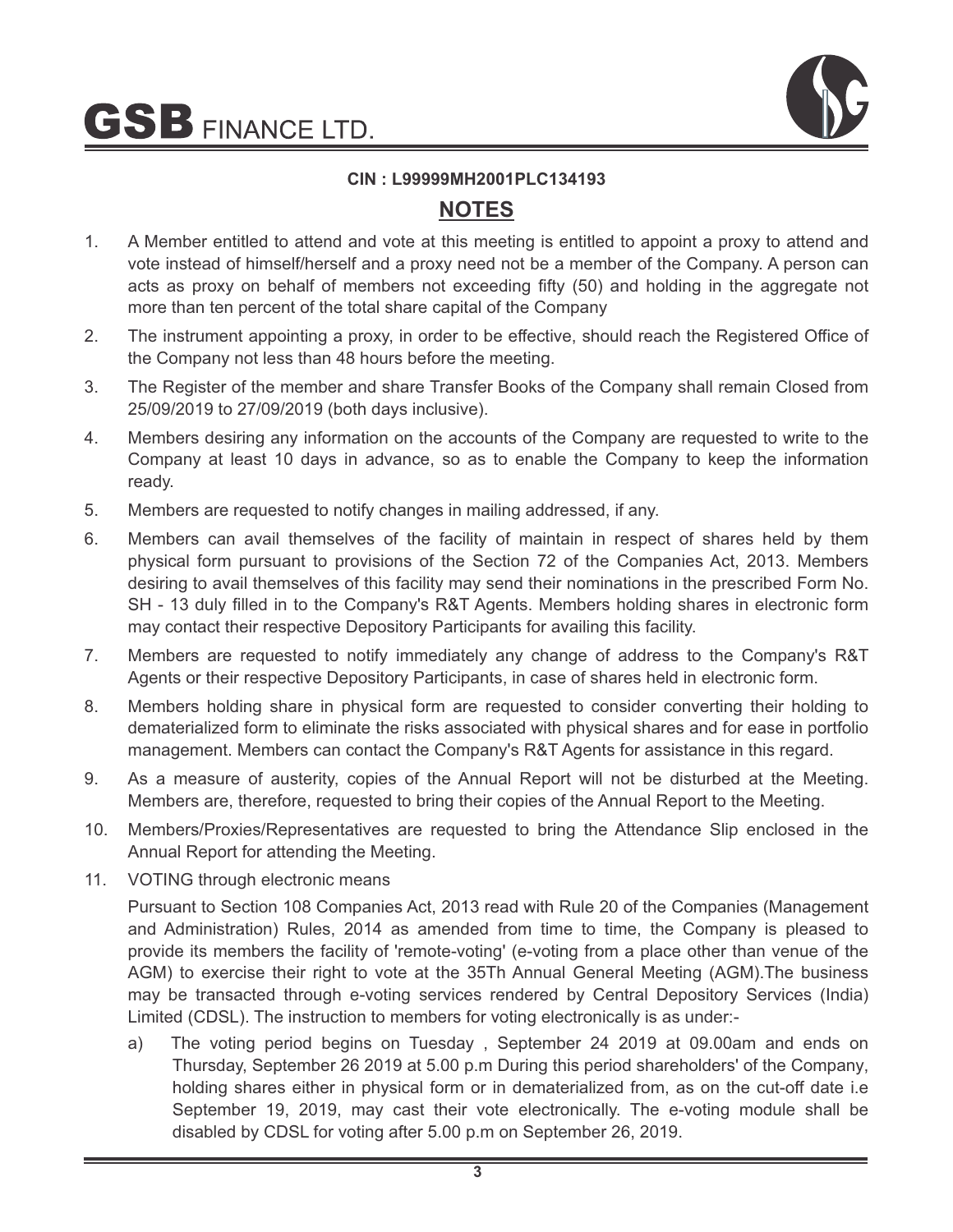

- b) Members holding shares in physical or in demat form as ion September 19, 2019 shall only be eligible for e-voting.
- c) The shareholders should log on to the e-voting website www.evotingindia.com
- d) Click on Shareholders.
- e) Now Enter your User ID;
	- i. I For CDSL: 16 digits beneficiary ID;
	- ii. For NSDL : 8 Character DP ID Followed by 8 Digits Clients ID;
	- iii. Members holding shares in Physical Form should enter Folio Number registered with the Company.
- f) Next enter the Image Verification as displayed and Click on Login.
- g) If you are holding shares in demat form and had logged in to www.evotingindia.com and voted on an earlier voting of any company, then your exiting password is to be used.
- h) If you are a first time user follow the steps given below:

| For Members holding shares in Demat Form and Physical Form |                                                                                                                                                                                                                                                                                                                                                  |  |  |  |
|------------------------------------------------------------|--------------------------------------------------------------------------------------------------------------------------------------------------------------------------------------------------------------------------------------------------------------------------------------------------------------------------------------------------|--|--|--|
| <b>PAN</b>                                                 | Enter your 10 digit alpha-numeric *PAN issued by Income Tax Department<br>(Applicable for both Demat Shareholders as well as physical Shareholders)                                                                                                                                                                                              |  |  |  |
|                                                            | Members who have not updated their PAN wth the Company/<br>Depository Paricipant are requested to use the first two letters of their<br>name and 8 digits of the sequence number (refer serial no. printed on<br>the name and address stocker/Postal Ballot Form/Mail) in the PAN<br>Field.                                                      |  |  |  |
|                                                            | In case the sequence number is less than 8 digits enter the applicable<br>number of 0's before the number after the first two characters of the<br>name in Capital Letters. Eg. If your name is Ramesh Kumar with the<br>sequence number 1 then enter RA00000001 in the PAN Filed.                                                               |  |  |  |
| <b>Dividend Bank Details</b><br>or Date Of Birth (DOB)     | Enter the Dividend Bank Details or Date of Birth (in dd/mm/yyyy format as<br>recorded in your demat account or in the Company records in order to login<br>if both the details are not recorded with the depository or company please<br>enter the member ID/Folio number in the Dividend Bank Details field as<br>Mentioned in instruction (v). |  |  |  |

- i) After entering these details appropriately, click on SUBMIT tab.
- j) Members holding shares in physical form will then directly reach the Company selection screen. However, members holding shares in demat form will now reach "Password Creation" menu wherein they are required to mandatorily enter their login password in the new password filed.
	- i. Kindly note that this password is to be also used by the demat holder for voting for resolutions of any other company on which they are eligible to vote, provided that company opts for e-voting through CDSL Platform. It is strongly recommended not to share your password with any other person and take utmost care to keep your password confidential.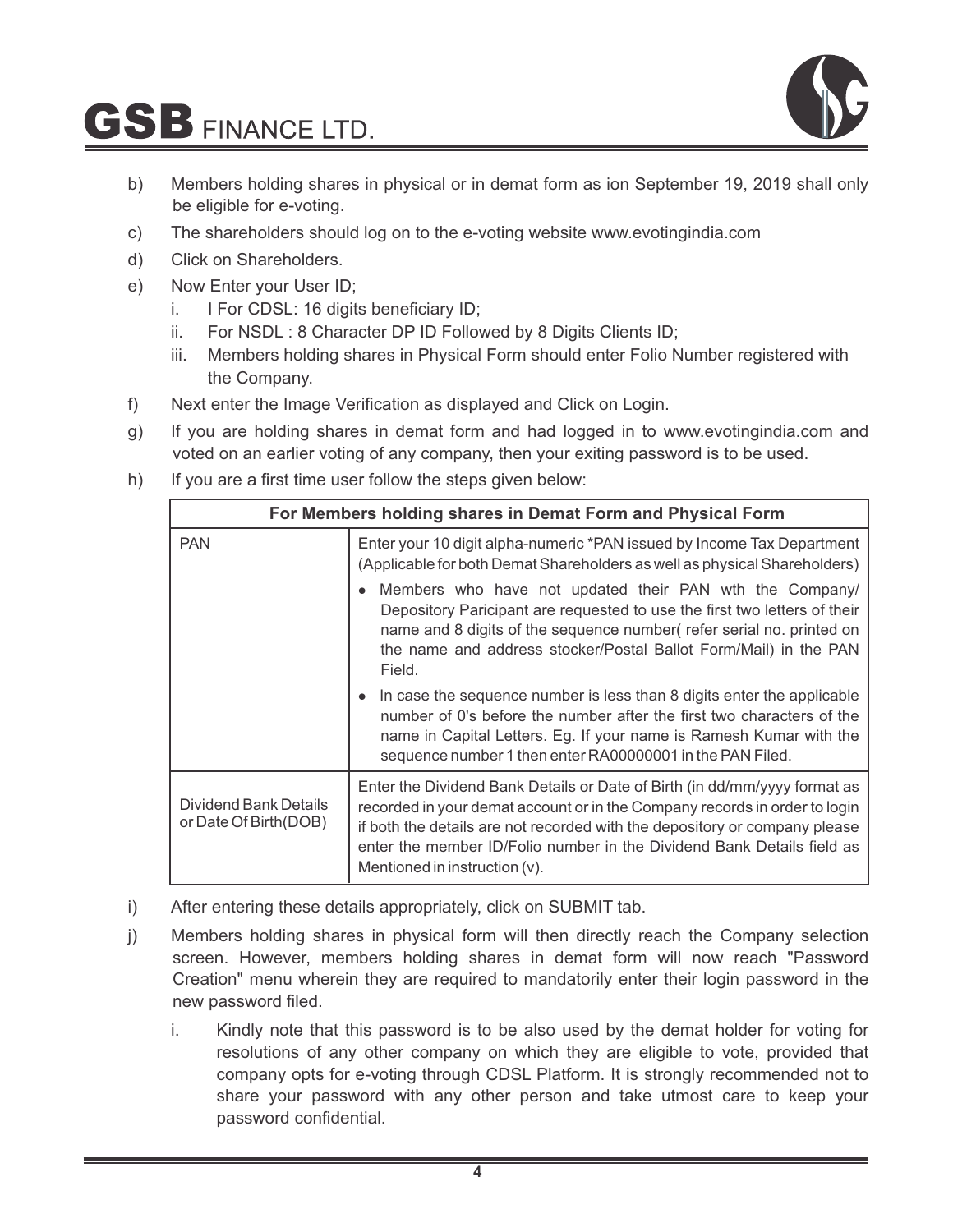

- ii. For Members holding shares in physical form, the details can be used only for evoting on the resolutions contained in this Notice.
- iii. Click on the EVSN for the relevant < Company Name > on which you choose to vote.
- iv. On the voting page, you will see "RESOLUTION DESCRIPTION "and against the same the option "YES/NO" for voting. Select the option YES or NO as desired. The option YES implied that you assent to the Resolution and option NO implied that you dissent to the Resolution.
- v. Click on the RESOLUTIONS FILE LINK" if you wish to view the entire Resolution details.
- vi. After selecting the Resolution you have decided to vote on, click on "SUBMIT". A confirmation box will be displayed. If you wish to confirm your vote, click on "OK: else to change your vote, click on "CANCEL" and accordingly modify your vote.
- vii. Once you "CONFIRM" your vote on the resolution, you will not be allowed to modify your vote.
- viii. You can also take out print of the voting done by you by clicking on "Click here to print" option on the Voting page.
- ix. If Demat account holder has forgotten the change password then Enter the User ID and the image verification code and clock on Forget Password& enter the details as prompted by the system.
- x. Note for Non-Individual Shareholder and Custodians
	- Non-Individual shareholder (i.e. other than Individuals, HUF, NRI, etc. and Custodian are required to log on to www.evotingindia.com and register themselves as Cooperates.
	- A scanned copy of the Registration Form bearing the stamp and sign of the entity should be emailed to helpdesk.evoting@cdslindia.com
	- After receiving the login details a compliance user should be created using the admin login and password. The Compliance user would be able to link the account(s) for which they wish to vote on.
	- $\bullet$  The List of accounts should be mailed to helpdesk.evoting@cdslindia.com and on approval of the accounts they would be able to cast their vote.
	- A scanned copy of the Board Resolution and Power of Attorney (POA) which they have issued in favour of the Custodian, if any, should be uploaded in PDF format in the system for the scrutinizer to verify the same.
- xi. In case you have any queries or issues regarding e-voting, you may refer the Frequently Asked.

Questions ("FAQs") and e-voting manual available at www.evotingindia.com, under help section or write an email to helpdesk.evoting@cdslindia.com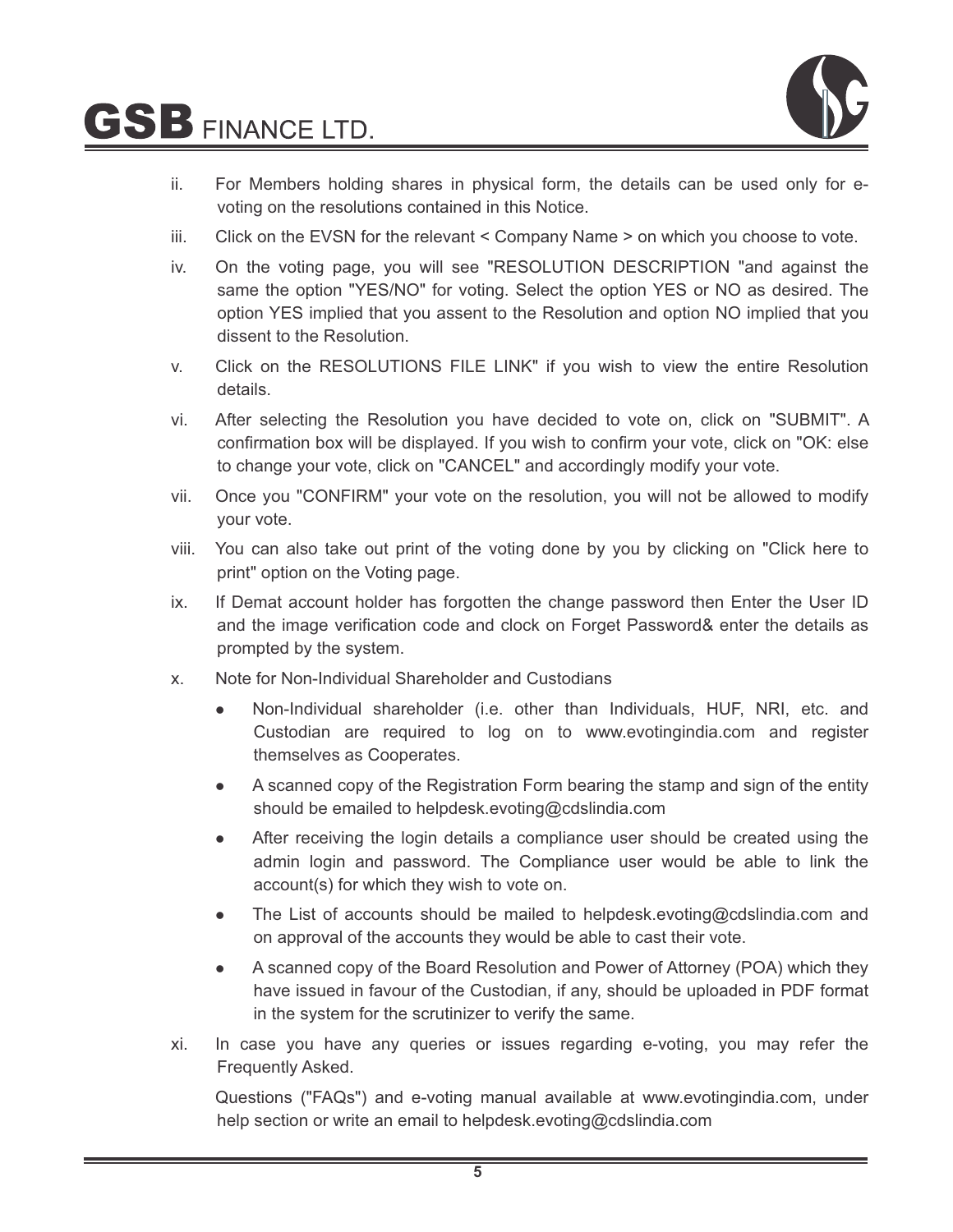

- a) General Instructions/ information for members for voting on the Resolutions;
	- 1) Facility of voting through Poll paper shall be made available at the Meeting. Members attending the Meeting, who have not already casts their vote by remote e-voting, shall be able to exercise their right at the Meeting.
	- 2) Members who have cast their vote by remote-voting may also attend the Meeting, but shall not entitled to vote again at the AGM.
	- 3) The voting rights of shareholder shall be in proportion to their share of the paid up equity share capital of the Company as on the cut- off date. A person whose name us recorded in the Register of Members or in the Register of Beneficial Owners maintained by the Depositories as on the cut-off date only shall be entitled to avail the facility of remote e voting or voting at the AGM.
	- 4) Ms. Neha Y. Saraf (Membership No. 11093), Practicing Company Secretary has been appointed by the Board of Directors of the Company as the Scrutinizer to scrutinize the remote e-voting process as well as voting through poll at the meeting, in a fair and transparent manner.
	- 5) The results shall be declared not later that forty- eight hours from conclusion of the meeting. The results declared along with the Scrutinizer's Report will be placed on the website of the company at www.gsbgroup.co.in and the website of CDSL immediately after the result is declared by the Chairman and will simultaneously be forwarded to BSE Limited, where Equity Shares of the Company are listed.

Members may also not that the Notice of the Annual General Meeting and the Annual Report for financial year 2018-2019 will also available on the Company's website www.gsbgroup.co.in for their download. The physical copies of the aforesaid documents will also be available at the Company's Registered Office in Mumbai for inspection during normal business hours(10.00 am to 5.00 pm) on all working days up to and including the date of the Annual General Meeting of the Company. Even after registering for ecommunication, members are entitled to receive such communication in physical for, upon making a request for the same, free of cost, For any communication, the shareholder may also send request to the Company's investor email id: info@gsbgroup.co.in, gsb203@gmail.com

Date : 30th May, 2019

For and on behalf of the Board **For GSB FINANCE LTD**

**Sd/- RAMAKANT BIYANI Mg. Director DIN No.: 00523178**

**Registered Office:** 8015, Stock Exchange Tower, 8th Floor, Dalal Street, MUMBAI - 400 001.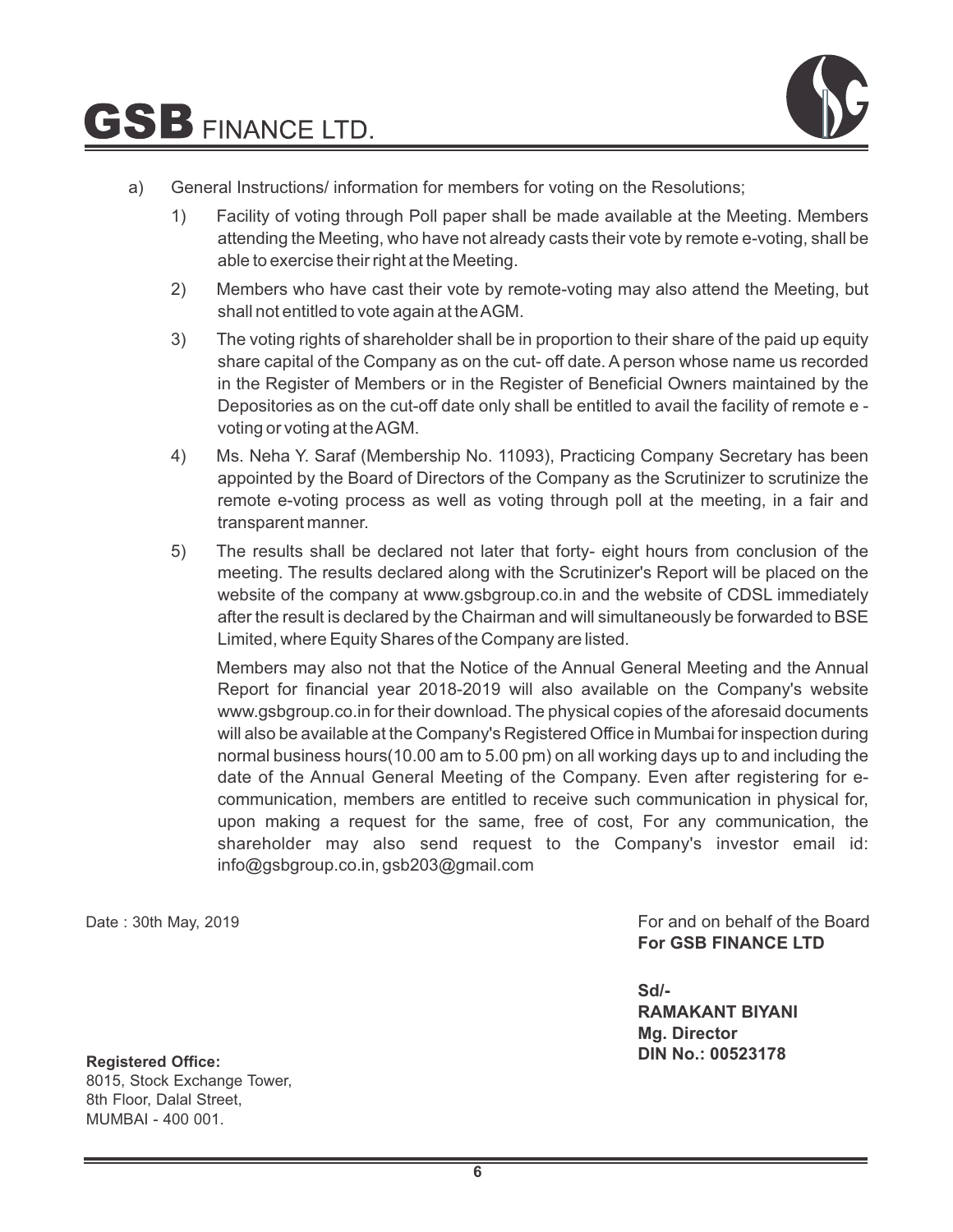

#### **Annexure to the Item No. - 3 of the Notice**

Details of Directors seeking appointment and reappointment at the forthcoming Annual General Meeting. In pursuance of Regulation 36(3) of SEBI (LODR) Regulations, 2015:

| Name of the Director                                                                                                                                                                                                                          | Mrs. Suyash R Biyani                                             |  |  |
|-----------------------------------------------------------------------------------------------------------------------------------------------------------------------------------------------------------------------------------------------|------------------------------------------------------------------|--|--|
| Date of Birth                                                                                                                                                                                                                                 | 03/12/1992                                                       |  |  |
| Nationality                                                                                                                                                                                                                                   | Indian                                                           |  |  |
| Date of appointment on the Board                                                                                                                                                                                                              | 30/05/2016                                                       |  |  |
| Qualifications                                                                                                                                                                                                                                | Graduate                                                         |  |  |
| Expertise                                                                                                                                                                                                                                     | In Business                                                      |  |  |
| No. of Shares held in the company                                                                                                                                                                                                             | <b>NIL</b>                                                       |  |  |
| List of the directorship held in other Company                                                                                                                                                                                                | 1 Company-GSB Securities Private Limited                         |  |  |
| Chairman/Member in the committees of the<br>board of other companies in which he is<br>director                                                                                                                                               | Chairman-Nil M-Stakeholder Committee<br>Re Relationship Comm Nil |  |  |
| Relationship, if any, between director's inter se<br>Son of Mr. Ramakant S Biyani                                                                                                                                                             |                                                                  |  |  |
| Directorships includes Directorship of other Indian Public Companies and committee memberships<br>$\bullet$<br>includes only y Audit Committed and stake holder' Relationship committed of Public Limited<br>Company (whether Listed or not): |                                                                  |  |  |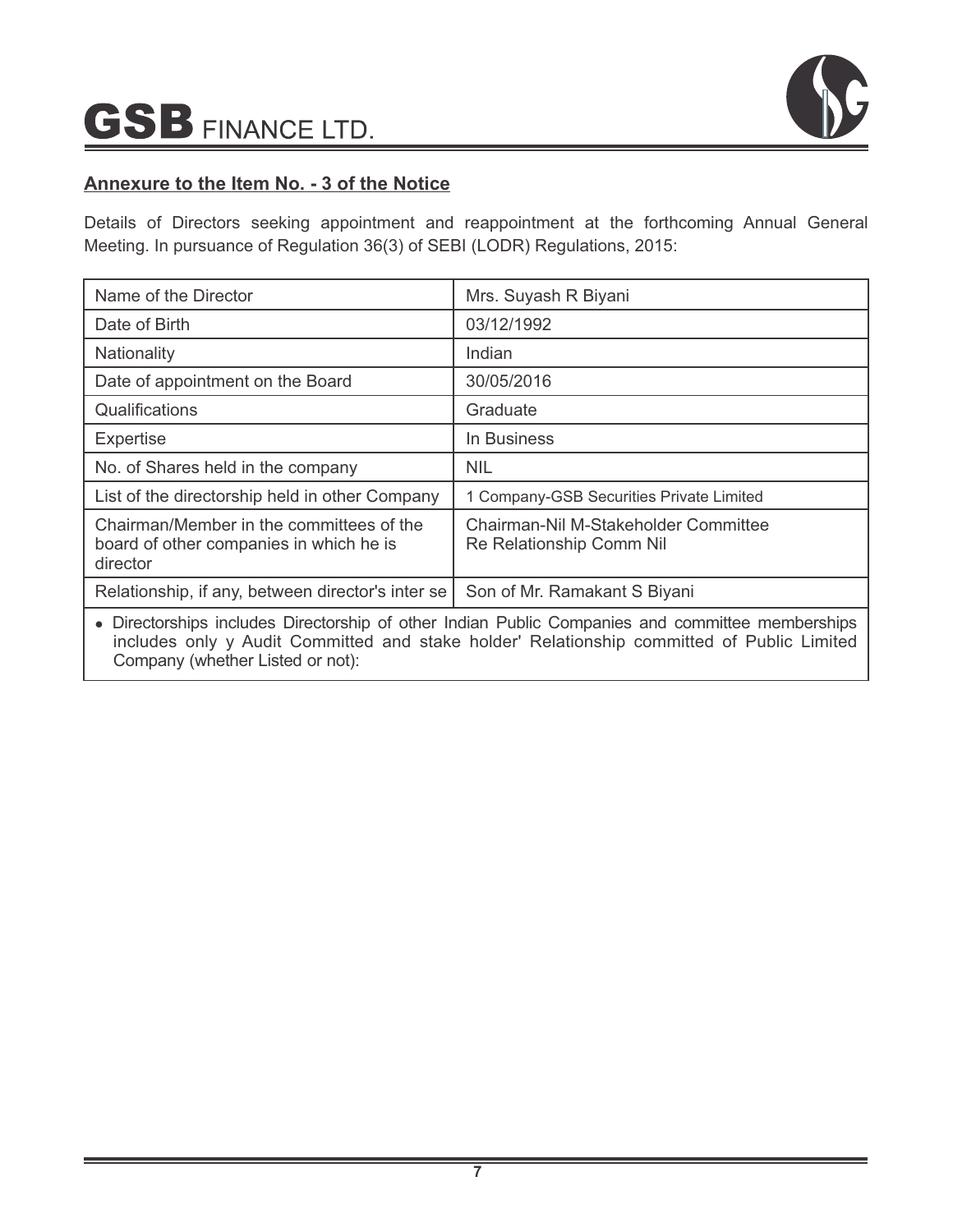

#### **DIRECTOR'S REPORT**

To, The Members,

Your Director have pleasure in presenting their 36th Annual Report on the business and operation of the company and the accounts for the Financial year Ended 31st March, 2019.

#### **1. Financial summary or highlights/Performance of the Company (Standalone)**

The Board's Report shall be prepared based on the stand alone financial statements of the company.

| <b>Particulars</b>                      | 2018-2019   | 2017-2018    |
|-----------------------------------------|-------------|--------------|
| Gross Income                            | 68,644,460  | 132,389,728  |
| Profit Before Interest and Depreciation | 975,827     | 4,359,672    |
| <b>Finance Charges</b>                  | 111,664     | 368,583      |
| Provision for Depreciation              | 202,197     | 212,187      |
| Net Profit Before Tax                   | 661,966     | 3,778,902    |
| <b>Tax Expenses</b>                     | (258, 025)  | (7, 35, 469) |
| Net Profit After Tax                    | 4,03,941    | 30,43,433    |
| Balance of Profit brought forward       | 2,01,92,892 | 1,94,20,031  |
| Balance available for appropriation     | 2,05,96,833 | 2,24,63,464  |
| Proposed Dividend on Equity Shares      | (15,00,000) | (15,00,000)  |
| Tax on proposed Dividend                | (3,08,381)  | (3, 13, 872) |
| Transfer to Statutory Reserve Fund      | (87,000)    | (489,000)    |
| Surplus carried to Balance Sheet        | 1,87,01,452 | 2,01,92,893  |

#### **2. Reserve & Surplus :**

Out of the total profit of Rs. 4,03,941 for the financial year, NIL amount is proposed to be transferred to the General Reserve.

#### **3. Change in the nature of business, if any**

There is no change in the nature of business.

#### **4. Directors and Key Managerial Personnel**

The constitution of board during the year is as follows:

| Sr.<br>No. | <b>Name</b>                     | <b>Designation</b>                 | Date of<br><b>Appointment</b> | Date of Cessation &<br><b>Mode of Cessation</b> |
|------------|---------------------------------|------------------------------------|-------------------------------|-------------------------------------------------|
|            | <b>GIRDHARI SAGARMAL BIYANI</b> | <b>CHAIRMAN</b>                    | 11/12/2001                    |                                                 |
| 2.         | RAMAKANT SAGARMAL BIYANI        | <b>MANAGING</b><br><b>DIRECTOR</b> | 11/12/2001                    |                                                 |
| 3.         | RITIKA SHISHIR GUPTA            | NON EXECUTIVE<br><b>DIRECTOR</b>   | 09/11/2005                    |                                                 |
| -4.        | <b>SUYASH RAMAKANT BIYANI</b>   | NON EXECUTIVE<br><b>DIRECTOR</b>   | 30/05/2016                    |                                                 |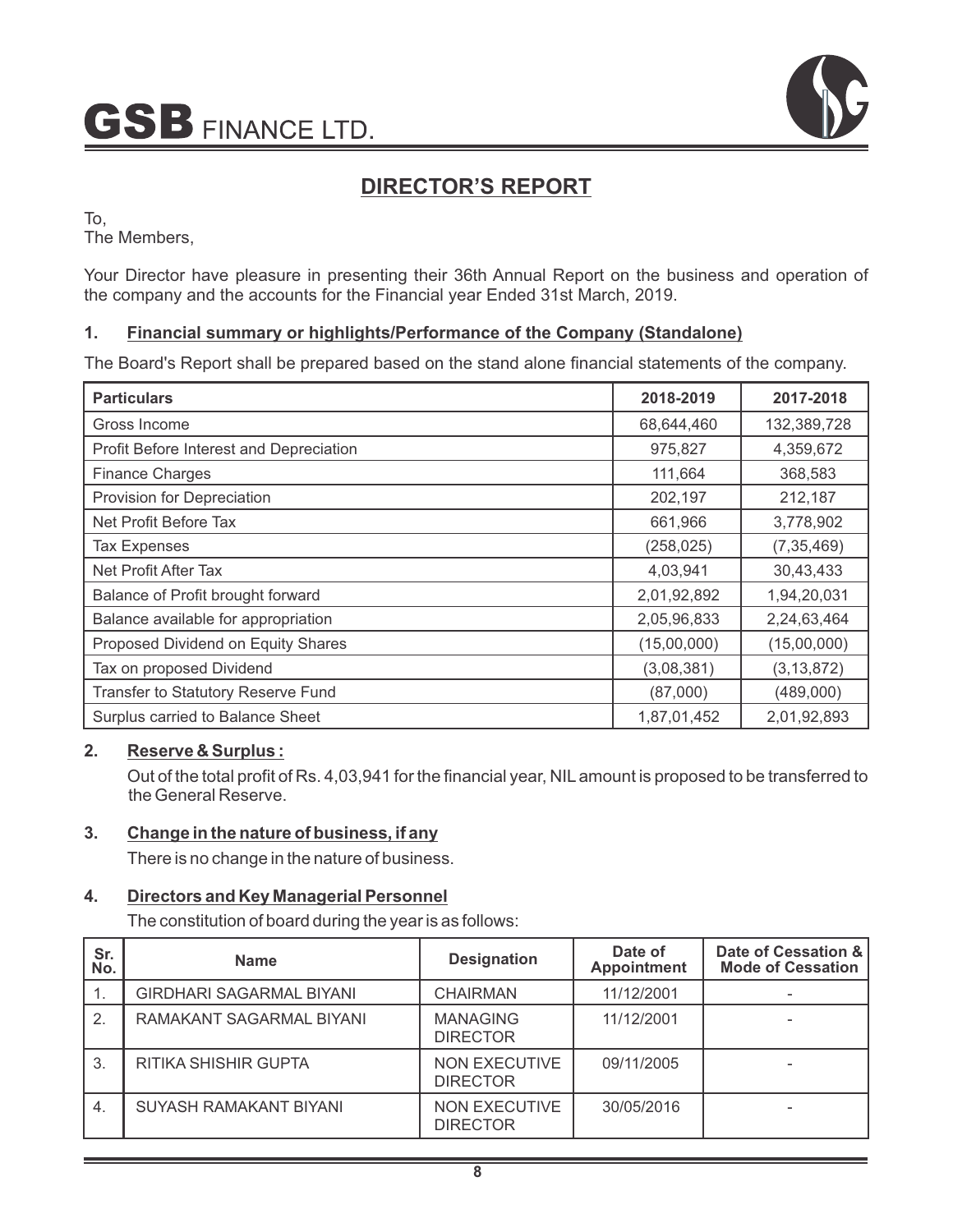

#### **5. Directors:**

#### **A) Changes in Directors and Key Managerial Persons:-**

Shri Suyash Ramakant Biyani (DIN - 07525350) who retires by rotation and is eligible for reappointment has been re-appointed.

- **B) Declaration by an Independent Director(s) and reappointment, if any:-** The board of Directors of the Company hereby confirms that they have received the Declaration of the fulfilling the criteria of Independent Director specified in subsection (6) of section 149 of the Companies Act, 2013from all the Independent directors appointed during the year.
- **C) Details of Managerial Remuneration required to be Disclosed in Board Report as per Rule 5(1) of the Companies (Appointment and Remuneration of Managerial Personnel) Rules, 2014:**

| <b>NAME</b>             | <b>AMOUNT</b> |
|-------------------------|---------------|
| Shri Girdhari S. Biyani | 6,00,000      |
| Shri Ramakant S. Biyani | 6,00,000      |
| Shri Suyash S. Biyani   | 4,00,000      |

#### **6. Meetings:**

#### **Board Meetings**

During the Financial Year 2018-19, the Company held 5 board meetings of the Board of Directors as per Section 173 of Companies Act, 2013 which is summarized below. The provisions of Companies Act, 2013 were adhered to while considering the time gap between two meetings.

| No. of Meeting | Date of Meeting   |  |  |
|----------------|-------------------|--|--|
| 1st /18-19     | 31st May, 2018    |  |  |
| 2nd/18-19      | 14th August, 2018 |  |  |
| 3rd/18-19      | 27th Sept., 2018  |  |  |
| 4th/18-19      | 8th Dec., 2018    |  |  |
| 5th/18-19      | 31st March, 2019  |  |  |

#### **Annual General Meeting**

The 36TH Annual General Meeting of the company shall be held on Friday 27/09/2019 at the Corporate office of the company.

#### **Extra Ordinary General Meeting**

As per Section 100 of Companies Act, 2013, Company had not held any Extra Ordinary General Meeting for the financial year 2018-19.

#### **7. Deposit**

The Company has neither accepted nor renewed any deposits during the year under review.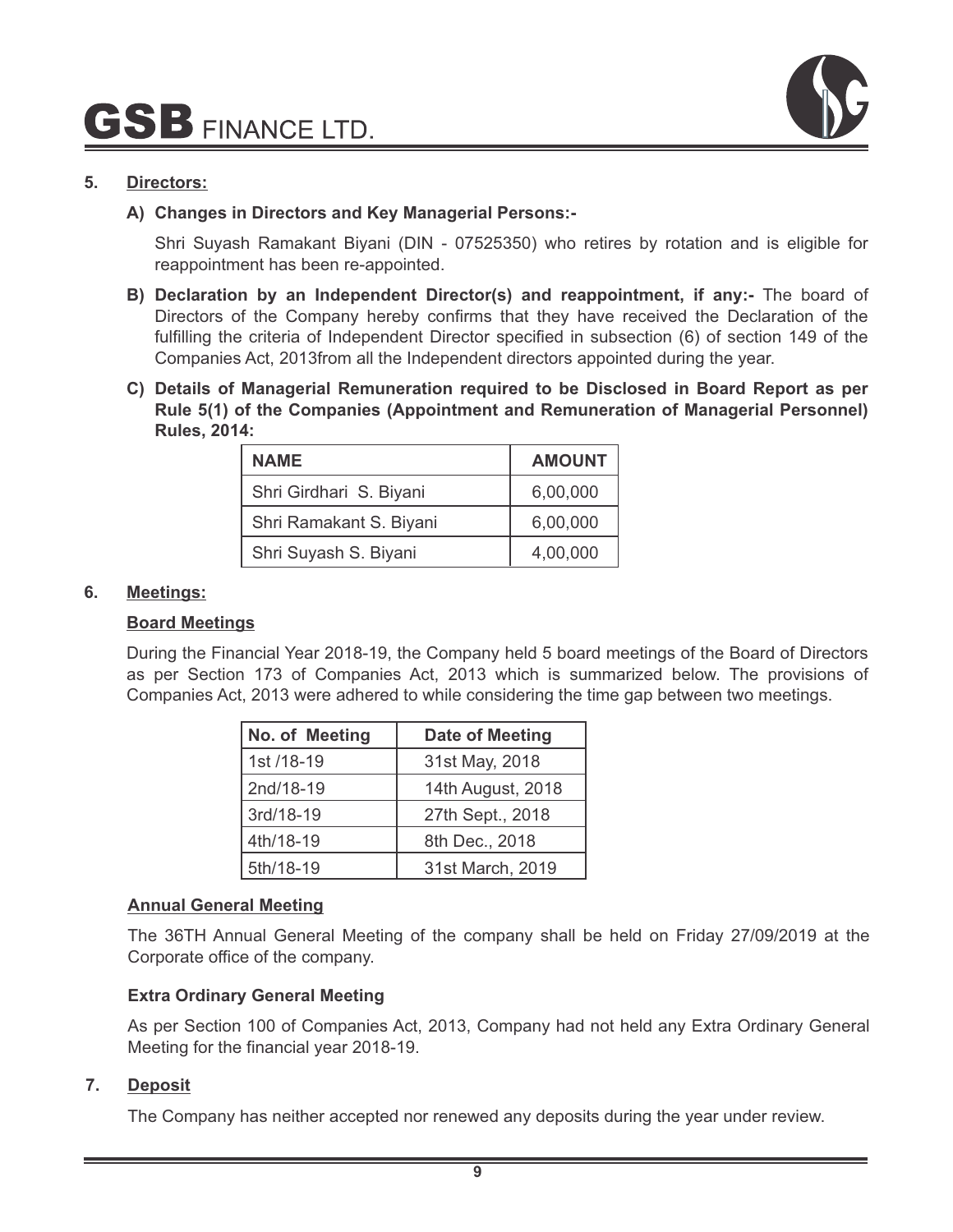

#### **8. Statutory Auditors:**

The Directors proposed to appoint, M/s H.P Jadeja & Associates, Chartered Accountants, will be re-appointed at the ensuing Annual General Meeting and, being eligible, offer themselves for reappointment as Statutory Auditor u/s 139(1) of the Companies Act, 2013 Subject to Approval in the General Meeting.

#### **9. Auditors' Report**

The Auditors' Report does not contain any qualification. Notes to Accounts and Auditors remarks in their report are self-explanatory and do not call for any further comments.

#### **10. Share Capital :**

During the Financial Year, the Company had not issued any Equity shares with Differential rights, any Sweat equity Shares and any Employee stock Option.

#### **11. EXTRACT OF ANNUAL RETURN:**

www.gsbgroup.co.in

#### **12. Risk Management Policy :**

The Company has developed and implemented a risk management policy which identifies major risks which may threaten the existence of the Company. The same has also been adopted by your Board and is also subject to its review from time to time. Risk mitigation process and measures have been also formulated and clearly spelled out in the said policy.

#### **13. Particulars Of Loans, Guarantees Or Investments Under Section 186 :**

The Company has not made any Loans and Investments and Guarantees in relation to section 186 of the Companies Act, 2013 during the financial year

#### **14. Particulars Of Contracts Or Arrangements With Related Parties :**

Form AOC- 2 has been attached with the details of a transaction entered with the related parties at an arm's length or not an arms- length basis.

#### **15. Disclosure Under The Sexual Harassment Of Women At Workplace (Prevention, Prohibition And Redressal) Act, 2013**

The company has in place a policy for prevention of sexual harassment in accordance with the requirements of the Sexual Harassment of women at workplace (Prevention, Prohibition & Redressal) Act, 2013. Internal Complaints Committee has been set up to redress complaints received regarding sexual harassment. All employees (permanent, contractual, temporary, trainees) are covered under this policy. The Company did not receive any complain during the year 2018-19.

### **16. Conservation Of Energy, Technology Absorption And Foregin Exchange Earning And Outgo**

**A) Conservation of Energy : Nil**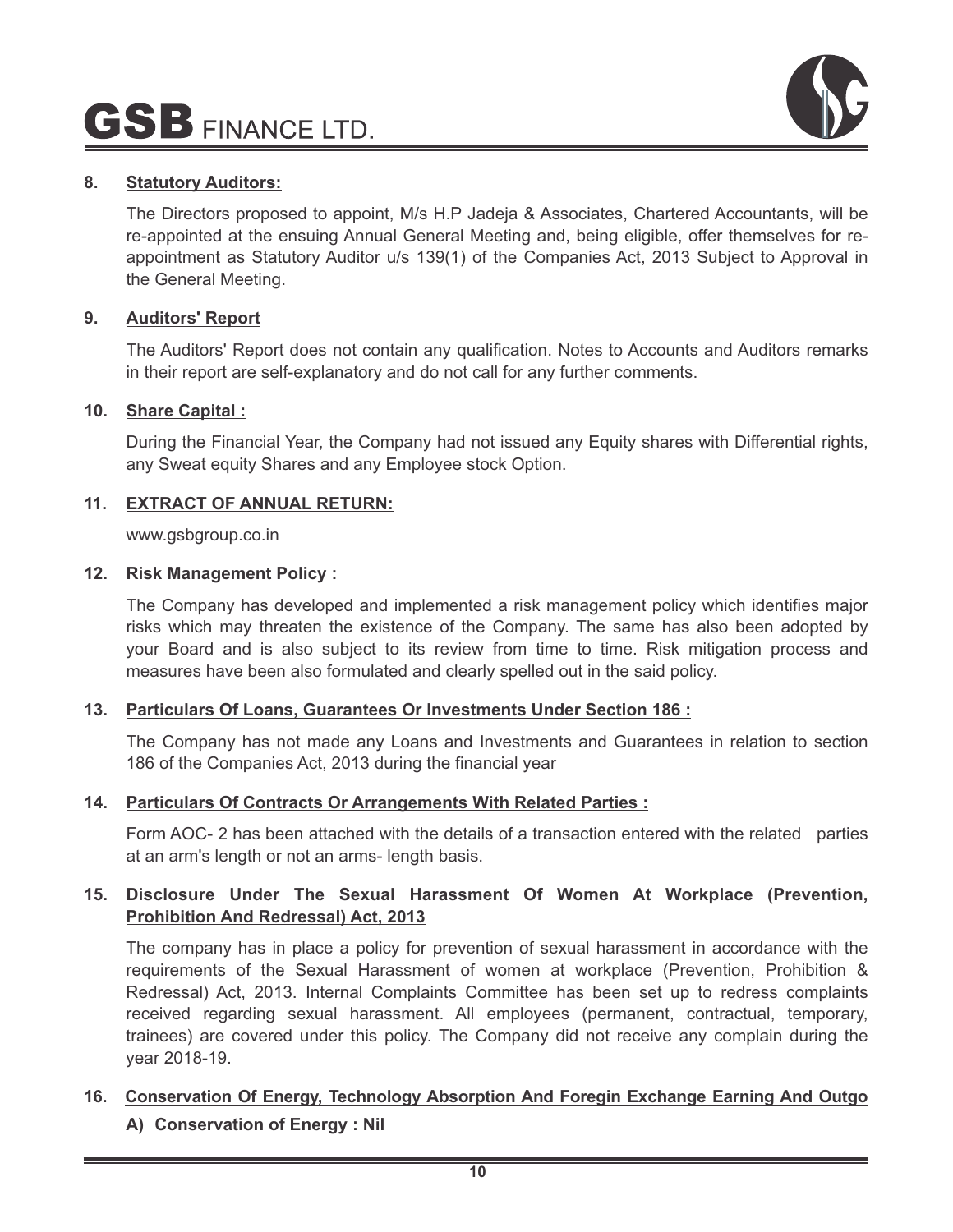

- **B) Technology Absorption :Nil**
- **C) Foreign exchange earnings and outgo:** During the year, the total foreign exchange used was Rs. Nil and the total foreign exchange earned was Rs. Nil

#### **17. Details Of Policy Developed And Implemented By The Company On Its Corporate Social Responsibility Initiatives :**

The provisions Corporate Social Responsibility is not applicable to the company.

#### **18. Material changes and commitments, if any, affecting the financial position of the company which have occurred between the end of the financial year of the company to which the financial statements relate and the date of the report**

No Material changes occurred subsequent to the close of the financial year of the Company to which the balance sheet relates and the date of the report like settlement of tax liabilities, operation of patent rights, depression in market value of investments, institution of cases by or against the company, sale or purchase of capital assets or destruction of any assets etc.

#### **Details of significant and material orders passed by the regulators or courts or tribunals impacting the going concern status and company's operations in future:**

During the year no significant and material orders passed by the regulators or courts or tribunals impacting the going concern status and company's operations in future.

#### **19. Directors' Responsibility Statement:**

The Directors' Responsibility Statement referred to in clause (c) of sub-section (3) of Section 134 of the Companies Act, 2013, shall state that-

- (a) In the preparation of the annual accounts, the applicable accounting standards had been followed along with proper explanation relating to material departures;
- (b) The directors had selected such accounting policies and applied them consistently and made judgments and estimates that are reasonable and prudent so as to give a true and fair view of the state of affairs of the company at the end of the financial year and of the profit and loss of the company for that period;
- (c) The directors had taken proper and sufficient care for the maintenance of adequate accounting records in accordance with the provisions of this Act for safeguarding the assets of the company and for preventing and detecting fraud and other irregularities;
- (d) The directors had prepared the annual accounts on a going concern basis; and
- (e) The directors, in the case of a listed company, had laid down internal financial controls to be followed by the company and that such internal financial controls are adequate and were operating effectively.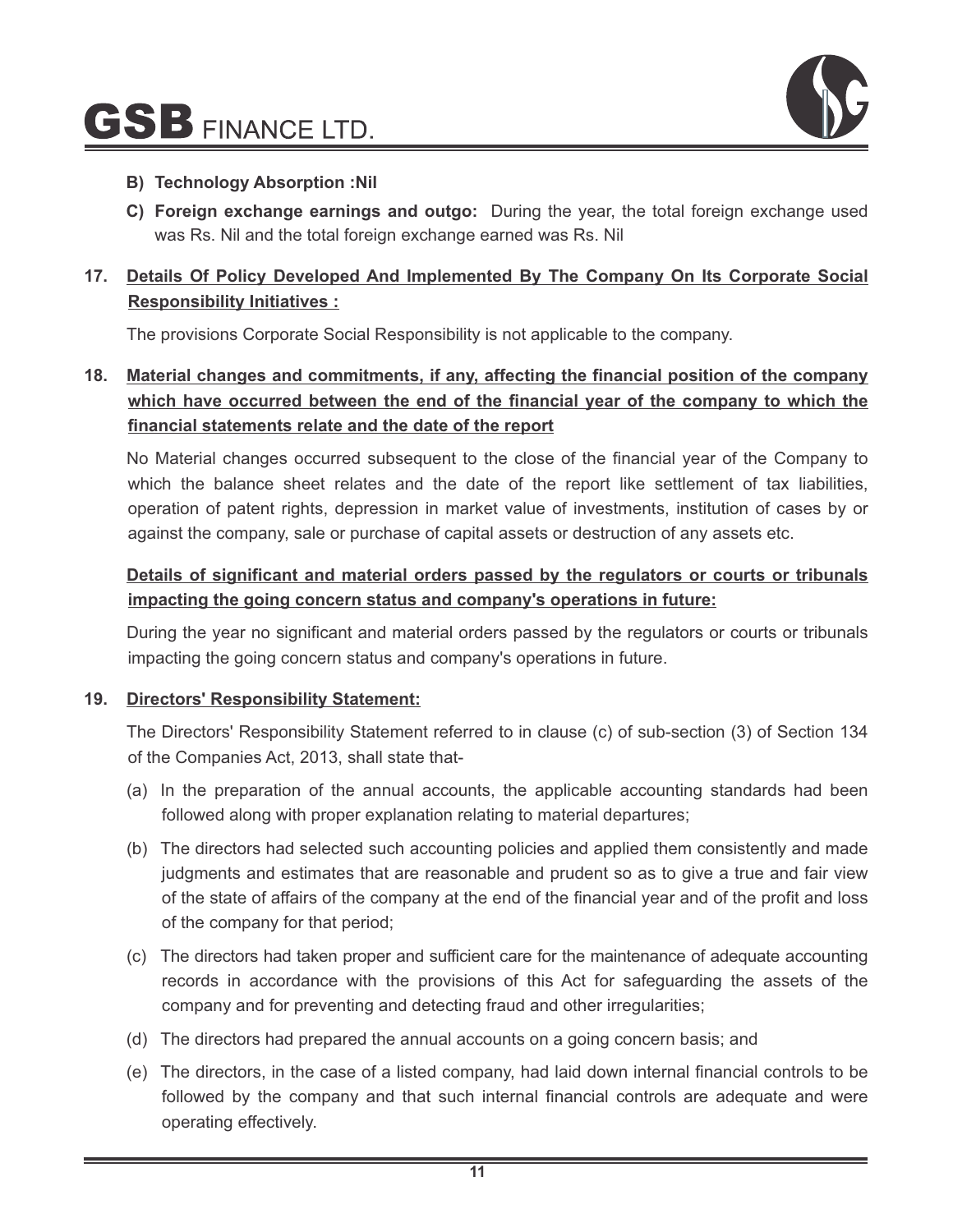



(f) The directors had devised proper systems to ensure compliance with the provisions of all applicable laws and that such systems were adequate and operating effectively.

#### **20. Acknowledgements:**

An acknowledgement to all with whose help, co-operation and hard work the Company is able to achieve the results.

**Place :** Mumbai **For and on behalf of the Board** For and on behalf of the Board **Date : 30th May, 2019 For GSB FINANCE LIMITED** 

> **GIRDHARI SAGARMAL BIYANI** (Chairman) Din-00523132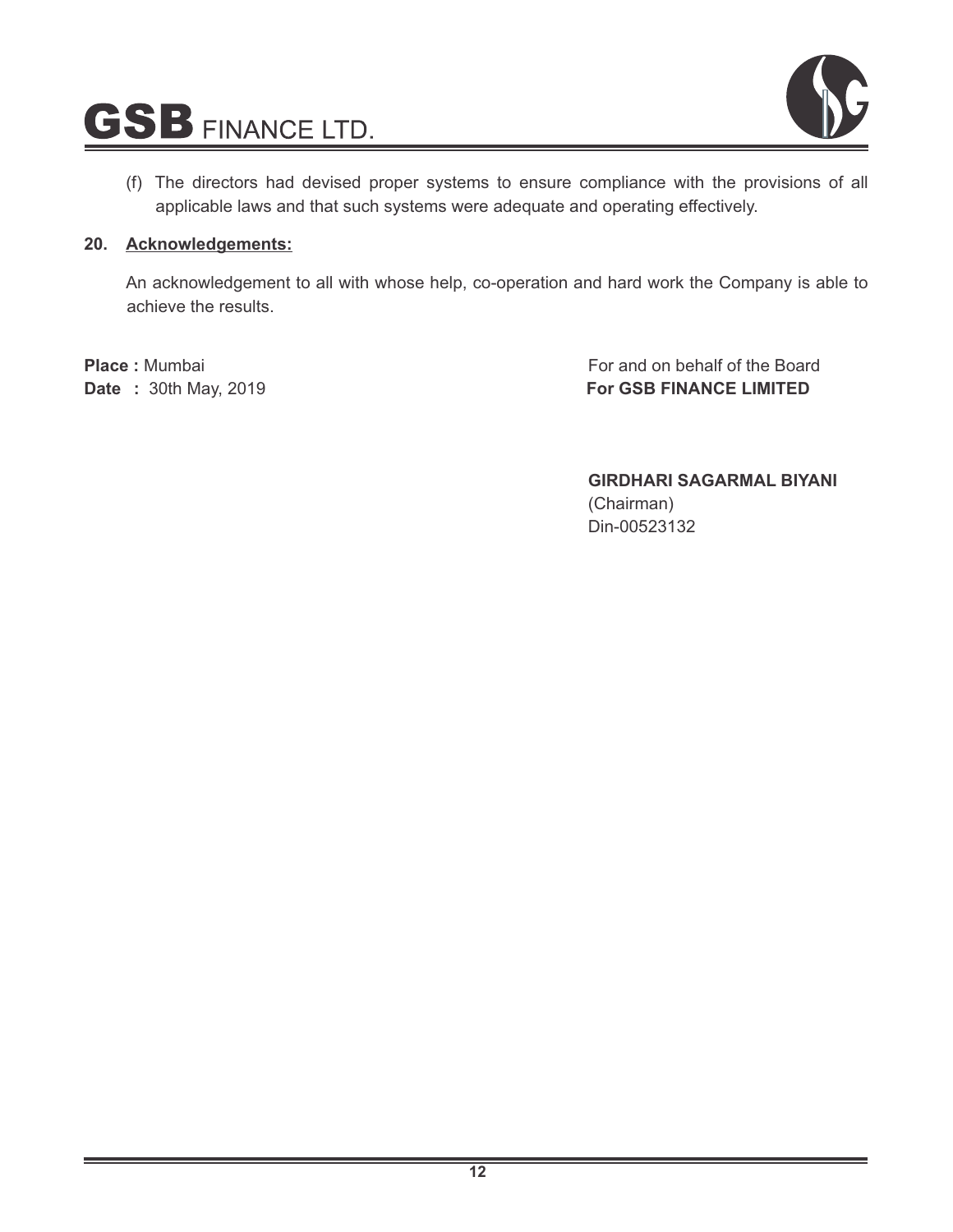

#### **FORM MR-3**

#### **SECRETARIAL AUDIT REPORT**

#### **FOR THE FINANCIAL YEAR ENDED ON MARCH 31, 2019**

#### **[Pursuant to Section 204(1) of the Companies Act, 2013 and Rule No. 09 of the Companies (Appointment and Remuneration Personnel) Rules, 2014**]

**TO, THE MEMBERS, GSB FINANCE LIMITED,** Regd. Office: 78/80, Alli Chamber, Ground Floor, Tamarind Lane, Mumbai - 400 001.

I have conducted the secretarial audit of the compliance of applicable statutory provisions and the adherence to good corporate practices by "GSB FINANCE LIMITED" (hereinafter called the Company). The Secretarial Audit was conducted in a manner that provided me a reasonable basis for evaluating the corporate conducts/statutory compliances and expressing my opinion thereon.

Based on my verification of the Company's books, papers, minute books, forms and returns filed and other records maintained by the Company and also the information provided by the Company, its officers, agents and authorized representatives during the conduct of secretarial audit, I hereby report that in my opinion, the Company has, during the audit period covering the financial year ended on 31st March 2019 ('Audit Period') complied with the statutory provisions listed hereunder and also that the Company has proper Board-processes and compliance-mechanism in place to the extent, (subject to the observations/qualification mentioned in this report) in the manner and subject to the reporting made hereinafter:

I have examined the books, papers, minute books, forms and returns filed and other records maintained by the Company for the financial year ended on 31st March 2019 according to the provisions of:

- (i) The Companies Act, 2013 (the Act) and the rules made thereunder;
- (ii) The Securities Contracts ( Regulation) Act, 1956(SCRA) and the rules made thereunder;
- (iii) The Depositories Act, 1996 and the Regulations and Bye-law framed thereunder;
- (iv) Foreign Exchange Management Act, 1999 and the rules and regulations made thereunder to the extent of Foreign Direct Investment. Overseas Direct Investment and External Commercial Borrowings;
- (v) The following Regulations and Guidelines prescribed under the Securities and Exchange Board of India Act, 1992 ('SEBI Act');
	- (a) The Securities and Exchange Board of India (Substantial Acquisition of Shares and Takeovers) Regulations, 2011;
	- (b) The Securities and Exchange Board of India (Prohibition of Insider Trading) Regulations, 2015;
	- (c) The Securities and Exchange Board of India (Issue of Capital and Disclosure Requirements) Regulations, 2009 *(Not Applicable to the Company during the Audit Period);*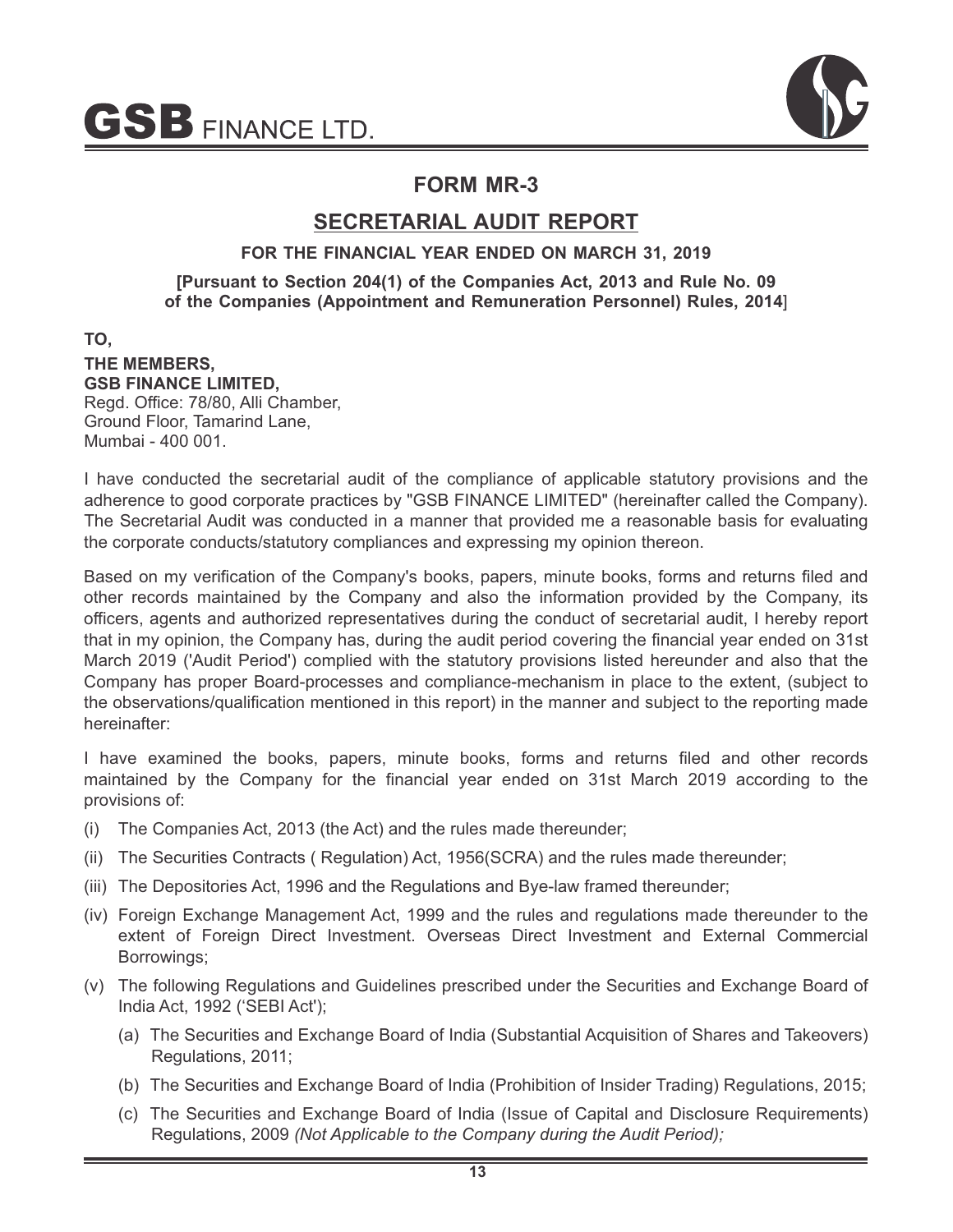

- (d) The Securities and Exchange Board of India (Employee Stock Option Scheme and Employee Stock Purchase Scheme) Guidelines, 1999 *(Not Applicable to the Company during the Audit Period);*
- (e) The Securities and Exchange Board of India (Issue and Listing of Debt Securities) Regulations, 2008 *(Not Applicable to the Company during the Audit Period);*
- (f) The Securities and Exchange Board of India (Registrars to an Issue and Share Transfer Agents) Regulations, 1993 regarding the Companies Act and dealing with client;
- (g) The Securities and Exchange Board of India (Delisting of Equity Shares) Regulations, 2009 *(Not Applicable to the Company during the Audit Period);* and
- (h) The Securities and Exchange Board of India (Buyback of Securities) Regulations, 1998 *(Not Applicable to the Company during the Audit Period);*
- (vi) Other laws were specifically applicable during the audit period.
	- (a) The Reserve Bank of India Act, 1934 and Guidelines, Directions and Instructions issued by Reserve Bank of India prescribed thereunder. The Company is registered as a Non-Banking Financial Company (Non-deposit accepting or holding) with Reserve Bank of India.

I have also examined compliance with the applicable clauses of the following:

- (a) Secretarial Standards issued by The Institute of Company Secretaries of India;
- (b) The Listing Agreements entered into by the Company with Bombay Stock Exchange Limited along with SEBI (Listing Obligations and Disclosure Requirements) Regulations, 2015;

During the period under review, the Company has complied with the provisions of the Act, Rules, Regulations, Guidelines, Standards, etc. mentioned above, subject to following observations/ qualifications:

#### **I further report that:**

- Adequate notice is given to all Directors to schedule the Board Meetings, agenda and detailed notes on agenda were sent in advance, and a system exists for seeking and obtaining further information and clarifications on the agenda items before the meeting and for meaningful participation at the meeting.
- All the resolutions were passed with consent of majority Directors and minutes were prepared accordingly.

I further report that during the audit period there were no specific events/actions having a major bearing on the Company's affairs in pursuance of the above referred laws, rules, guidelines and standards.

#### **For: M/s. N. S. GUPTA & ASSOCIATES COMPANY SECRETARIES**

**Place :** Mumbai **Date :** 30th May, 2019 **Neha Y. Saraf Proprietor C. P. No. : 11093**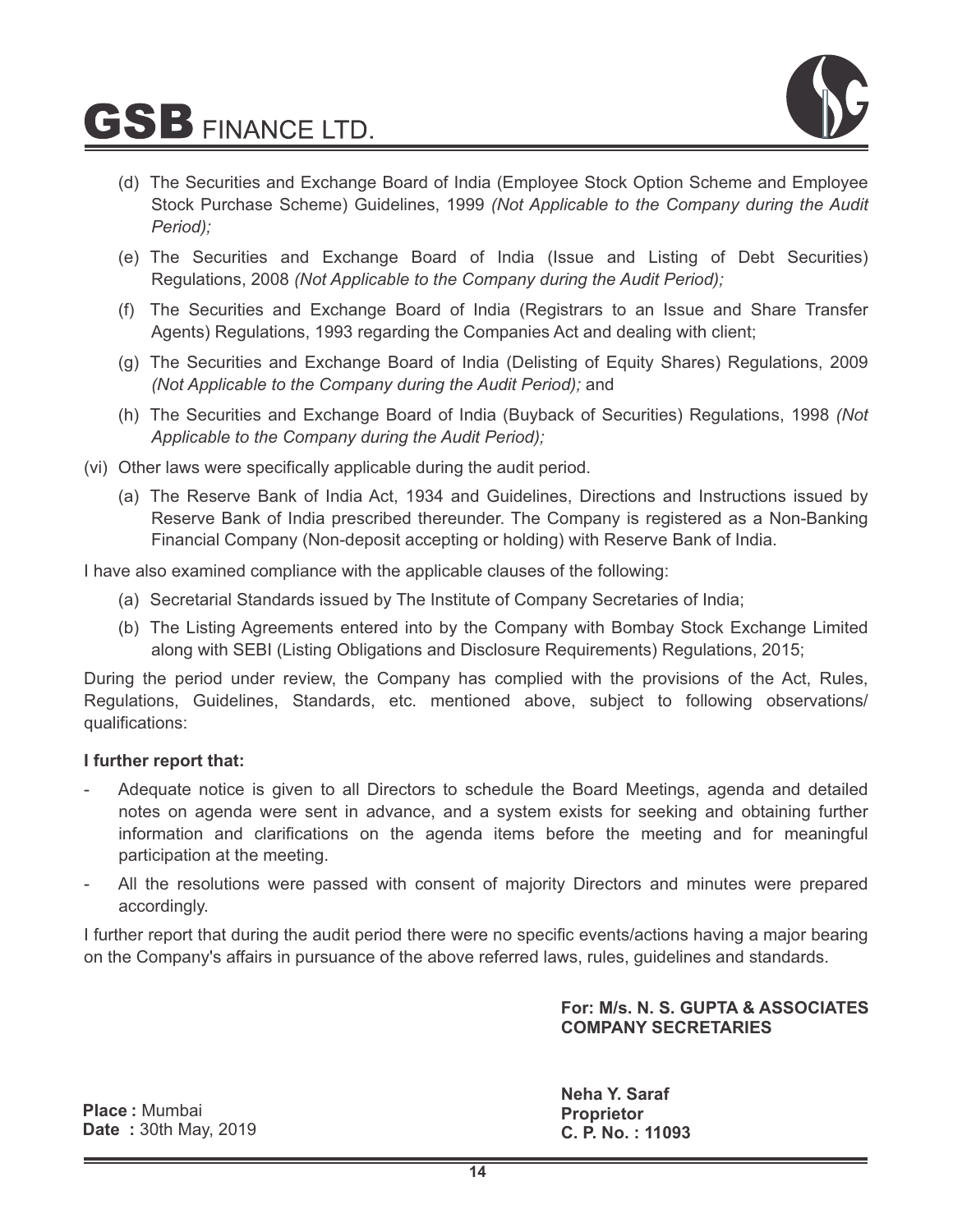

#### **"ANNEXURE A"**

#### **TO, THE MEMBERS, GSB FINANCE LIMITED,**

I further state that my said report of the even date has to be read along with this letter.

- 1. Maintenance of Secretarial/ Statutory Records is the responsibility of the Management of the Company. My responsibility is to express an opinion on these records based on the audit.
- 2. I have followed the audit practices and processes as were appropriate to obtain reasonable assurance about the correctness of the contents of the Secretarial Records.
- 3. I have not verified the correctness and appropriateness of financial records and Books of Accounts of the Company.
- 4. Wherever required I have obtained the Management representation about the compliance of laws, rules and regulations and happenings of events etc.
- 5. The compliance of the provisions of corporate and other applicable laws, rules, regulations, standard is the responsibility of management. My examination is limited to the verification of procedures on test basis.
- 6. The Secretarial Audit report is neither an assurance as to the future viability of the Company nor of the efficacy or effectiveness with which the management has conducted the affairs of the Company.

**For: M/s. N. S. GUPTA & ASSOCIATES COMPANY SECRETARIES** 

**Place :** Mumbai **Date :** 30th May, 2019 **Neha Y. Saraf Proprietor C. P. No. : 11093**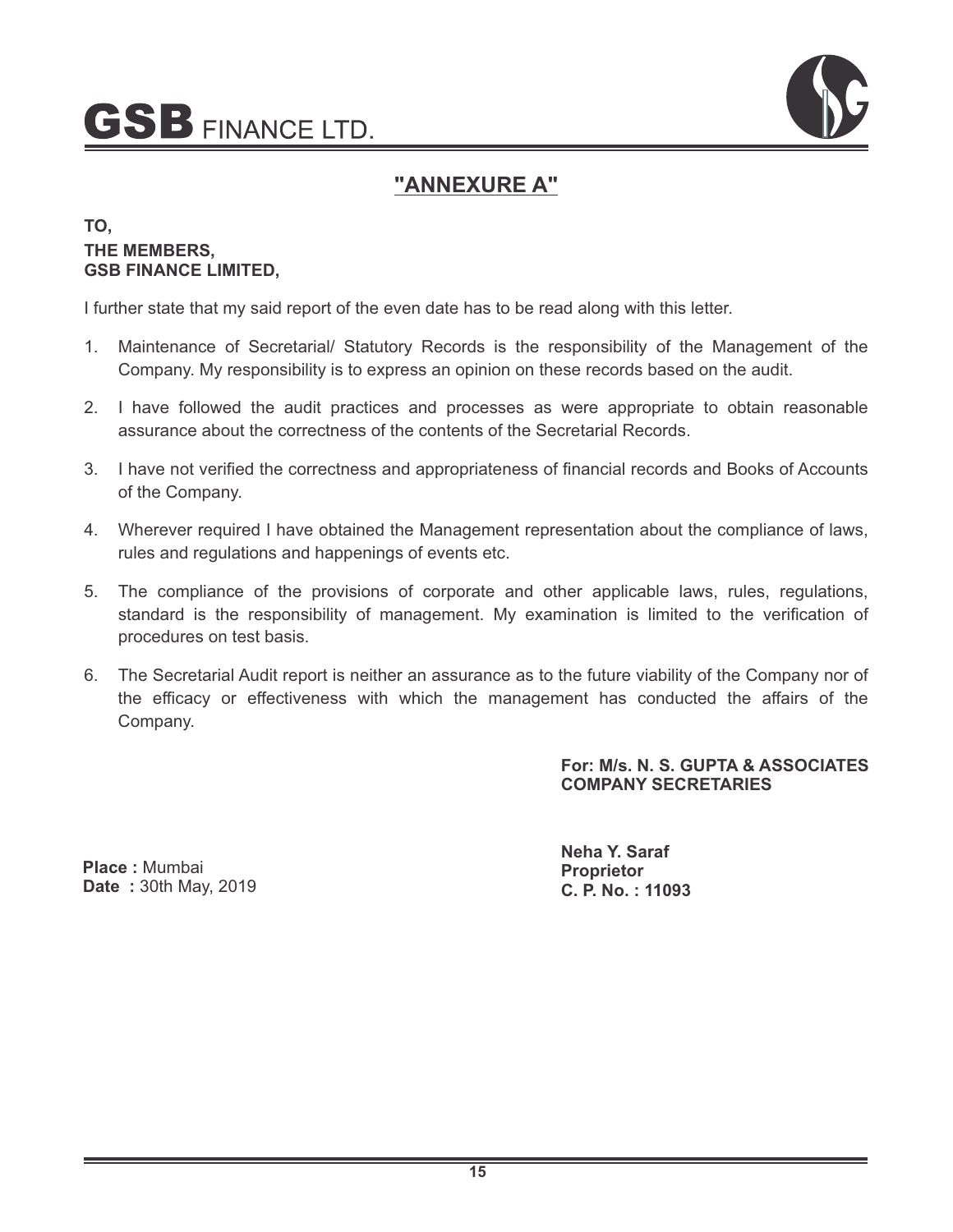

#### **CEO / CFO CERTIFICATION**

The Board of Directors, **GSB Finance Limited,** 815, Stock Exchange Tower, 8th Floor, Dalal Street, Fort, Mumbai-400001

We hereby certify that:

- a) We have reviewed financial statements and the cash flow statement for the year ended 31st March 2019 and that to the best of our knowledge and belief;
	- 1) These statements do not contain any materially untrue statement or omit any material fact or contain statements that might be misleading.
	- 2) These statements together present a true and fair view of the Company's affairs and are in compliance with existing accounting standards, applicable laws and regulations.
- b) No transaction is entered into by the company during the year which is fraudulent, illegal or volatile of the Company's Code of Conduct.
- c) We accept responsibility for establishing and maintaining internal controls for financial reporting and that we have evaluated the effectiveness of the internal control systems of the Company pertaining to financial reporting and we have disclosed to the auditors and the Audit Committee, deficiencies in the design or operation of such internal controls, if any, of which we are aware and the steps we have taken or propose to take to rectify these deficiencies.
- d) We have indicated to the auditors and the Audit Committee:
	- 1) Significant changes in internal control over financial reporting during the year.
	- 2) Significant changes in accounting policies during the year and that the same has been disclosed in the notes to the financial statements; and
	- 3) Instances of significant fraud of which we have become aware and the involvement therein, if any, of the management or an employee having a significant role in the Company's internal control system over financial reporting.

**FOR GSB Finance Limited**

**Place :** Mumbai **Date :** 30th May 2019 **(Ramakant S. Biyani)** Managing Director DIN No.00523178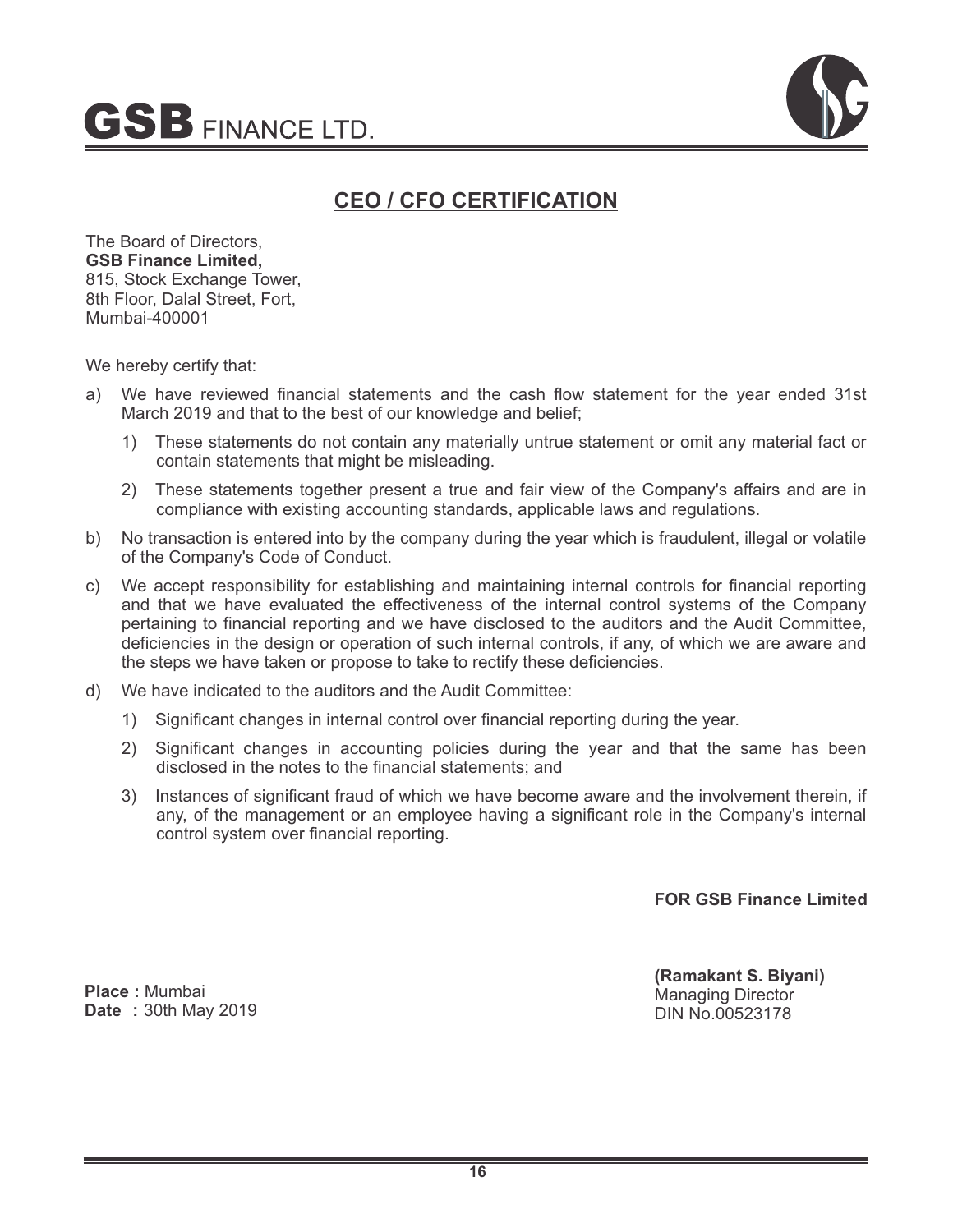

#### **MANAGEMENT DISCUSSIONS AND ANALYSIS REPORTS**

Your Directors are pleased to present the Management Discussion and Analysis Report for the year ended **31st March, 2019.**

The Management Discussion and Analysis have been included in consonance with the Code of Corporate Governance as approved by The Securities and Exchange Board of India (SEBI). Investors are cautioned that these discussions contain certain forward looking statements the involve risk and uncertainties including those risks which are inherent in the Company's growth and strategy. The company undertakes no obligation to publicly update or revise any of the opinions or forward looking statements expressed in this report consequent to new information or developments, events or otherwise.

The management of the company is presenting herein the overview, opportunities and threats, initiatives by the Company and overall strategy of the Company and its outlook for the future. This outlook is based on management's own assessment and it may very due to future economic and other future developments in the country.

#### **Segment-wise Performance:**

The Company operates in only one segment for trading and investment in shares and securities. The Business Segments has been identified in accordance with Accounting Standards.

#### **Subsidiary Company:**

As there are no subsidiaries of the Company, Investment made in Subsidiaries is NIL.

#### **Risk & Concerns:**

In today's complex business environment, almost every business decision requires executives and managers to balance risk and rewards. Effective risk management is therefore critical to an organisation's success. Globalisation with increasing integration of markets, newer and more complex products and transactions and an increasingly stringent regulatory framework has exposed organisations making them take an integrated approach to risk management. Timely and effective risk management is of prime importance to our continued success. The sustainability of the business is derived from the following:

- Identification of the diverse risks faced by the Company.
- The evolution of appropriate systems and processes to measure and monitor them.
- Risk management through appropriate mitigation strategies within the policy framework.
- Monitoring the progress of the implication of such strategies and subjecting them to periodical audit and review.
- Reporting these risk mitigation results to the appropriate managerial levels.
- There is the risk of loss from inadequate or failed systems, processes or procedures. These may be attributed to human failure or technical problems given the increase use of technology and staff turnover. Your company has in place suitable mechanisms to effectively reduce such risks. All these risks are continuously analyzed and reviewed at a various levels of management through an effective information system.

#### **Opportunities and Threats:**

Some of the key trends of the industry that are favourable to the company to exploit these emerging opportunities are: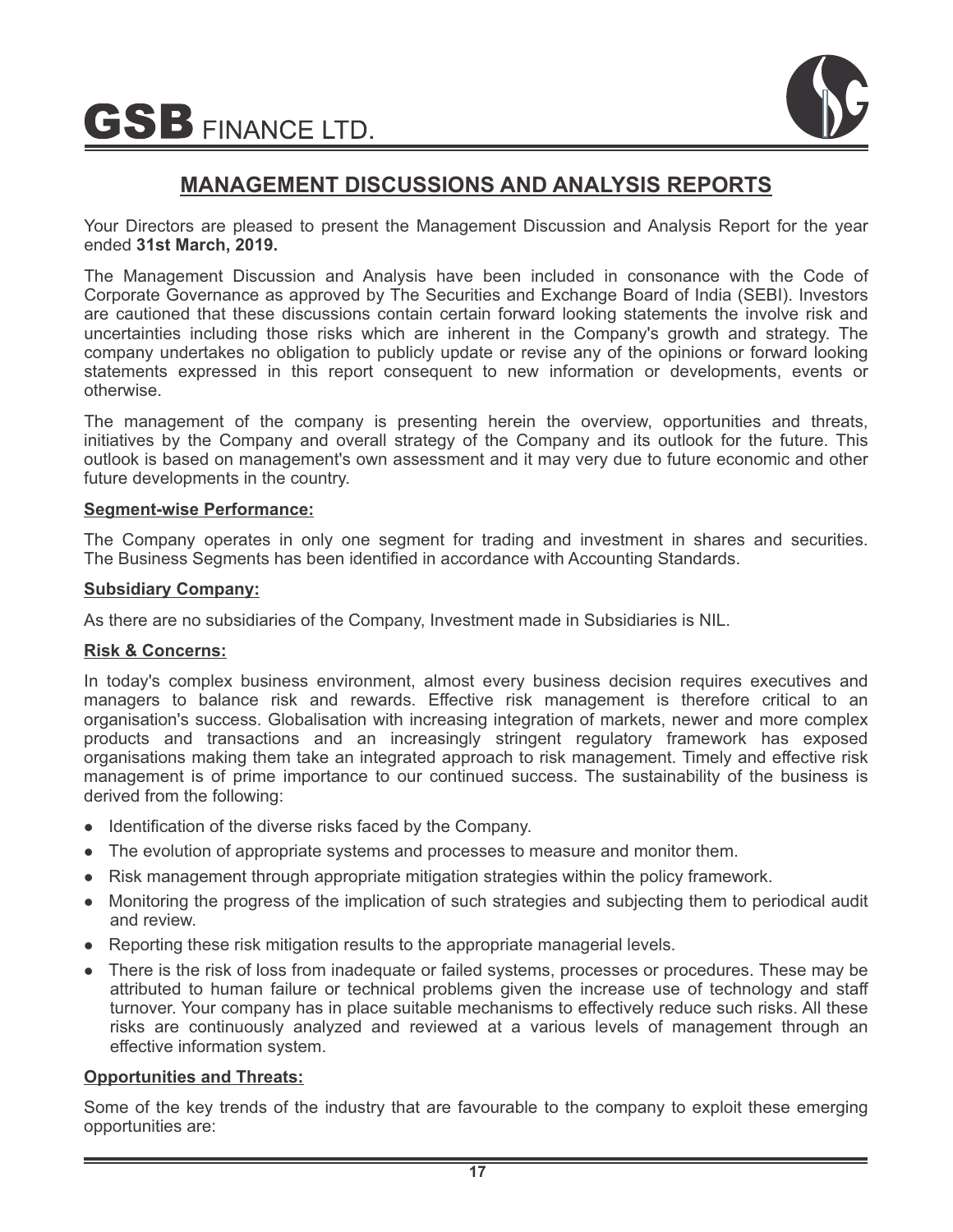

- There are good prospects for expanding further activities in this direction.
- The new technology provides an opportunity to Investment Company to practice differentiated pricing strategy in the new market. It will enable the firm to maintain an edge.
- The company is also facing severe competition from other Investment companies.

#### **Some of the key changes in the industry unfavourable to the company are:**

- Heightened competition
- Increasing Compliances
- Attraction and retraction of human capital
- Regulatory changes.

#### **Internal Control Systems and their Adequacy:**

Internal control systems are embedded in the processes across all functions in the Company. These systems are being regularly reviewed and whenever necessary are modified or redesigned to ensure better and effectiveness. The systems are subjected to supervision by the Board of Directors and Audit Committee, duly supported by Corporate Governance.

Company Complies with all Applicable statutes, polities, procedures, listing requirements and management guidelines. It adheres to applicable accounting standards and policies.

#### **Human Resources:**

- The management believes in maintaining cordial relation with employees. The management recognizes the importance of human Resources and effective steps will be taken to strengthen the same depending on the requirements.
- The Company provided excellent working environment so that the individual staff can reach his/her full potential.
- The Company is poised to take the challenges and march towards accomplishing its mission with success.
- The Company maintained good Industrial / Business relation in marked which enhanced the Creditworthiness of the Company.

#### **Cautionary Statement:**

Statement in the management Discussion and Analysis describing within the Company's objectives exceptions or predictions may be forward looking within the meaning of applicable securities, laws and regulations. Actual results may offer materially from those expressed in the statement. Several factors could make sufficient difference to the Company's Operation. These include climatic conditions and economic conditions affecting demand and supply, government regulations and taxation, natural calamities etc. over which the company does not have any control.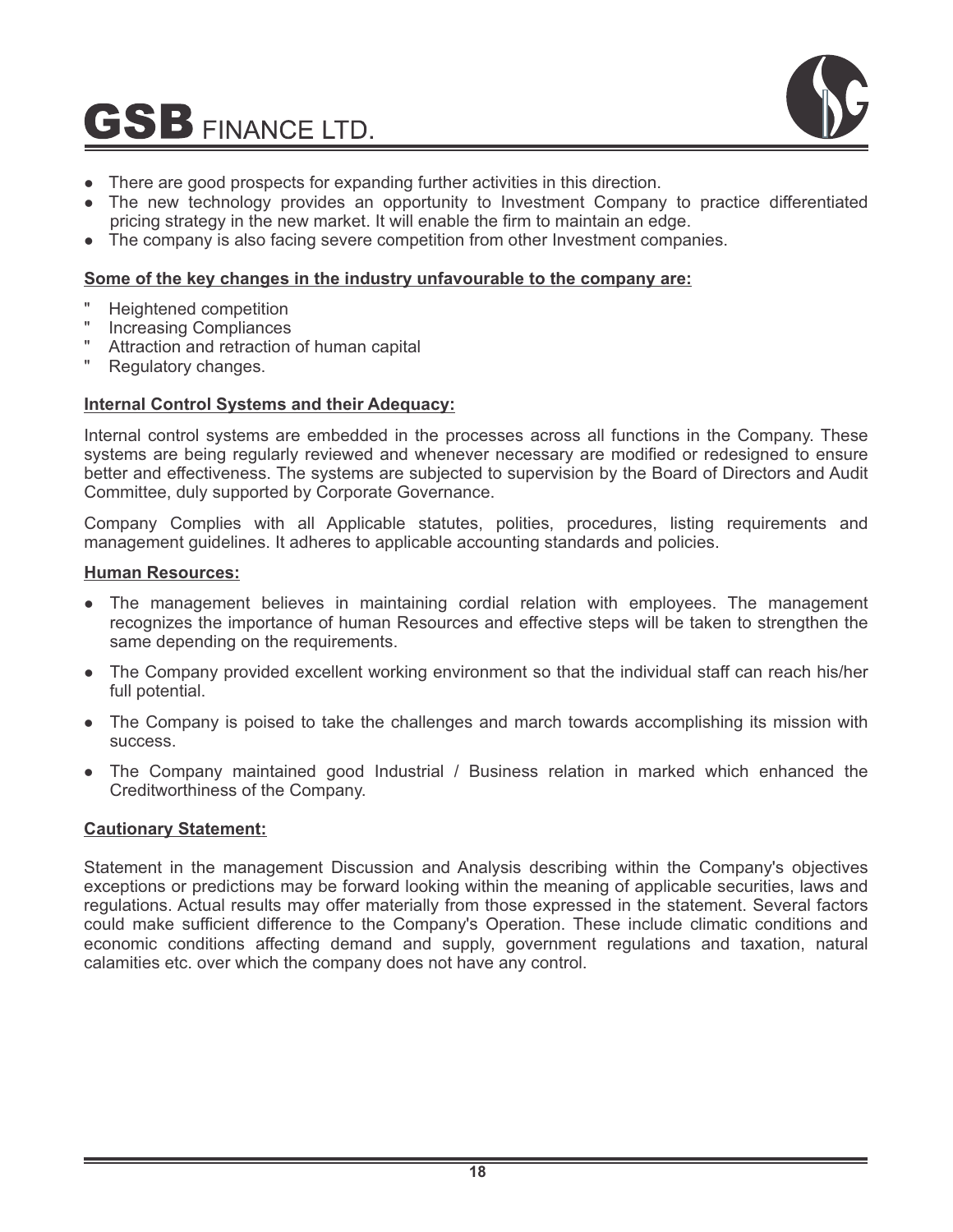

#### **INDEPENDENT AUDITOR'S REPORT**

#### To the Members of GSB Finance Limited **Report on the Audit of the Standalone Financial Statements**

#### **Opinion**

We have audited the standalone financial statements of GSB Finance Limited ("the Company"), which comprise the balance sheet as at 31st March 2019, and the statement of Profit and Loss, statement of changes in equityand statement of cash flows for the year then ended, and notes to the financial statements, including a summary of significant accounting policies and other explanatory information.

In our opinion and to the best of our information and according to the explanations given to us, the aforesaid standalone financial statements give the information required by the Act in the manner so required and give a true and fair view in conformity with the accounting principles generally accepted in India, of the state of affairs of the Company as at 31st March 2019, and profit/loss, changes in equityand its cash flows for the year ended on that date.

#### **Basis for Opinion**

We conducted our audit in accordance with the Standards on Auditing (SAs) specified under section 143(10) of the Companies Act, 2013. Our responsibilities under those Standards are further described in the Auditor's Responsibilities for the Audit of the Financial Statements section of our report. We are independent of the Company in accordance with the Code of Ethics issued by the Institute of Chartered Accountants of India together with the ethical requirements that are relevant to our audit of the financial statements under the provisions of the Companies Act, 2013 and the Rules thereunder, and we have fulfilled our other ethical responsibilities in accordance with these requirements and the Code of Ethics. We believe that the audit evidence we have obtained is sufficient and appropriate to provide a basis for our opinion.

#### **Key Audit Matters**

Key audit matters are those matters that, in our professional judgment, were of most significance in our audit of the financial statements of the current period. These matters were addressed in the context of our audit of the financial statements as a whole, and in forming our opinion thereon, and we do not provide a separate opinion on these matters.

| <b>Key Audit Matters</b>                                                                                                                                                                                                   | <b>Auditor's Response</b>                                                                                                                                                                                                                    |  |  |
|----------------------------------------------------------------------------------------------------------------------------------------------------------------------------------------------------------------------------|----------------------------------------------------------------------------------------------------------------------------------------------------------------------------------------------------------------------------------------------|--|--|
| Accuracy of recognition, measurement, <b>Principal Audit Procedures</b><br>presentation and disclosures of revenue and other  <br>related balances presented in the financial<br>statements in view of adoption of Ind AS. | We assessed the company's process to identify<br>the impact of adoption of the new Indian<br>Accounting Standard (Ind AS).<br>Our audit approach consisted testing of the design<br>and operating effectiveness of the internal<br>controls. |  |  |

#### **Other Information**

The Company's Board of Directors is responsible for the other information. The other information comprises the [information included in the Management report, but does not include the financial statements and our auditor's report thereon.]

Our opinion on the financial statements does not cover the other information and we do not express any form of assurance conclusion thereon.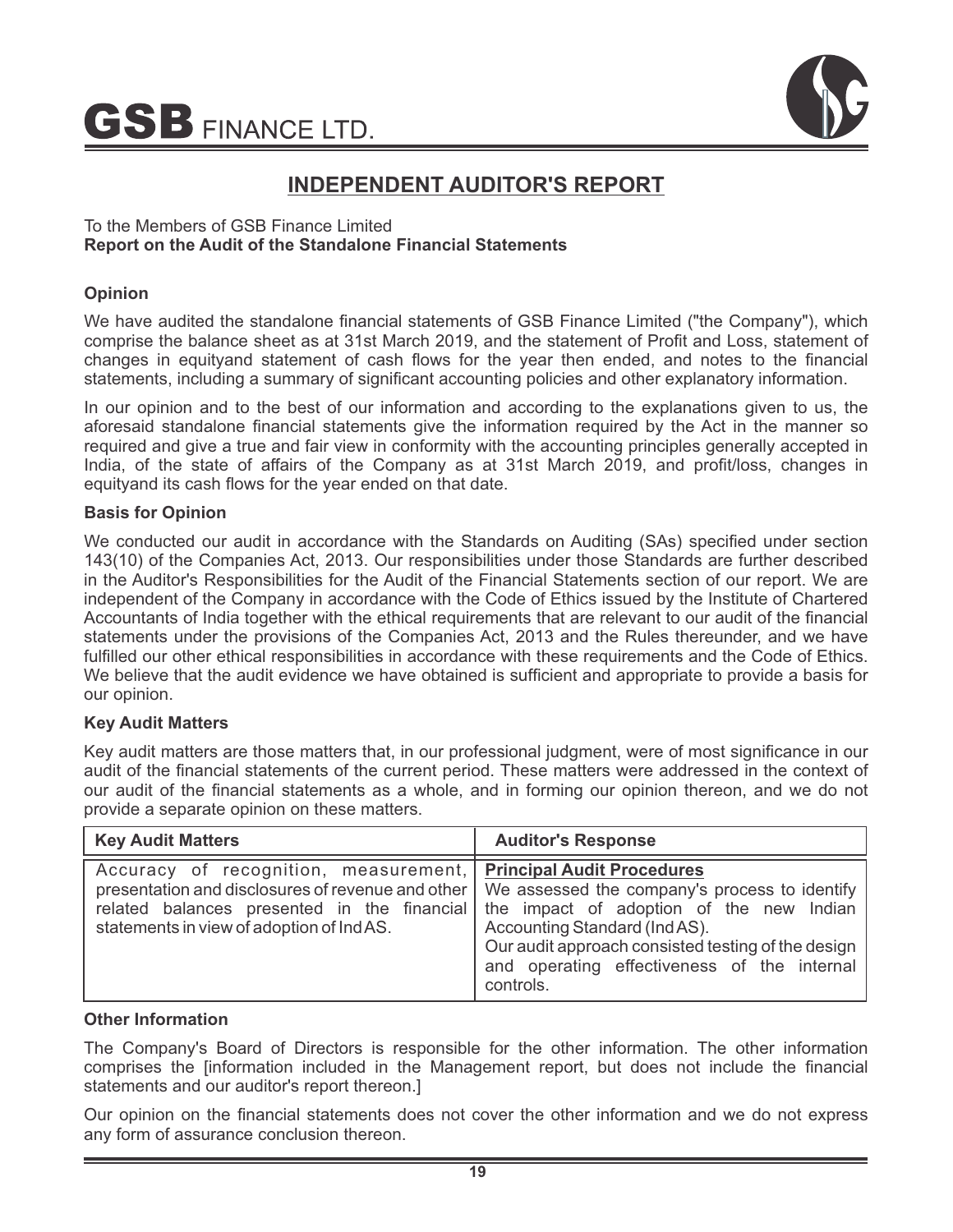



In connection with our audit of the financial statements, our responsibility is to read the other information and, in doing so, consider whether the other information is materially inconsistent with the financial statements or our knowledge obtained in the audit or otherwise appears to be materially misstated.

If, based on the work we have performed, we conclude that there is a material misstatement of this other information; we are required to report that fact. We have nothing to report in this regard.

#### **Management's Responsibility for the Financial Statements**

The Company's Board of Directors is responsible for the matters stated in section 134(5) of the Companies Act, 2013 ("the Act") with respect to the preparation of these standalone financial statements that give a true and fair view of the financial position, financial performance, and cash flows of the Company in accordance withthe accounting principles generally accepted in India, including the accounting Standards specified under section 133 of the Act. This responsibility also includes maintenance of adequate accounting records in accordance with the provisions of the Act for safeguarding of the assets of the Company and for preventing and detecting frauds and other irregularities; selection and application of appropriate accounting policies; making judgments and estimates that are reasonable and prudent; and design, implementation and maintenance of adequate internal financial controls, that were operating effectively for ensuring the accuracy and completeness of the accounting records, relevant to the preparation and presentation of the financial statement that give a true and fair view and are free from material misstatement, whether due to fraud or error.

In preparing the financial statements, management is responsible for assessing the Company's ability to continue as a going concern, disclosing, as applicable, matters related to going concern and using the going concern basis of accounting unless management either intends to liquidate the Company or to cease operations, or has no realistic alternative but to do so.

The Board of Directors are also responsible for overseeing the Company's financial reporting process.

#### **Auditor's Responsibilities for the Audit of the Financial Statements**

Our objectives are to obtain reasonable assurance about whether the financial statements as a whole are free from material misstatement, whether due to fraud or error, and to issue an auditor's report that includes our opinion. Reasonable assurance is a high level of assurance, but is not a guarantee that an audit conducted in accordance with SAs will always detect a material misstatement when it exists. Misstatements can arise from fraud or error and are considered material if, individually or in the aggregate, they could reasonably be expected to influence the economic decisions of users taken on the basis of these financial statements.

As part of an audit in accordance with SAs, we exercise professional judgment and maintain professional skepticism throughout the audit. We also:

- Identify and assess the risks of material misstatement of the financial statements, whether due to fraud or error, design and perform audit procedures responsive to those risks, and obtain audit evidence that is sufficient and appropriate to provide a basis for our opinion. The risk of not detecting a material misstatement resulting from fraud is higher than for one resulting from error, as fraud may involve collusion, forgery, intentional omissions, misrepresentations, or the override of internal control.
- Obtain an understanding of internal control relevant to the audit in order to design audit procedures that are appropriate in the circumstances. Under section 143(3)(If the Companies Act, 2013, we are also responsible for expressing our opinion on whether the company has adequate internal financial controls system in place and the operating effectiveness of such controls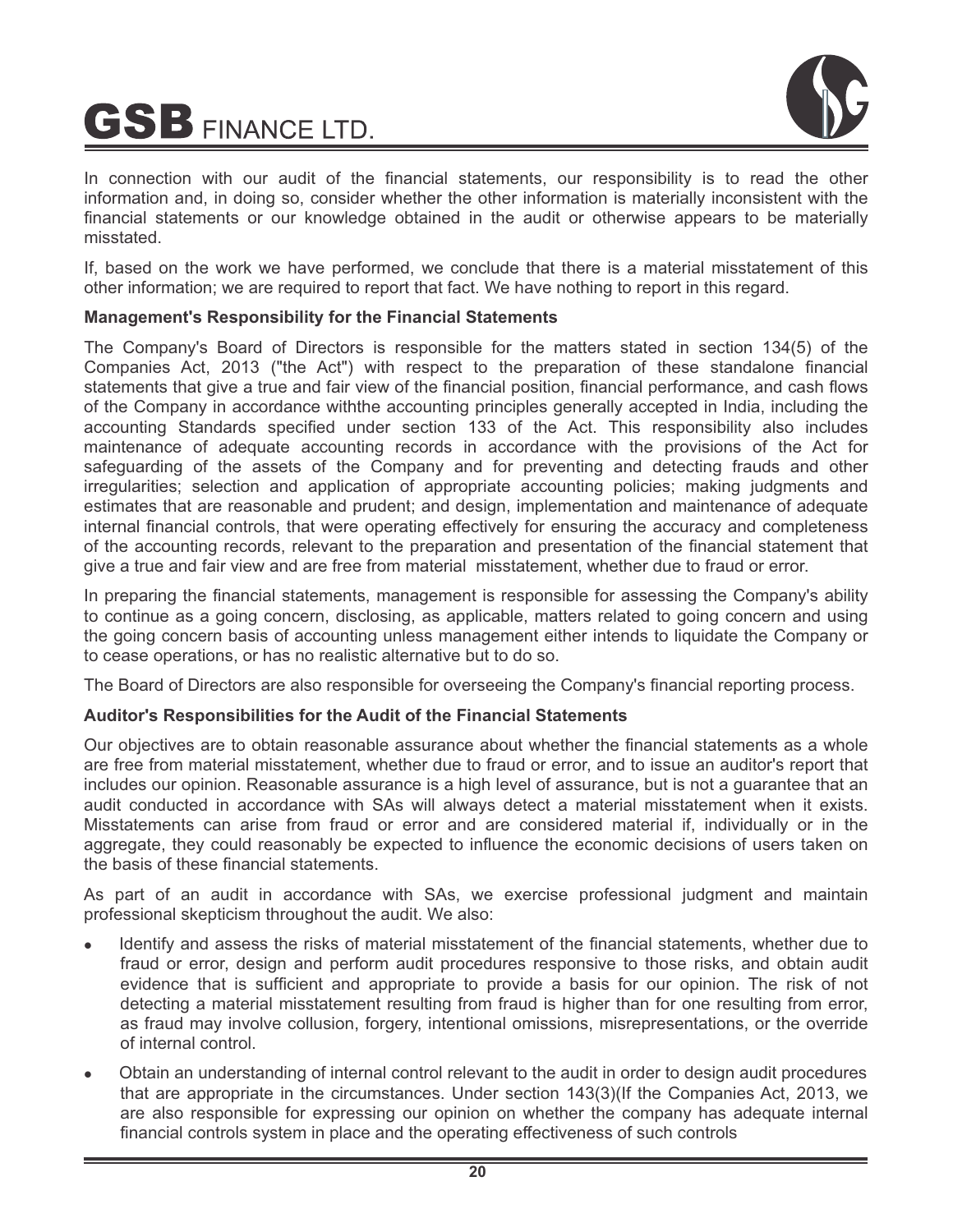

- Evaluate the appropriateness of accounting policies used and the reasonableness of accounting estimates and related disclosures made by management.
- Conclude on the appropriateness of management's use of the going concern basis of accounting and, based on the audit evidence obtained, whether a material uncertainty exists related to events or conditions that may cast significant doubt on the Company's ability to continue as a going concern. If we conclude that a material uncertainty exists, we are required to draw attention in our auditor's report to the related disclosures in the financial statements or, if such disclosures are inadequate, to modify our opinion. Our conclusions are based on the audit evidence obtained up to the date of our auditor's report. However, future events or conditions may cause the Company to cease to continue as a going concern.
- Evaluate the overall presentation, structure and content of the financial statements, including the disclosures, and whether the financial statements represent the underlying transactions and events in a manner that achieves fair presentation.
- We communicate with those charged with governance regarding, among other matters, the planned scope and timing of the audit and significant audit findings, including any significant deficiencies in internal control that we identify during our audit
- We also provide those charged with governance with a statement that we have complied with relevant ethical requirements regarding independence, and to communicate with them all relationships and other matters that may reasonably be thought to bear on our independence, and where applicable, related safeguards.

From the matters communicated with those charged with governance, we determine those matters that were of most significance in the audit of the financial statements of the current period and are therefore the key audit matters. We describe these matters in our auditor's report unless law or regulation precludes public disclosure about the matter or when, in extremely rare circumstances, we determine that a matter should not be communicated in our report because the adverse consequences of doing so would reasonably be expected to outweigh the public interest benefits of such communication.

#### **Other Matters**

The comparative financial information of the company for the year ended 31st March, 2018 and the transition date opening balance sheet as at 1st April, 2017 included in this IndAS financial statements, are based on previously issued statutory financial statements prepared in accordance with the Companies ( Accounting Standard ) Rules, 2006 audited by us for the year ended 31st March,2017 and 31st March, 2018 dated 29th May, 2017 and 12th May, 2018, respectively expressed an unmodified opinion on those financial statements, as adjusted for the differences in the accounting principles adopted by the Company on the transition to Ind AS, which have been audited by us.

Our opinion is not modified in respect of this matter.

#### **Report on Other Legal and Regulatory Requirements**

As required by the Companies (Auditor's Report) Order, 2016 ("the Order"), issued by the Central Government of India in terms of sub-section (11) of section 143 of the Companies Act, 2013, we give in the Annexure "B" a statement on the matters specified in paragraphs 3 and 4 of the Order, to the extentapplicable.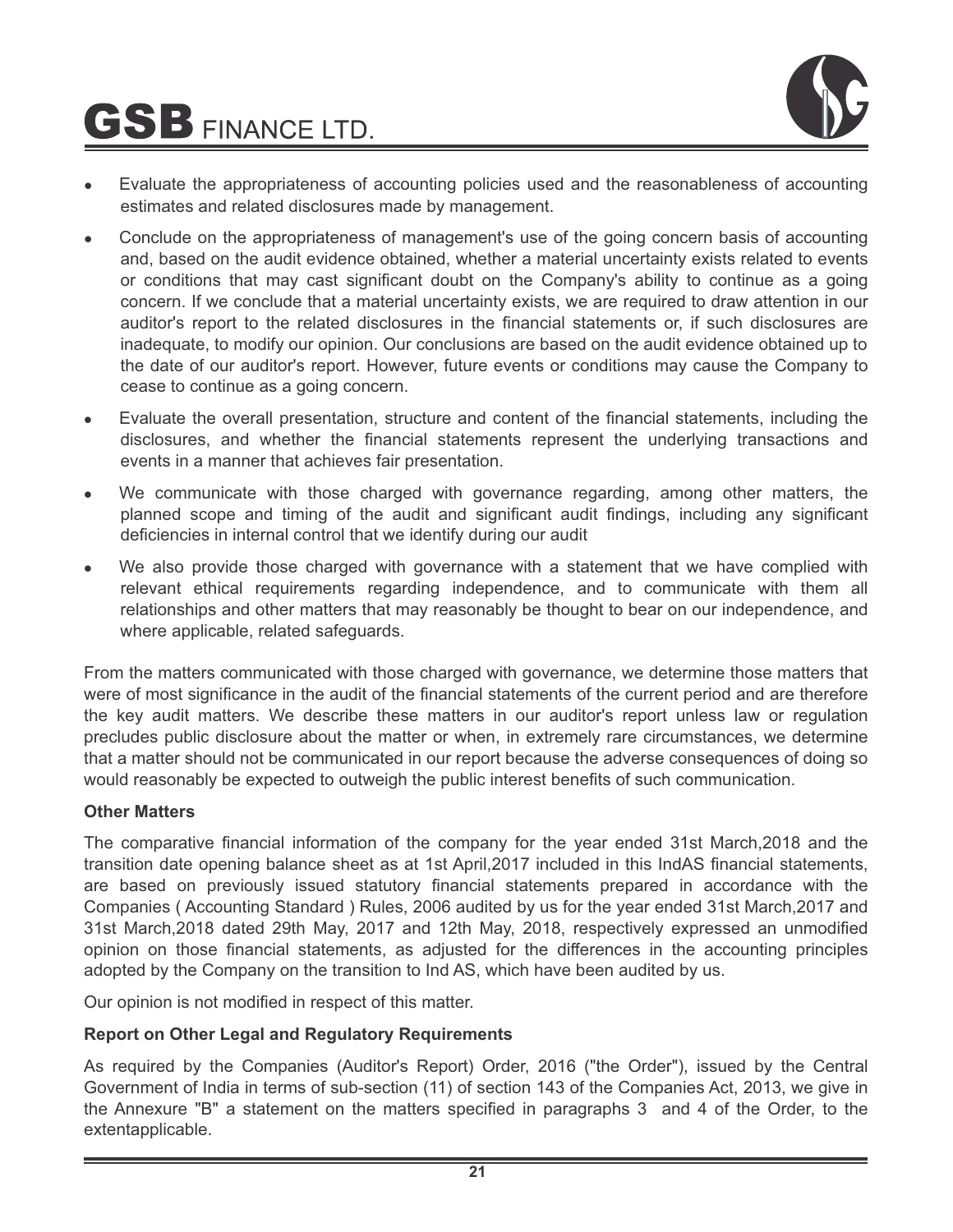

As required by Section 143(3) of the Act, we report that:

- (a) We have sought and obtained all the information and explanations which to the best of our knowledge and belief were necessary for the purposes of our audit.
- (b) In our opinion, proper books of account as required by law have been kept by the Company so far as it appears from our examination of those books.
- (c) The Balance Sheet, the Statement of Profit and Loss (including other compressive income, statement of Changes in Equity and statement of the Cash Flow dealt with by this Report are in agreement with the books of account.
- (d) In our opinion, the aforesaid standalone financial statements comply with the Accounting Standards specified under Section 133 of the Act, read with Rule 7 of the Companies (Accounts) Rules, 2014.
- (e) On the basis of the written representations received from the directors as on 31st March, 2019 taken on record by the Board of Directors, none of the directors is disqualified as on 31st March, 2019 from being appointed as a director in terms of Section 164 (2) of the Act.
- (f) With respect to the adequacy of the internal financial controls over financial reporting of the Company and the operating effectiveness of such controls, refer to our separate Report in "Annexure A".
- (g) With respect to the other matters to be included in the Auditor's Report in accordance with Rule 11 of the Companies (Audit and Auditors) Rules, 2014, in our opinion and to the best of our information and according to the explanations given to us:
	- i. The Company has disclosed the impact of pending litigations on its financial position in its financial statements
	- ii. The Company did not have any long-term contracts including derivative contracts for which there were any material foreseeable losses.
	- iii. There has been no delay in transferring amounts, required to be transferred, to the investor education and protection fund by the company.

**For H. P. Jadeja & Associates.** Firm Registration Number: **135374W** Chartered Accountants

**Hemantsinh P. Jadeja Proprietor** Membership Number: **152374**

Place : Mumbai Dat : 30th May, 2019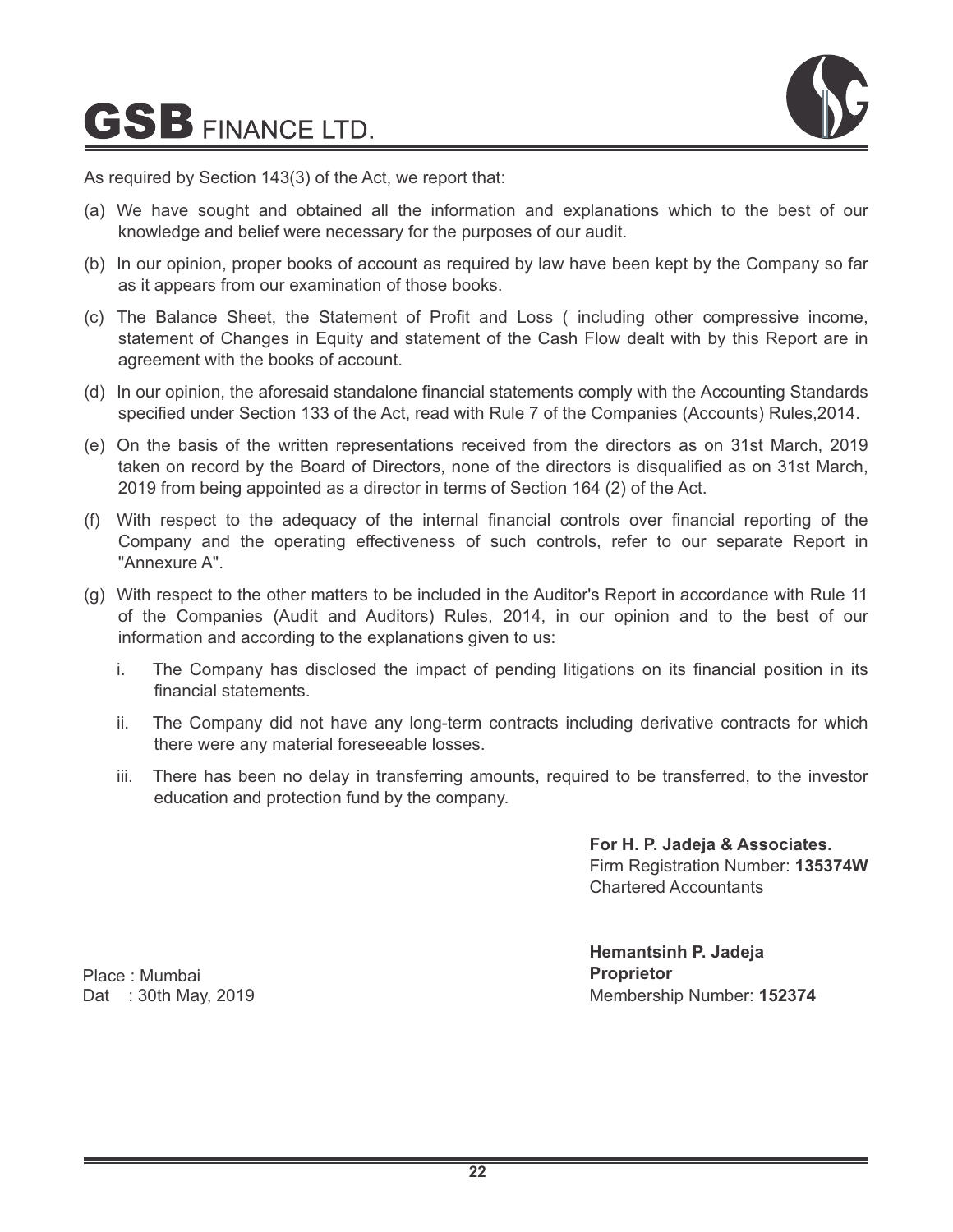

#### **ANNEXURE A- TO THE INDEPENDENT AUDITORS' REPORT**

The Annexure referred to in paragraph 1 under the 'Report on Other Legal and Regulatory Requirements' our report in the members of GSB Finance Limited ("The Company") for the year ended on 31st March 2019, We report that:-

- (I) (a) The company is maintaining proper records showing full particulars, including quantitative details and situation of fixed assets;
	- (b) Fixed assets have been physically verified by the management at reasonable intervals; and no material discrepancies were noticed on such verification
	- (c) The company does not hold any immovable property. Hence, clause  $3(i)(c)$  about title deeds of immovable properties is not applicable in the present case.
- (ii) Company has inventory in electronic mode hence verification of inventory has been done through demat statement at reasonable intervals by the management and no material discrepancies were noticed.
- (iii) The company has not granted any loans, secured or unsecured to companies, firms, Limited Liability Partnerships or other parties covered in the register maintained under section 189 of the Companies Act, 2013.
	- (a) as the company has not granted any loans to parties covered under section 189 clause 3(iii)(a) which deals with terms and conditions of the grant of such loans is not applicable;
	- (b) as the company has not granted any loans to parties covered under section 189 clause 3(iii)(b) which deals with schedule of repayment of principal and payment of interest is not applicable;
	- (c) as the company has not granted any loans to parties covered under section 189 the question of amount being overdue does not arise;
- (iv) In our opinion and according to the information and explanations given to us, the Company has not granted any loans or provided any guarantee or security to the parties covered under Section 185 and hence provisions of Clause 3(iv) of the aforesaid Order in this regard are not applicable to the Company. Further, the Company has complied with provision of Section 186 of the Act in respect of the investments made by it.
- (v) In our opinion and according to the information and explanations given to us, The Company has not accepted any deposits. Hence, clause 3(v) which deals with directives issued by the Reserve Bank of India and the provisions of sections 73 to 76 or any other relevant provisions of the Companies Act, 2013 and the rules framed there under, are not applicable
- (vi) In our opinion and according to the information and explanations given to us The Company is not required to maintain cost records pursuant to the Rules made by the Central Government for the maintenance of cost records under sub-section (l) of section 148 of the Companies Act.
- (vii) According to the records of the Company, the Company is generally regular in depositing with appropriate authorities undisputed statutory dues including provident fund, employees' state insurance, income-tax, sales tax, wealth tax, duty of customs, duty of excise, value added tax or cess and other statutory dues applicable to it. No undisputed amounts payable in respect of provident fund, employees' state insurance, income-tax, sales tax, wealth tax, duty of customs, duty of excise, value added tax or cess and other statutory dues were outstanding, as at 31-03- 2018, for a period of more than six months from the date they became payable.
	- a) According to the records of the Company and information and explanations given to us no dues of income tax, sales tax, wealth tax, service tax, duty of customs, duty of excise, value added tax or cess that have not been deposited on account of any disputes except as follows: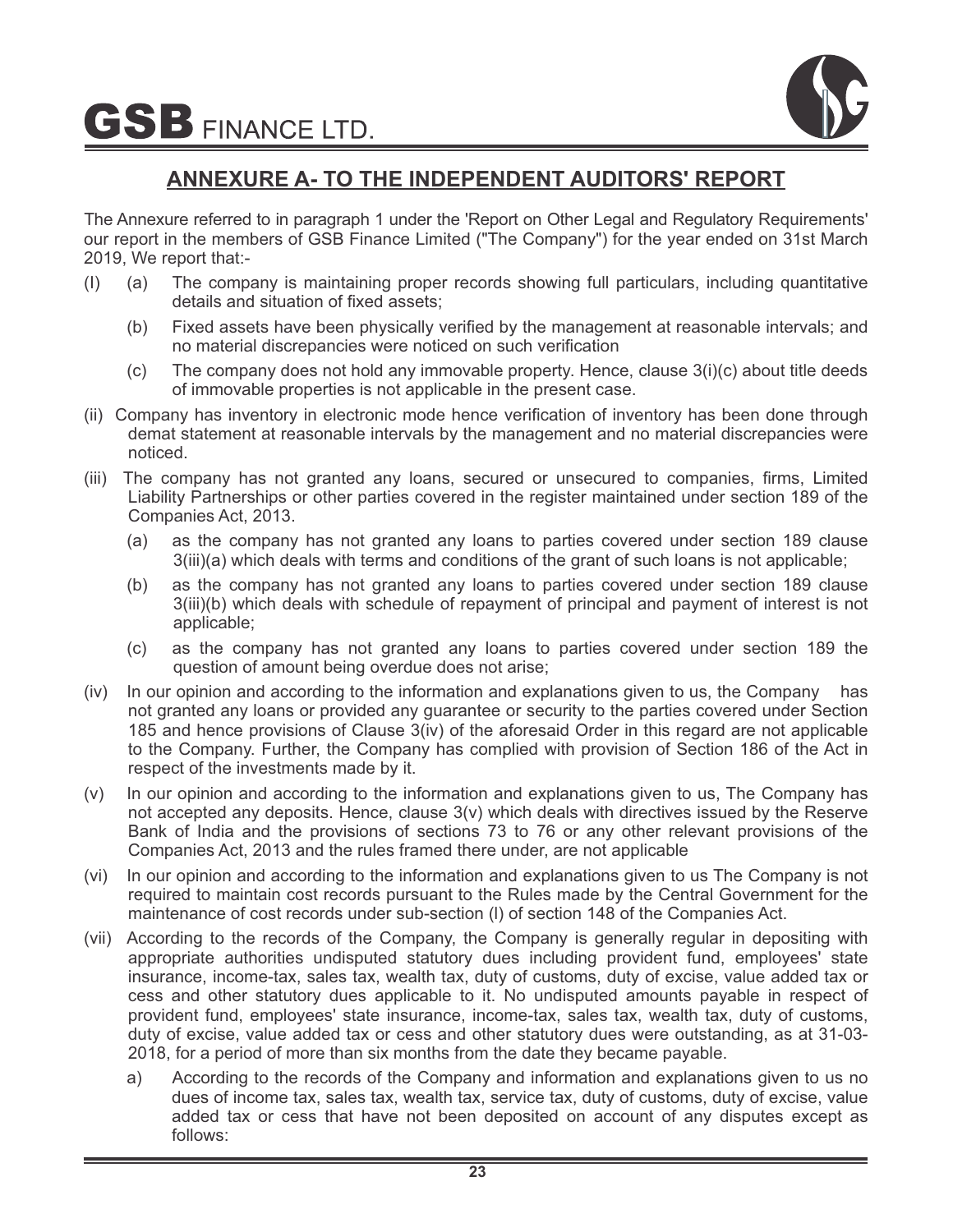

| Name of the<br><b>Statue</b> | Nature of<br><b>Dispute</b> | Amount paid<br>under Protest<br>(Rs in lakhs) | Period to which<br>the amount<br>relates | Forum where<br>dispute is pending                                 |
|------------------------------|-----------------------------|-----------------------------------------------|------------------------------------------|-------------------------------------------------------------------|
| Income Tax Act,  <br>1961    | Income Tax                  | 0.07                                          | AY 2011-12                               | <b>Under Re-assessment</b><br>Proceedings raised<br>on 26.12.2018 |

- (viii) Based on our audit procedures and according to the information and explanations given to us by the management, we are of the opinion that the Company has not defaulted in repayment of dues to financial institutions and bank.
- (ix) Based on our audit procedures and according to the information and explanations given to us by the management, the Company has not raised any money during the year under review.
- (x) During the course of our examination of the books and records of the Company, carried out in accordance with the generally accepted auditing practices in India, and according to the information and explanations given to us, we have neither come across any instance of material fraud by the Company or on the Company by its officers or employees, noticed or reported during the year, nor we have been informed of any such case by the management.
- (xi) Managerial remuneration has been paid or provided in accordance with the requisite approvals mandated by the provisions of section 197 read with Schedule V to the Companies Act;
- (xii) The company is not a Nidhi Company. Hence, clause 3(xii) will not be applicable
- (xiii) The Company has entered into the transaction with the related parties in compliance with the provisions of the Section 177 and 188 of the Act. The details of such related party transactions have been disclosed in the standalone financial statements as required under Indian Accounting Standard (Ind AS) 24, Related Party Disclosures specified under Section 133 of the Act, read with Rule 7 of the Companies (Accounts) Rules, 2014.

| <b>Name of Related Party</b> |                                | <b>Designation</b>            | <b>Remuneration</b> |
|------------------------------|--------------------------------|-------------------------------|---------------------|
|                              | 1. Shri Girdhari S. Biyani     | <b>Chairman&amp; Director</b> | $6,00,000/-$        |
|                              | 2. Shri Ramakant S. Biyani     | Mg. Director                  | $6,00,000/-$        |
|                              | 3. Shri Suyash Ramakant Biyani | <b>Whole Time Director</b>    | $4,00,000/-$        |

- (xiv) The Company has not made any preferential allotment or private placement of shares or fully or partly convertible debentures during the year under review and hence provisions of Clause 3(xiv) of the aforesaid Order are not applicable to the Company.
- (xv) The Company has not entered into any non-cash transactions with its directors or the persons connected with him and hence provisions of Clause 3(xv) of the aforesaid Order are not applicable to the Company.
- (xvi) The company is registered under section 45-IA of the Reserve Bank of India Act, 1934 and the registration is enforced for the same.

**For H. P. Jadeja & Associates Chartered Accountants Firm Registration No. 135374W**

**Hemantsinh P. Jadeja Proprietor Membership No: 152374**

**Date : 30th May,2019 Place : Mumbai**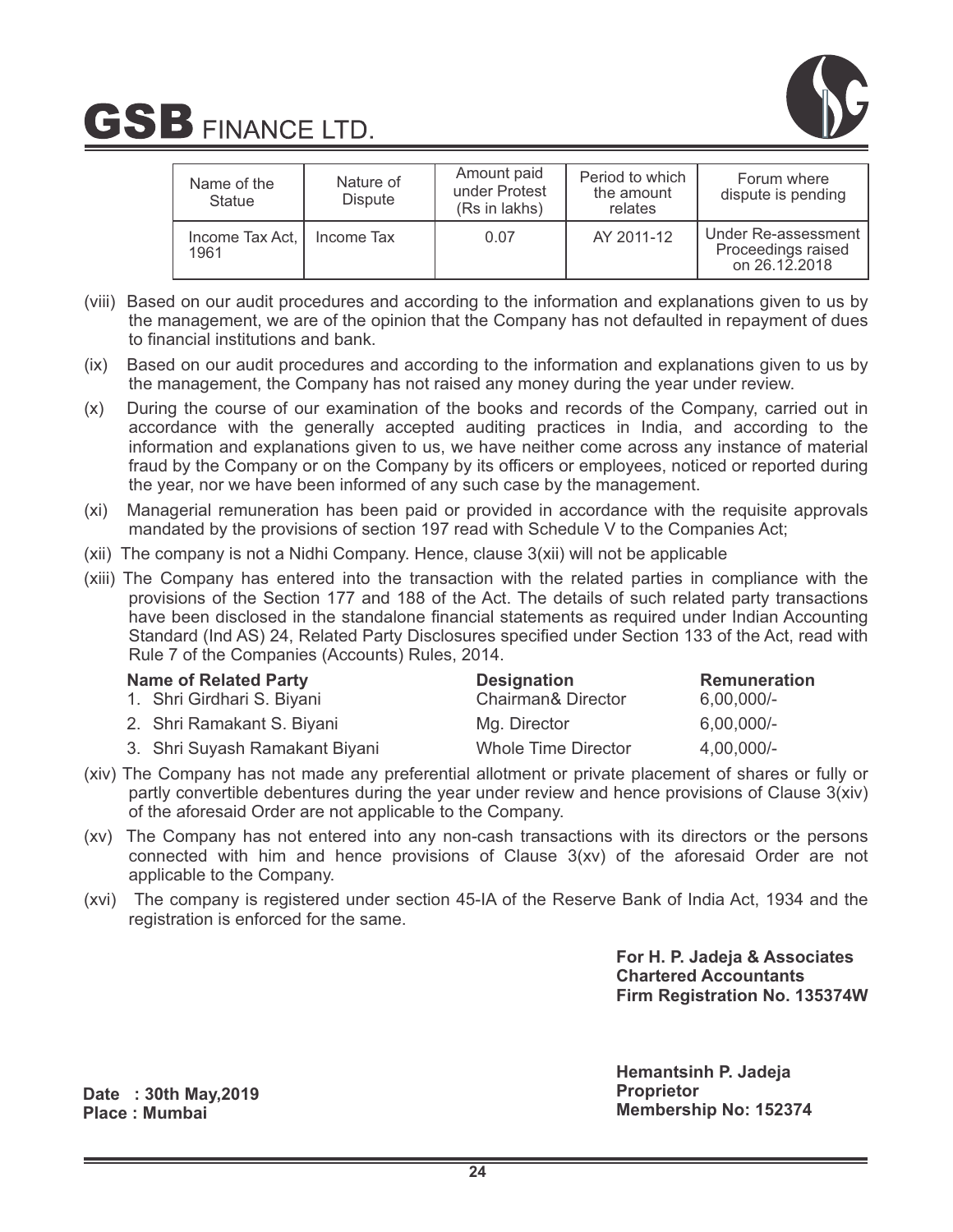

#### **ANNEXURE B- TO THE INDEPENDENT AUDITOR'S REPORT**

#### **Report on the Internal Financial Controls under Clause (i) of Sub-section 3 of Section 143 of the Companies Act, 2013 ("the Act")**

We have audited the internal financial controls over financial reporting of GSB Finance Limited ("the Company") as of March 31, 2019 in conjunction with our audit of the standalone financial statements of the Company for the year ended on that date.

#### **Management's Responsibility for Internal Financial Controls**

The Company's management is responsible for establishing and maintaining internal financial controls based on the internal control over financial reporting criteria established by the Company considering the essential components of internal control stated in the Guidance Note on Audit of Internal Financial Controls Over Financial Reporting (the "Guidance Note") issued by the Institute of Chartered Accountants of India(ICAI). These responsibilities include the design, implementation and maintenance of adequate internal financial controls that were operating effectively for ensuring the orderly and efficient conduct of its business, including adherence to company's policies, the safeguarding of its assets, the prevention and detection of frauds and errors, the accuracy and completeness of the accounting records, and the timely preparation of reliable financial information, as required under the Companies Act, 2013.

#### **Auditors' Responsibility**

Our responsibility is to express an opinion on the Company's internal financial controls over financial reporting based on our audit. We conducted our audit in accordance with the Guidance Note and the Standards on Auditing, issued by ICAI and deemed to be prescribed under section 143(10) of the Companies Act, 2013, to the extent applicable to an audit of internal financial controls, both applicable to an audit of Internal Financial Controls and, both issued by the Institute of Chartered Accountants of India. Those Standards and the Guidance Note require that we comply with ethical requirements and plan and perform the audit to obtain reasonable assurance about whether adequate internal financial controls over financial reporting was established and maintained and if such controls operated effectively in all material respects.

Our audit involves performing procedures to obtain audit evidence about the adequacy of the internal financial controls system over financial reporting and their operating effectiveness. Our audit of internal financial controls over financial reporting included obtaining an understanding of internal financial controls over financial reporting, assessing the risk that a material weakness exists, and testing and evaluating the design and operating effectiveness of internal control based on the assessed risk. The procedures selected depend on the auditor's judgment, including the assessment of the risks of material misstatement of the financial statements, whether due to fraud or error.

We believe that the audit evidence we have obtained is sufficient and appropriate to provide a basis for our audit opinion on the Company's internal financial controls system over financial reporting.

#### **Meaning of Internal Financial Controls Over Financial Reporting**

A company's internal financial control over financial reporting is a process designed to provide reasonable assurance regarding the reliability of financial reporting and the preparation of financial statements for external purposes in accordance with generally accepted accounting principles. A company's internal financial control over financial reporting includes those policies and procedures that (1) pertain to the maintenance of records that, in reasonable detail, accurately and fairly reflect the transactions and dispositions of the assets of the company; (2) provide reasonable assurance that transactions are recorded as necessary to permit preparation of financial statements in accordance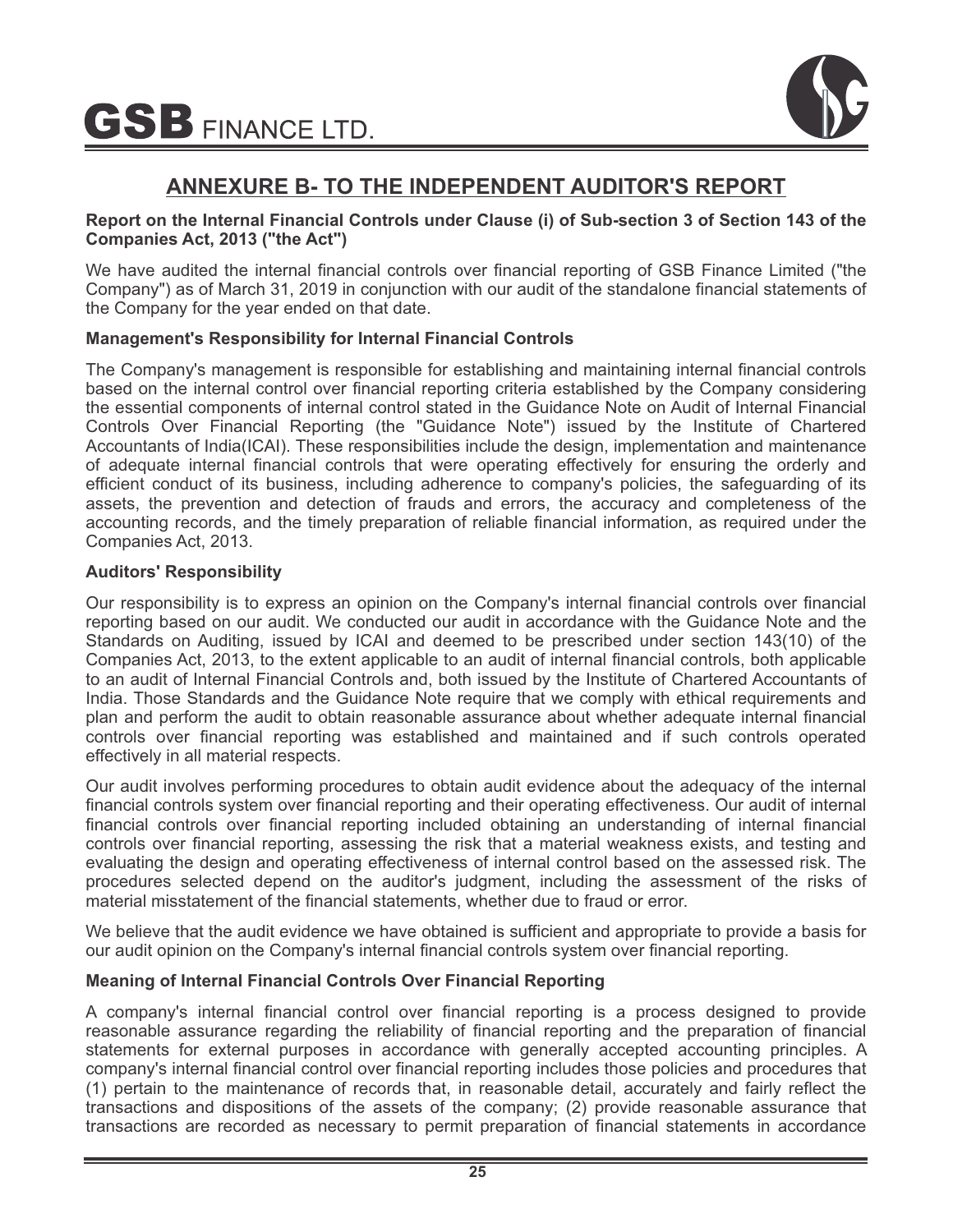

with generally accepted accounting principles, and that receipts and expenditures of the company are being made only in accordance with authorizations of management and directors of the company; and (3) provide reasonable assurance regarding prevention or timely detection of unauthorized acquisition, use, or disposition of the company's assets that could have a material effect on the financial statements.

#### **Inherent Limitations of Internal Financial Controls Over Financial Reporting**

Because of the inherent limitations of internal financial controls over financial reporting, including the possibility of collusion or improper management override of controls, material misstatements due to error or fraud may occur and not be detected. Also, projections of any evaluation of the internal financial controls over financial reporting to future periods are subject to the risk that the internal financial control over financial reporting may become inadequate because of changes in conditions, or that the degree of compliance with the policies or procedures may deteriorate.

#### **Opinion**

In our opinion, the Company has, in all material respects, an adequate internal financial controls system over financial reporting and such internal financial controls over financial reporting were operating effectively as at March 31, 2019, based on the internal control over financial reporting criteria established by the Company considering the essential components of internal control stated in the Guidance Note issued by the Institute of Chartered Accountants of India

> **For H. P. Jadeja & Associates Chartered Accountants Firm Registration No. 135374W**

**Date : 30th May, 2019 Place : Mumbai**

**Hemantsinh P. Jadeja Proprietor Membership No: 152374**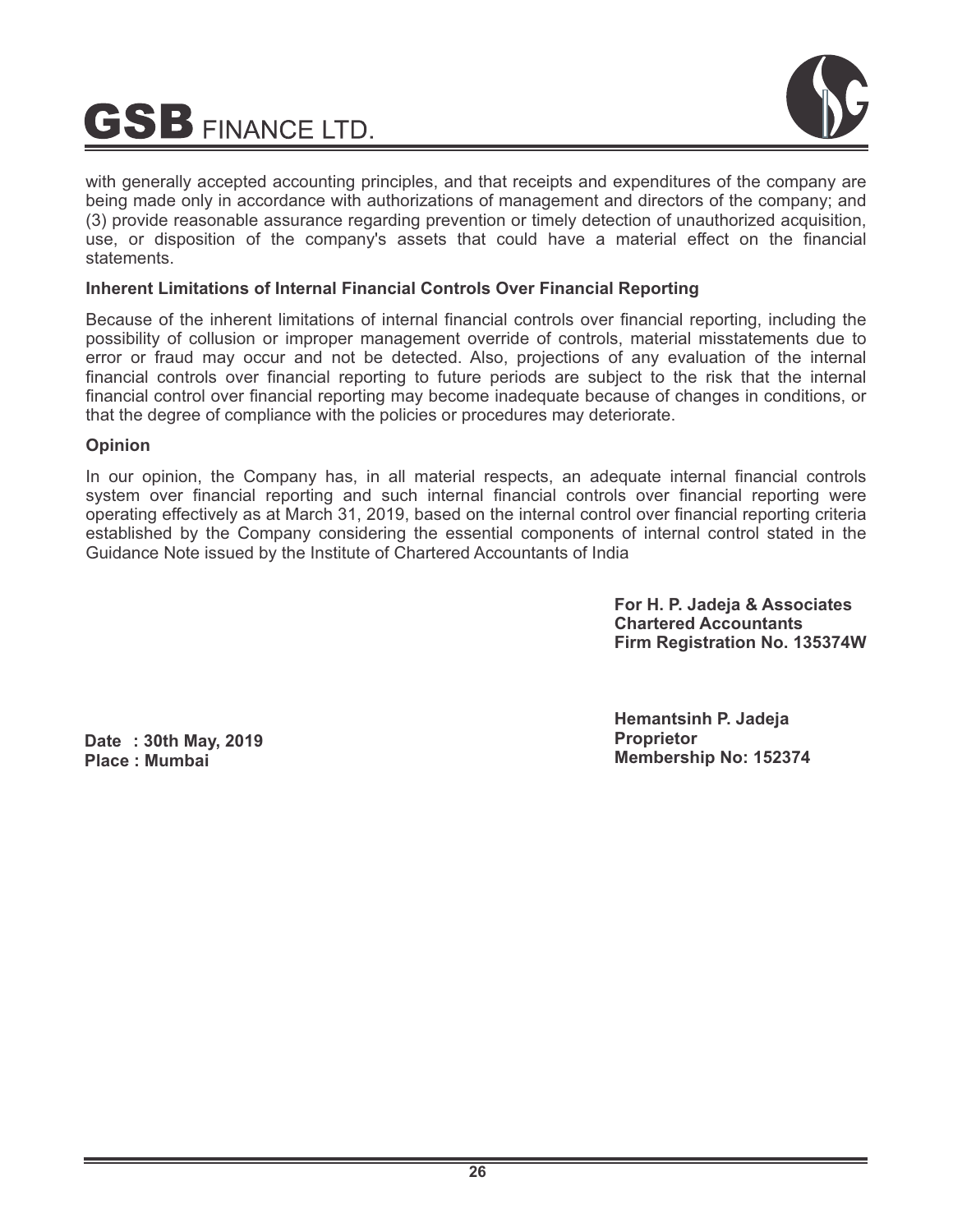

#### **BALANCE SHEET AS AT 31st MARCH, 2019**

|                                                                                          | <b>Particulars</b>                                                                                                                                                                                                                                                                                                                                                                                                                                                                                               | <b>Note</b><br><b>No</b>                                                    | 2018-19                                                                             | 2017-18                                                                                  | 2016-17                                                                      |
|------------------------------------------------------------------------------------------|------------------------------------------------------------------------------------------------------------------------------------------------------------------------------------------------------------------------------------------------------------------------------------------------------------------------------------------------------------------------------------------------------------------------------------------------------------------------------------------------------------------|-----------------------------------------------------------------------------|-------------------------------------------------------------------------------------|------------------------------------------------------------------------------------------|------------------------------------------------------------------------------|
| <b>ASSETS</b><br>A<br>1<br>(d) Loans<br>(e) Deposits                                     | <b>Financial Assets</b><br>(a) Cash and cash equivalents<br>(b) "Bank Balance other than cash and cash equivalents"<br>(c) Receivables<br>(I) Trade Receivables<br>(II) Other Trade Receivables<br>(f) Investments<br>(q) Income tax assets (net)<br>(h) Deferred tax Assets (net)                                                                                                                                                                                                                               | $\overline{2}$<br>3<br>4<br>5<br>$6\phantom{1}$<br>$\overline{7}$<br>8<br>9 | 1,254,029<br>764,888<br>121,402,880<br>341,300<br>1,239,000<br>7,182,233<br>153,001 | 264,307<br>343,918<br>80,751<br>1,000<br>92,811,680<br>341,300<br>1,319,100<br>7,437,896 | 405,924<br>1,424,900<br>1,000<br>91,737,818<br>5,000<br>684,100<br>7,890,422 |
| $\overline{2}$                                                                           | <b>Non-financial Assets</b><br>(a) Inventories<br>(b) Property, Plant & Equipment                                                                                                                                                                                                                                                                                                                                                                                                                                | 10<br>11                                                                    | 11,769,521<br>556,030                                                               | 12,983,988<br>758,227                                                                    | 20,740,843<br>836,414                                                        |
| <b>Total Assets</b>                                                                      |                                                                                                                                                                                                                                                                                                                                                                                                                                                                                                                  |                                                                             | 144,662,883                                                                         | 116,342,167                                                                              | 123,726,421                                                                  |
| в<br><b>LIABILITIES</b><br>1<br>(a) Payable<br>(I)<br>(i)<br>(ii)<br>(II)<br>(i)<br>(ii) | <b>LIABILITIES AND EQUITY</b><br><b>Financial Liabilities</b><br><b>Trade Payable</b><br>Total outstanding dues of micro enterprises and<br>small enterprises<br>Total outstanding dues of creditors other than<br>micro enterprises and small enterprises<br><b>Other Payable</b><br>Total outstanding dues of micro enterprises and<br>small enterprises<br>Total outstanding dues of creditors other than<br>micro enterprises and small enterprises<br>(b) Borrowings (Other than Debt Securities)<br>Others | 12<br>13                                                                    | 3,870<br>93,418<br>29,950,301                                                       | 100,042<br>52,871                                                                        | 7,202,462<br>84,770                                                          |
| (c)<br>(i)                                                                               | <b>Current financial liabilities</b>                                                                                                                                                                                                                                                                                                                                                                                                                                                                             | 14                                                                          | 26,793                                                                              | 42,816                                                                                   | 24,784                                                                       |
| $\overline{2}$<br><b>EQUITY</b><br>3                                                     | <b>Non-Financial Liabilities</b><br>(a) Provisions<br>(b) Deferred tax liabilities (Net)                                                                                                                                                                                                                                                                                                                                                                                                                         | 15<br>9                                                                     | 1,191,050                                                                           | 1,336,423<br>8,124                                                                       | 2,786,940<br>87,435                                                          |
|                                                                                          | (a) Equity Share capital<br>(b) Other Equity                                                                                                                                                                                                                                                                                                                                                                                                                                                                     | 16<br>17                                                                    | 60.000.000<br>53,397,453                                                            | 60.000.000<br>54,801,893                                                                 | 60.000.000<br>53,540,031                                                     |
|                                                                                          | <b>Total Liabilities and Equity</b>                                                                                                                                                                                                                                                                                                                                                                                                                                                                              |                                                                             | 144,662,883                                                                         | 116,342,167                                                                              | 123,726,421                                                                  |

**Significant Accounting Policies and Notes on Accounts 1-33**

#### **AS PER OUR REPORT OF EVEN DATE**

For H. P. Jadeja & Associates Chartered Accountants Firm Registration Number: 135374

Sd/- Hemantsinh P. Jadeja Proprietor Membership No.: 152374

**Place :** Mumbai **Date :** 30th May, 2019

#### For and on behalf of Board of Directors of **GSB Finance Ltd.**

Sd/- Ramakant Biyani Managing Director DIN No.: 00523178

Sd/- Girdhari S. Biyani **Director** DIN No.: 00523132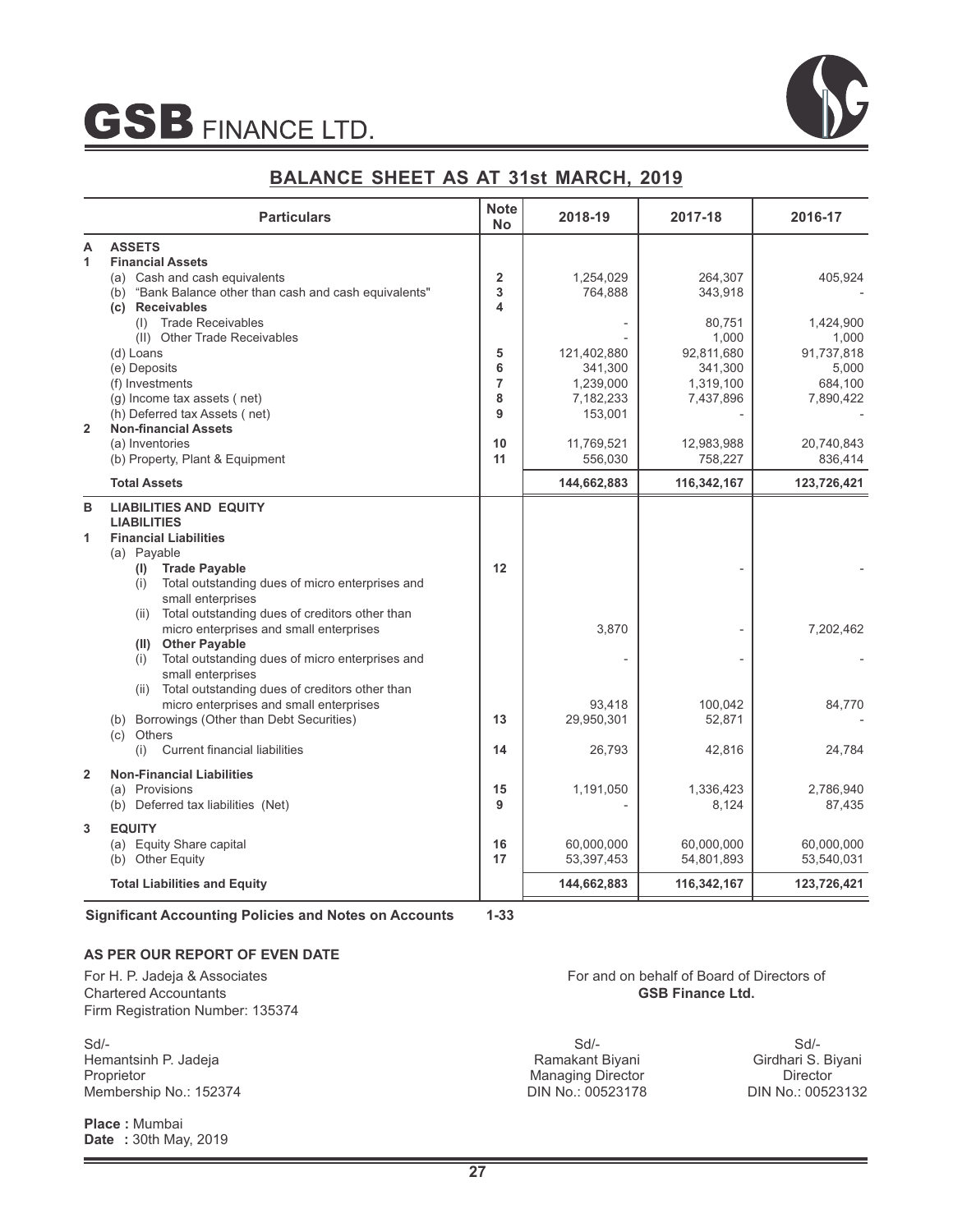



#### **PROFIT AND LOSS STATEMENT FOR THE YEAR ENDED 31st MARCH 2019**

|                                     | <b>Particulars</b>                                                                                                                                                                                                                                                                                                                                           | <b>Note</b><br><b>No</b>               | 2018-19                                                                 | 2017-18                                                                            | 2016-17                                                                              |
|-------------------------------------|--------------------------------------------------------------------------------------------------------------------------------------------------------------------------------------------------------------------------------------------------------------------------------------------------------------------------------------------------------------|----------------------------------------|-------------------------------------------------------------------------|------------------------------------------------------------------------------------|--------------------------------------------------------------------------------------|
| (1)                                 | <b>Revenue from operations</b><br>Interest income<br>Dividend income<br>$\overline{a}$<br>Brokrage and commission<br>Sale of shares<br>Gain on fair value of Financial instruments<br>Others                                                                                                                                                                 | 18                                     | 9,452,041<br>375<br>10,273<br>57,430,772<br>101,500<br>1,649,499        | 8,511,155<br>4,221<br>21,976<br>123, 137, 726<br>635,000<br>79,650                 | 8,059,188<br>1,827<br>6,943,542<br>84,222,560<br>3,841,554                           |
|                                     | <b>Total Revenue from operation</b>                                                                                                                                                                                                                                                                                                                          |                                        | 68,644,460                                                              | 132,389,728                                                                        | 103,068,671                                                                          |
| (II)                                | Other income                                                                                                                                                                                                                                                                                                                                                 |                                        |                                                                         |                                                                                    |                                                                                      |
| (III)                               | <b>Total Income</b>                                                                                                                                                                                                                                                                                                                                          | $(I+II)$                               | 68,644,460                                                              | 132,389,728                                                                        | 103,068,671                                                                          |
| (i)<br>(ii)<br>(iii)<br>(v)<br>(vi) | <b>Expenses</b><br><b>Finance Cost</b><br>Impairment of financial instruments<br>Purchase of Stock in trade<br>(iv) Changes in Inventory of Stock in Trade<br>Employee benefit expenses<br>Depreciation, amortizastion and impairment<br>(vii) Other expenses                                                                                                | 19<br>20<br>21<br>22<br>23<br>11<br>24 | 111,664<br>60,887,036<br>1,214,467<br>2,833,480<br>202,197<br>2,733,650 | 368,583<br>32,300<br>115,868,338<br>7,756,855<br>2,150,458<br>212,187<br>2,222,104 | 284,017<br>569,960<br>95,937,158<br>(8,986,997)<br>2,076,231<br>193,030<br>1,930,394 |
| (IV)                                | <b>Total Expenses</b>                                                                                                                                                                                                                                                                                                                                        | (IV)                                   | 67,982,494                                                              | 128,610,825                                                                        | 92,003,793                                                                           |
| (V)                                 | <b>Profit before tax</b>                                                                                                                                                                                                                                                                                                                                     | $(III-IV)$                             | 661,966                                                                 | 3,778,902                                                                          | 11,064,878                                                                           |
|                                     | (VI) Tax Expenses<br><b>Current Tax</b><br>Income Tax for earlier Years<br>Deferred Tax<br><b>Transfer to Statutory reserve</b>                                                                                                                                                                                                                              |                                        | (288, 680)<br>(130, 470)<br>161,125<br>(87,000)                         | (814, 780)<br>79,311<br>(489,000)                                                  | (3,936,890)<br>33,438<br>(1,547,000)                                                 |
|                                     | (VII) Profit After tax                                                                                                                                                                                                                                                                                                                                       |                                        | 316,941                                                                 | 2,554,433                                                                          | 5,614,426                                                                            |
| (VIII)                              | <b>Other Comprehensive Income</b><br>(A)(i) Items that will not be reclassified to profit or loss<br>Income tax relating to items that will not be reclassified to<br>profit or loss<br>Subtotal (A)<br>(B)(i) Items that will be reclassified to profit or loss<br>Income tax relating to items that will be reclassified to profit or loss<br>Subtotal (B) |                                        |                                                                         |                                                                                    |                                                                                      |
|                                     | Other Comprehensive Income (A) + (B)                                                                                                                                                                                                                                                                                                                         |                                        |                                                                         |                                                                                    |                                                                                      |
|                                     | Total Comprehensive Income for the period (VII + VIII)<br>(comprising profit (loss) and other comprehensive Income<br>for the Period)                                                                                                                                                                                                                        |                                        | 316,941                                                                 | 2,554,433                                                                          | 5,614,426                                                                            |
| (VIII)                              | <b>Earning per Share</b><br>Basic<br><b>Diluted</b>                                                                                                                                                                                                                                                                                                          |                                        | 0.05<br>0.05                                                            | 0.43<br>0.43                                                                       | 0.94<br>0.94                                                                         |
|                                     | Significant Accounting Policies and Notes on Accounts                                                                                                                                                                                                                                                                                                        | $1 - 33$                               |                                                                         |                                                                                    |                                                                                      |

#### **AS PER OUR REPORT OF EVEN DATE**

For H. P. Jadeja & Associates Chartered Accountants Firm Registration Number: 135374

Sd/- Hemantsinh P. Jadeja Proprietor Membership No.: 152374

**Place :** Mumbai **Date :** 30th May, 2019

#### For and on behalf of Board of Directors of **GSB Finance Ltd.**

Sd/- Ramakant Biyani Managing Director DIN No.: 00523178

Sd/- Girdhari S. Biyani **Director** DIN No.: 00523132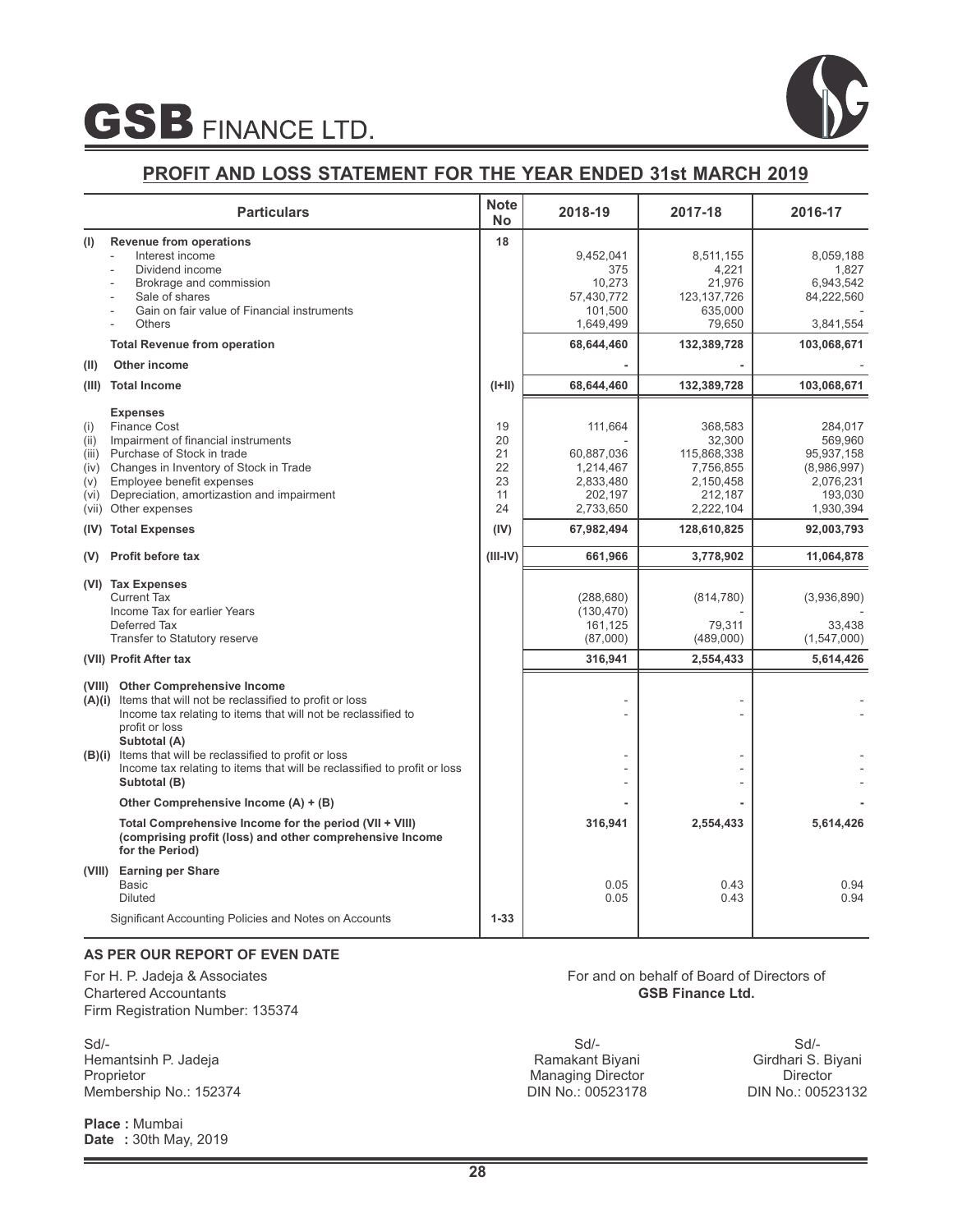



#### **STATEMENT OF CASH FLOW FOR THE YEAR ENDED 31st MARCH, 2019**

|    | <b>PARTICULARS</b>                                                                                                                                                                                                                                                               | As on 31st March,<br>2019                                                 | As on 31st March,<br>2018                                                   |
|----|----------------------------------------------------------------------------------------------------------------------------------------------------------------------------------------------------------------------------------------------------------------------------------|---------------------------------------------------------------------------|-----------------------------------------------------------------------------|
| 1. | <b>Cash flow from operating activities :-</b><br>Profit for the year                                                                                                                                                                                                             | 316,941                                                                   | 2,554,433                                                                   |
|    | <b>Adjusted for:</b><br>Depriciatoin and Amortisation expense<br>Unrealised (gain)/loss on Fair valuation of financial Instruments<br>Impairement of Financial Instruments<br>Dividend Received<br>Deferred Tax (Saving)/Expenses<br><b>Transfer to Statutory Reserve</b>        | 202,197<br>(101,500)<br>(375)<br>161,125<br>87,000                        | 212,187<br>(635,000)<br>32,300<br>(4,221)<br>(79, 311)<br>489,000           |
|    | Operating Profit / (loss) before working capital changes<br><b>Changes in Assets and Liabilities</b>                                                                                                                                                                             | 665,388                                                                   | 2,569,389                                                                   |
|    | Adjusted for:<br>(Increase)/ Decrease in trade receivables<br>(Increase)/ Decrease in Inventories<br>(Increase)/ Decrease in other financial assets<br>Increase/ (Decrease) in trade payables<br>Increase/ (Decrease) in other Liabilities<br>Increase/ (Decrease) in provisions | 81,751<br>1,214,467<br>(28, 335, 537)<br>3,870<br>(22, 647)<br>(145, 373) | 1,344,149<br>7,756,855<br>(957,636)<br>(7,202,462)<br>33,304<br>(1,450,517) |
|    | <b>Cash generated from operations</b><br>Less: Taxation paid (net off)                                                                                                                                                                                                           | (26, 538, 081)<br>(220, 751)                                              | 2,093,082                                                                   |
|    | Net cash from operating activities                                                                                                                                                                                                                                               | (26,758,832)                                                              | 2,093,082                                                                   |
| 2. | <b>Cash flow from Investing activities</b><br>Purchase of Investments<br>Sale of Investment (net of profit)<br>Dividend received                                                                                                                                                 | 80,100<br>375                                                             | (134,000)<br>4,221                                                          |
|    | Net cash used in investing activities                                                                                                                                                                                                                                            | 80,475                                                                    | (129, 779)                                                                  |
| 3. | <b>Cash flow from financing activities</b><br>Proceeds from short-term borrowings<br>Dividend paid (net of tax)                                                                                                                                                                  | 29,897,430<br>(1,808,381)                                                 | 52,871<br>(1,813,872)                                                       |
|    | Net cash used in financing activities                                                                                                                                                                                                                                            | 28,089,049                                                                | (1,761,001)                                                                 |
|    | Net (Increase/ Decrease) in Cash and Cash Equivalents<br>Cash and cash equivalent at the beginning of the year<br>Cash and cash equivalent at the end of the year                                                                                                                | 1,410,692<br>608,225<br>2,018,917                                         | 202,302<br>405,924<br>608,225                                               |
|    | <b>Total Cash and Cash Equivalents</b>                                                                                                                                                                                                                                           | 2,018,917                                                                 | 608,225                                                                     |
|    | <b>Significant Accounting Policies and Notes on Accounts</b>                                                                                                                                                                                                                     | $1 - 33$                                                                  |                                                                             |

For H. P. Jadeja & Associates Chartered Accountants Firm Registration Number: 135374

Sd/- Hemantsinh P. Jadeja Proprietor Membership No.: 152374

**Place :** Mumbai **Date :** 30th May, 2019

#### For and on behalf of Board of Directors of **GSB Finance Ltd.**

Sd/- Ramakant Biyani Managing Director DIN No.: 00523178

Sd/- Girdhari S. Biyani Director DIN No.: 00523132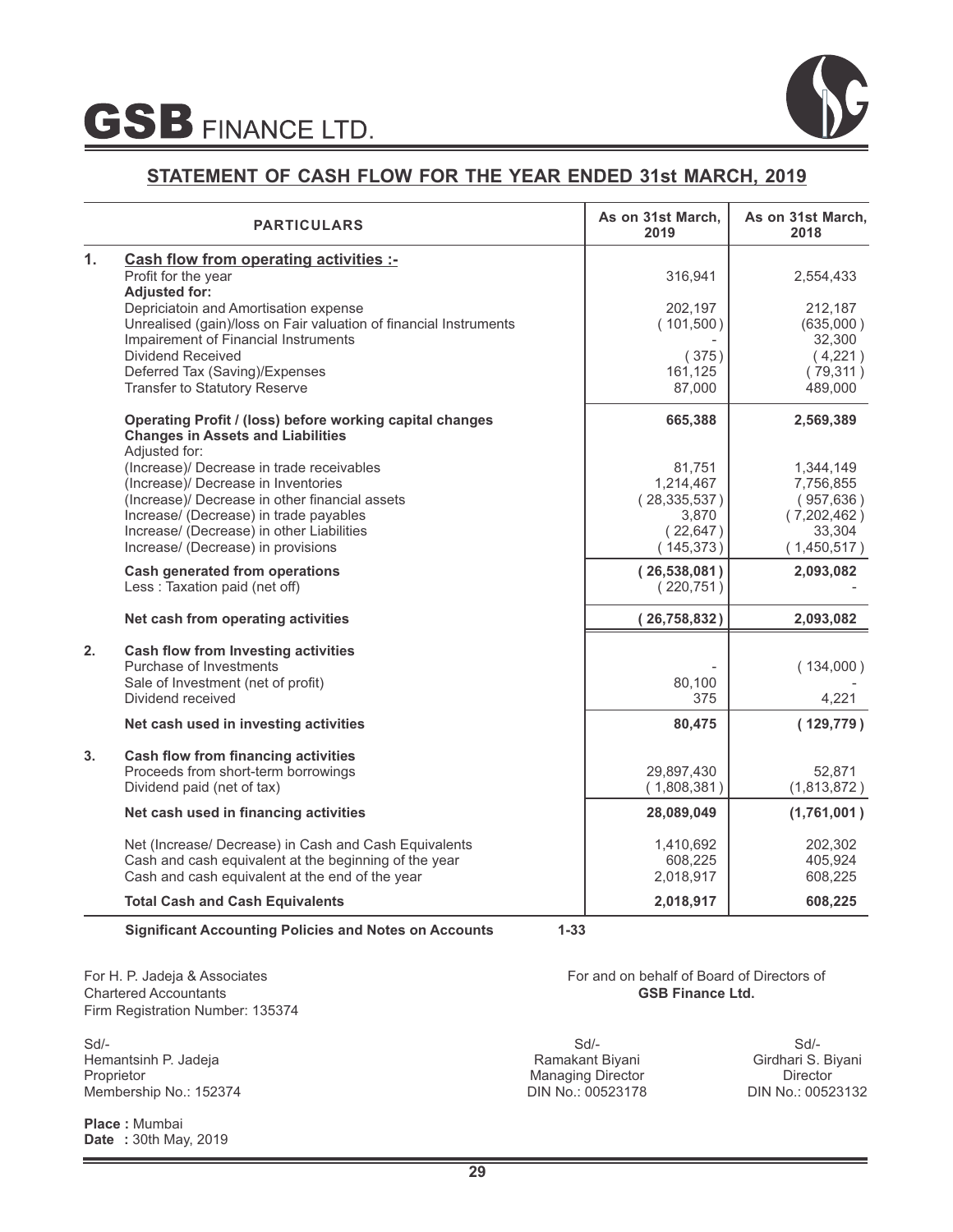

#### **1 Notes to Financial Statements for the year ended 31 March, 2019**

#### **1 - A Overview of the Company**

GSB Finance Limited ("the Company") was incorporated on 29th November,1982 and is primarily engaged into providing financial services, investment (finance and investment) and trading in shares.

#### **1 - B Basis of preparation**

The principal accounting policies applied in the preparation of these financial statements are set out below. These policies have been consistently applied to all the years presented, unless otherwise stated.

#### **A Compliance with Ind AS:**

The financial Statements comply in all material respects with Indian Accounting Standards (Ind AS) notified under Section 133 of the Companies Act, 2013 (the Act) read with [Companies (Indian Accounting Standards) Rules, 2015] and other relevant provisions of the Act.

The financial statements up to the year ended March 31,2018 were prepared in accordance with the Accounting Standards notified under Companies (Accounting Standard) Rules, 2006 (as amended) ("Previous GAAP") and other relevant provisions of the Act.

These are the first financial statements of the Company under Ind AS. Refer Note 25 for an explanation of how the transition from previously applicable Indian GAAP (hereinafter referred to as 'IGAAP') to Ind AS has affected the financial position, financial performance and cash flows of the Company.

#### **B Historical Cost Conversion**

The Financial Statements have been prepared on a historical cost basis except for the following:

"Certain financial assets and liabilities that are measured at fair value"

#### **C Rounding off amounts**

The financial statements are presented in INR and all values are rounded off nearest to the Rupees, except when otherwise indicated.

#### **D Significant estimates, judgements and assumptions**

The preparation of financial statements in conformity with Ind AS requires the management to make estimates, assumptions and exercise judgment in applying the accounting policies that affect the reported amount of assets, liabilities and disclosure of contingent liabilities at the end of the financial statements and reported amounts of income and expense during the year.

The management believes that these estimates are prudent and reasonable and are based on management's best knowledge of current events and actions. Actual results could differ from these estimates and difference between actual results and estimates are recognised in the period in which results are known or materialised.

#### **E Current and non-current classification**

All assets and liabilities have been classified as current or non-current as per the Company's normal operating business cycle (12 months) and other criteria set out in the Schedule III to the Act.

#### **1 - C Significant Accounting Policies**

#### **A Property, Plant and Equipment**

All items of property, plant and equipment are stated at acquisition cost net of accumulated depreciation and accumulated impairment losses, if any; Historical cost includes expenditure that is directly attributable to the acquisition of the items. No CENVAT credit is avail on the assets capitalized.

Subsequent costs are included in the carrying amount of asset or recognised as a separate asset, as appropriate, only when it is probable that future economic benefits associated with the item will flow to the Company and the cost of the item can be measured reliably. All other repairs and maintenance expenses are charged to the Statement of Profit and Loss during the period in which they are incurred. Gains or losses arising on retirement or disposal of assets are recognised in the Statement of Profit and Loss.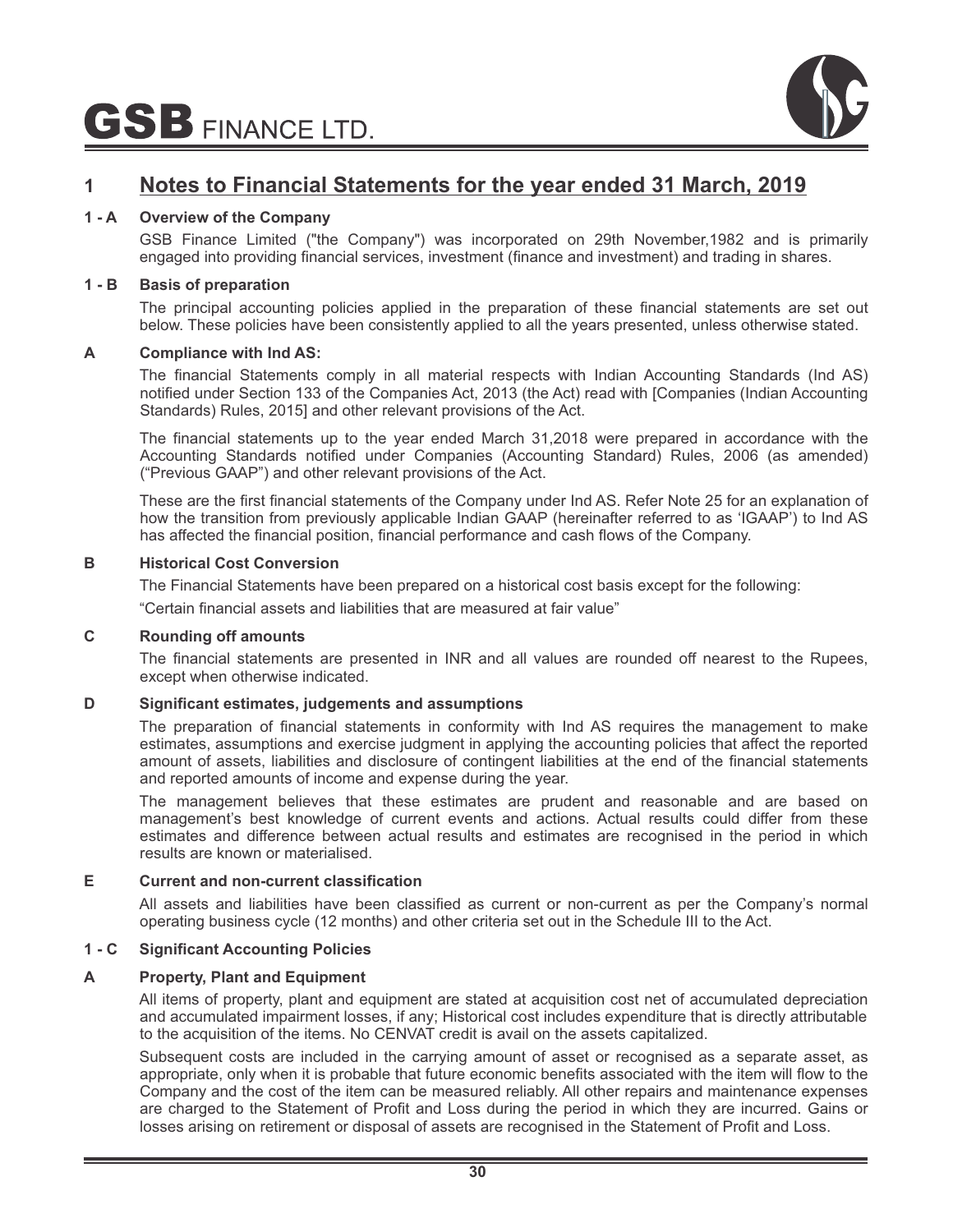

Property, plant and equipment which are not ready for intended use as on the reporting date are disclosed as Capital work-in-progress'.

On transition to Ind AS, the Company has elected to continue with the carrying value of all of its property, plant and equipment recognized as at 1 April 2017 measured as per the previous GAAPand use that carrying value as the deemed cost of the property, plant and equipment.

#### **B Depreciation / amortization on property, plant and equipment**

Depreciable amount for Property, plant and equipment is the cost of an asset, less its residual value. Depreciation on Property, plant and equipment is provided on the startight line method value method over the useful lives of assets as prescribed under para C of Schedule II of the Companies Act, 2013.

Depreciation is calculated on a pro-rata basis from the date of acquisition/installation till the date, the assets are sold or disposed off. Leasehold land is amortized over period of lease. Assets costing individually up to 5000 are written off to statement of profit and Loss.

#### **C Impairment of Property, plant and equipment**

The carrying amounts of assets are reviewed at each Balance Sheet date to assess if there is any indication of impairment based on internal / external factors. An impairment loss on such assessment will be recognised wherever the carrying amount of an asset exceeds its recoverable amount. The recoverable amount of the assets is net selling price or value in use, whichever is higher. While assessing value in use, the estimated future cash flows are discounted to the present value by using weighted average cost of capital. Apreviously recognised impairment loss is further provided or reversed depending on changes in the circumstances and to the extent that carrying amount of the assets does not exceed the carrying amount that will be determined if no impairment loss had previously been recognised.

#### **E De-recognition of property, plant and equipment**

The carrying amount of an item of Property, plant and equipment is de-recognised on disposal or when no future economic benefits are expected from its use or disposal. The gain or loss arising from the derecognition of an item of Property, plant and equipment is measured as the difference between the net disposal in proceeds and the carrying amount of the item and is recognised in the statement of profit and loss when the item is de-recognised.

#### **F Borrowings and Borrowing costs**

Borrowings are initially recognised at fair value, net of transaction costs incurred. Borrowings are removed from the balance sheet when the obligation specified in the contract is discharged, cancelled or expired. Borrowings are classified as current liabilities unless the Company has an unconditional right to defer settlement of the liability for at least 12 months after the reporting date.

Borrowing costs that are directly attributable to the acquisition, construction or production of qualifying assets are capitalized as part of the cost of such assets. A qualifying asset is one that necessarily takes substantial period of time to get ready for intended use. All other borrowing costs are charged to the statement of Profit and Loss in the period in which they are incurred.

#### **G Financial Instruments - Financial Asset**

#### **1 Classification:**

The Company classifies its financial assets in the following measurement categories:

- **(I)** Those to be measured subsequently at fair value (either through Other Comprehensive Income, or through profit or loss)
- **(II)** Those measured at amortised cost

The classification depends on the business model of the entity for managing financial assets and the contractual terms of the cash flows. For assets measured at fair value, gains and losses will either be recorded in Other Comprehensive Income or profit or loss. For investments in debt instruments, this will depend on the business model in which the investment is held.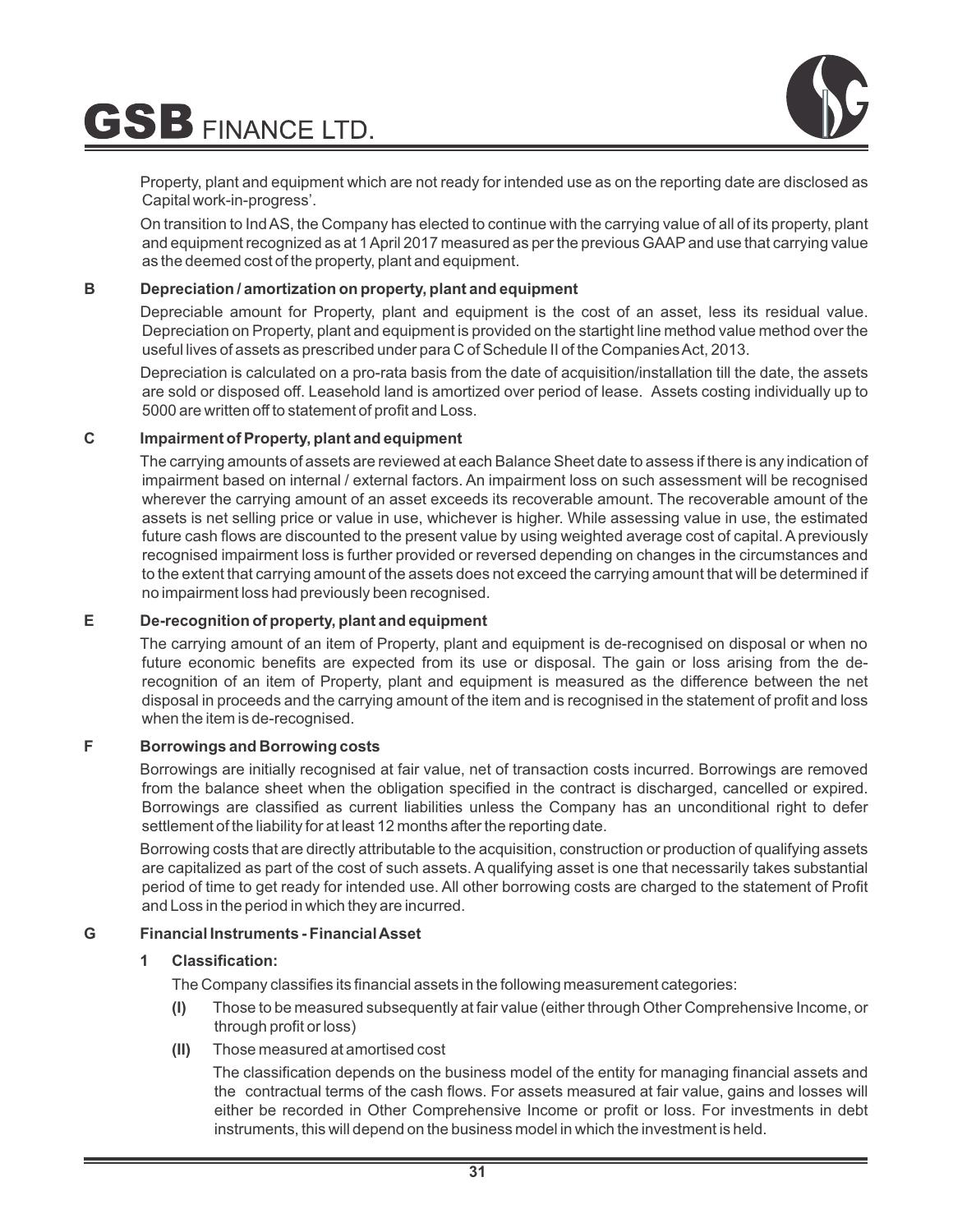

#### **2 Recognition and measurement:**

#### **(I) Initial Recognition**

Financial assets are recognised when the Company becomes a party to the contractual provisions of the instrument. Financial assets are recognised initially at fair value plus, in the case of financial assets not recorded at fair value through profit or loss, transaction costs that are attributable to the acquisition of the financial asset. Transaction costs of financial assets carried at fair value through profit or loss are expensed in the Statement of Profit and Loss.

#### **(II) Subsequent Measurement:**

After Initial recognition, financial assets are measured at ;

- (I) Financial assets carried at amortized cost
- (II) Financial assets at fair value through profit and loss

#### **H Debt Instruments**

#### **(I) Measured at amortized cost**

Financial Assets that are held for collection of contractual cash flow where those cash flows represent solely payment of principal and interest are measured at amortised cost. Interest income from these financial assets is included in interest income using the Effective Interest Rate (EIR) method the amortisation of EIR and loss arising from impairment, if any is recognised in the Statement of Profit and Loss.

#### **(II) Measured at fair value through profit or loss (FVTPL)**

A financial asset not classified as either amortised cost or FVTOCI, is classified as Fair Value through Profit or Loss (FVTPL). Such financial assets are measured at fair value with all changes in fair value, including interest income and dividend income if any, recognised as other income in the Statement of Profit and Loss.

#### **(III) Measured at fair value through other comprehensive income (FVTOCI)**

"Financial assets that are held within a business model whose objective is achieved by both, selling financial assets and collecting contractual cash flows that are solely payments of principal and interest, are subsequently measured at fair value through Other Comprehensive Income (FVTOCI). Fair value movements are recognised in the OCI. Interest income measured using the EIR method and impairment losses, if any are recognised in the Statement of Profit and Loss.

On de-recognition, cumulative gain/ (loss) previously recognised in OCI is reclassified from the equity to other income in the Statement of Profit and Loss.

#### **I Impairment of financial assets**

The Company assesses on a forward looking basis the expected credit losses (ECL) associated with its financial assets carried at amortised cost and FVTPL. The impairment methodology applied depends on whether there has been a significant increase in credit risk.

For trade receivable only, the Company applies the simplified approach permitted by Ind AS 109 Financial Instruments, which requires expected lifetime losses to be recognised from initial recognition of such receivables.

Lifetime ECLare the expected credit losses resulting from all possible default events over the expected life of a financial instrument. ECLis the difference between all contractual cash flows that are due to the Company in accordance with the contract and all the cash flows that the entity expects to receive (i.e., all cash shortfalls), discounted at the original EIR. When estimating the cash flows, an entity is required to consider all contractual terms of the financial instrument (including prepayment, extension, call and similar options) over the expected life of the financial instrument.

#### **J De-recognition of financial assets**

Afinancial asset is de-recognised only when the Company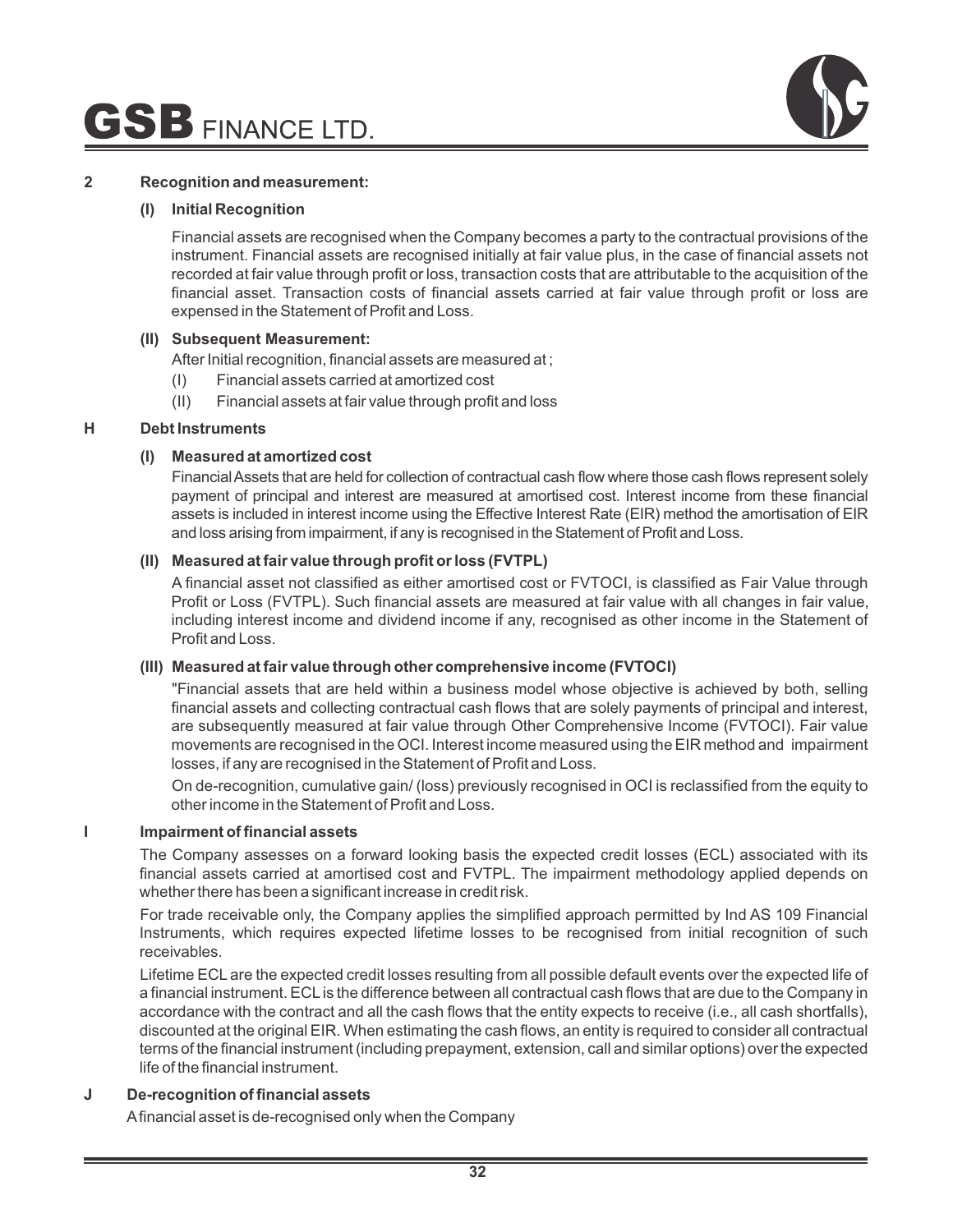

- (I) has transferred the rights to receive cash flows from the financial asset or
- (II) retains the contractual rights to receive the cash flows of the financial asset, but assumes a contractual obligation to pay the cash flows to one or more recipients

"Where the entity has transferred an asset, the Company evaluates whether it has transferred substantially all risks and rewards of ownership of the financial asset. In such cases, the financial asset is de-recognised. Where the entity has not transferred substantially all risks and rewards of ownership of the financial asset, the financial asset is not de-recognised"

Where the entity has neither transferred a financial asset nor retains substantially all risks and rewards of ownership of the financial asset, the financial asset is de-recognised if the Company has not retained control of the financial asset. Where the Company retains control of the financial asset, the asset is continued to be recognised to the extent of continuing involvement in the financial asset.

#### **K Financial Liabilities at FVTPL**

Financial liabilities are classified as at FVTPL when the financial liability is held for trading or are designated upon initial recognition as FVTPL. Gains or losses on financial liabilities held for trading are recognised in the Statement of Profit and Loss.

#### **L Other Financial liabilities**

#### **(I) Classification as debt or equity**

Financial liabilities and equity instruments issued by the Company are classified according to the substance of the contractual arrangements entered into and the definitions of a financial liability and an equity instrument.

#### **(II) Initial recognition and measurement**

Financial liabilities are recognised when the Company becomes a party to the contractual provisions of the instrument. Financial liabilities are initially measured at the fair value.

#### **(III) Subsequent measurement**

Financial liabilities are subsequently measured at amortised cost using the effective interest rate method. Financial liabilities carried at fair value through profit or loss is measured at fair value with all changes in fair value recognized in the Statement of Profit and Loss.

#### **(IV) De-recognition:**

Afinancial liability is de-recognised when the obligation specified in the contract is discharged, cancelled or expires.

#### **M Off-setting financial instruments**

Financial assets and liabilities are offset and the net amount is reported in the Balance Sheet where there is a legally enforceable right to offset the recognised amounts and there is an intention to settle on a net basis or realise the asset and settle the liability simultaneously. The legally enforceable right must not be contingent on future events and must be enforceable in the normal course of business and in the event of default, insolvency or bankruptcy of the Company or the counterparty.

#### **N Equity instruments:**

The Company measures all its investments in equity instruments other than those in subsidiary companies, at fair value. The management of the Company has elected to present fair value gains and losses on such equity investments as at the transition date in profit and loss and there is change subsequent reclassification of these fair value gains and losses to the Statement of Profit and Loss, and Changes in the fair value of financial assets at fair value through profit or loss are recognised in the Statement of Profit and Loss.

Dividends from such investments continue to be recognized in profit or loss as other income when the right to receive payment is established.

Impairment losses (and reversal of impairment losses) on equity investments measured at FVTPL are not reported separately from other changes in fair value.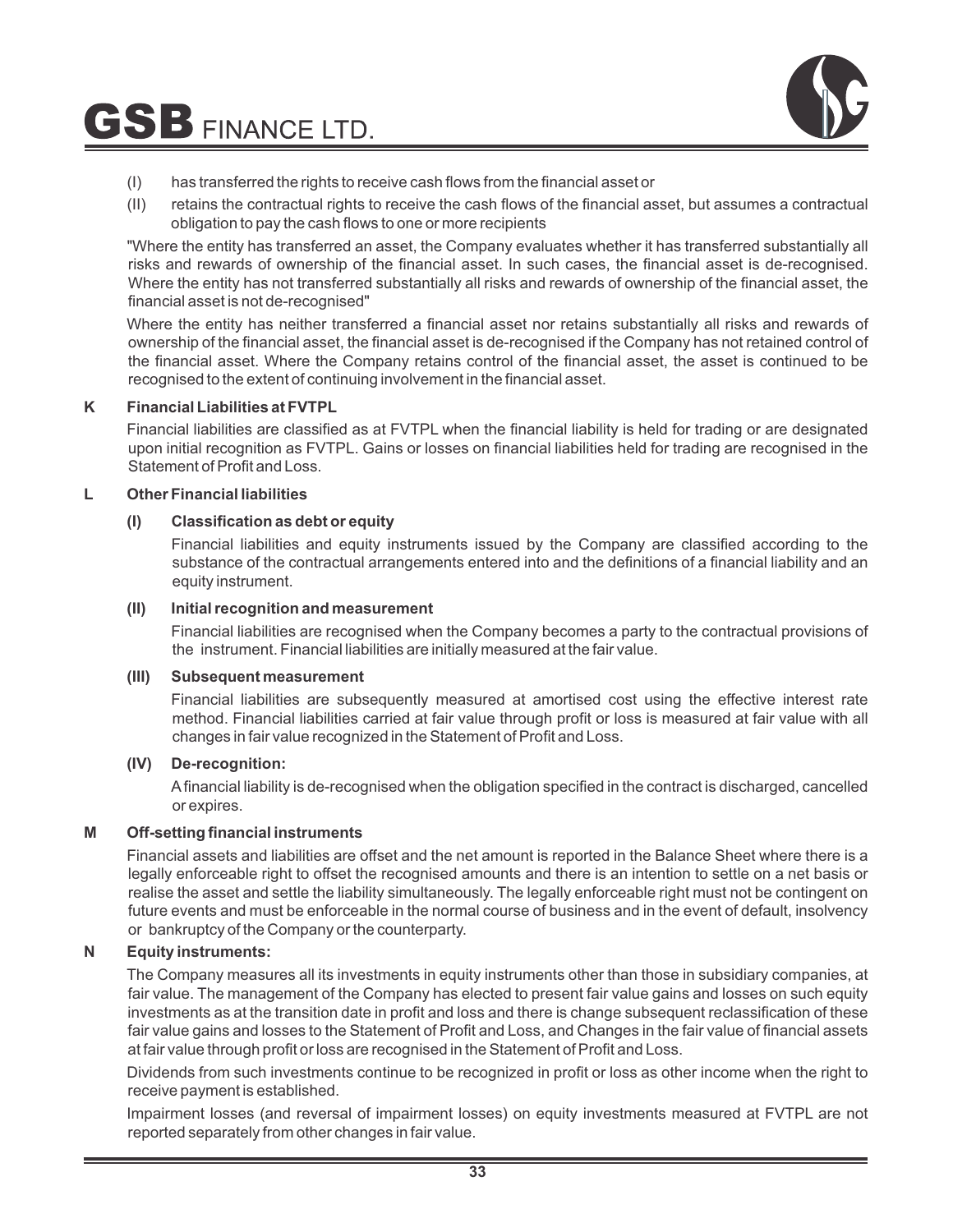

#### **O Cash and cash equivalents**

Cash and cash equivalents in the balance sheet comprise cash at bank and in hand and short-term deposit with original maturity upto three months, which are subject to insignificant risk of changes in value.

For the purpose of presentation in the statement of cash flows, cash and cash equivalents consists of cash and short-term deposit, as defined above, net of outstanding bank overdraft, if any; as they are considered as an integral part of Company's cash management.

#### **P Inventories**

Stock in trade is valued at lower of cost and net reliasable value. Cost is determind on weighted average cost method, which is determined on their specific individual costs which includes only purchase cost.

#### **Q Revenue Recognition**

"Revenue is the gross inflow of economic benefits received/receivable by the entity on its own account. revenue is recognised to the extent that it is probable that the economic benefits will flow to the Company and the revenue can be reliably measured, regardless of when the payment is being made. Revenue is measured at the fair value of the consideration received or receivable, net of returns and allowances, trade discounts and volume rebates, taking into account contractually defined terms of payment and excluding taxes or duties collected on behalf of the government."

#### **(I) Sale of Shares**

Revenue from sale of shares is recognised at the time of transaction

#### **(II) Interest Income**

Interest income is recognised by applying (EIR) to the gross carrying amount of financial assets other than credit-impaired assets and financial assets classified as measured at FVTPL, taking into account the amount outstanding and the applicable interest rate. Interest income is recognised on nonperforming assets at net of ECL.

- (a) As the rate that exactly discounts estimated future cash payments or receipts through the expected life of the financial asset to the gross carrying amount of a financial asset
- (b) By considering all the contractual terms of the financial instrument (for example, prepayment, extension, call and similar options) in estimating the cash flows
- (c) Including all fees paid or received between parties to the contract that are an integral part of the effective interest rate, transaction costs, and all other premiums or discounts

#### **(III) Dividend Income**

Dividend income is recognised when the right to receive the payment is established

#### **(IV) Net gain on Fair value changes**

Any differences between the fair values of financial assets classified as FVTPLheld by the Company on the balance sheet date is recognised as an unrealised gain / loss. In cases there is a net gain in the aggregate, the same is recognised in "Net gains on fair value changes" under Revenue from operations and if there is a net loss the same is disclosed as "Net loss on fair value changes" under Expenses in the Statement of Profit and Loss.

#### **R Foreign currency transactions**

#### **(I) Functional and presentation currency**

Items included in the Financial Statements of the Company are measured using the currency of the primary economic environment in which the Company operates ('functional currency'). The Financial Statements of the Company are presented in Indian currency (INR), which is also the functional and presentation currency of the Company.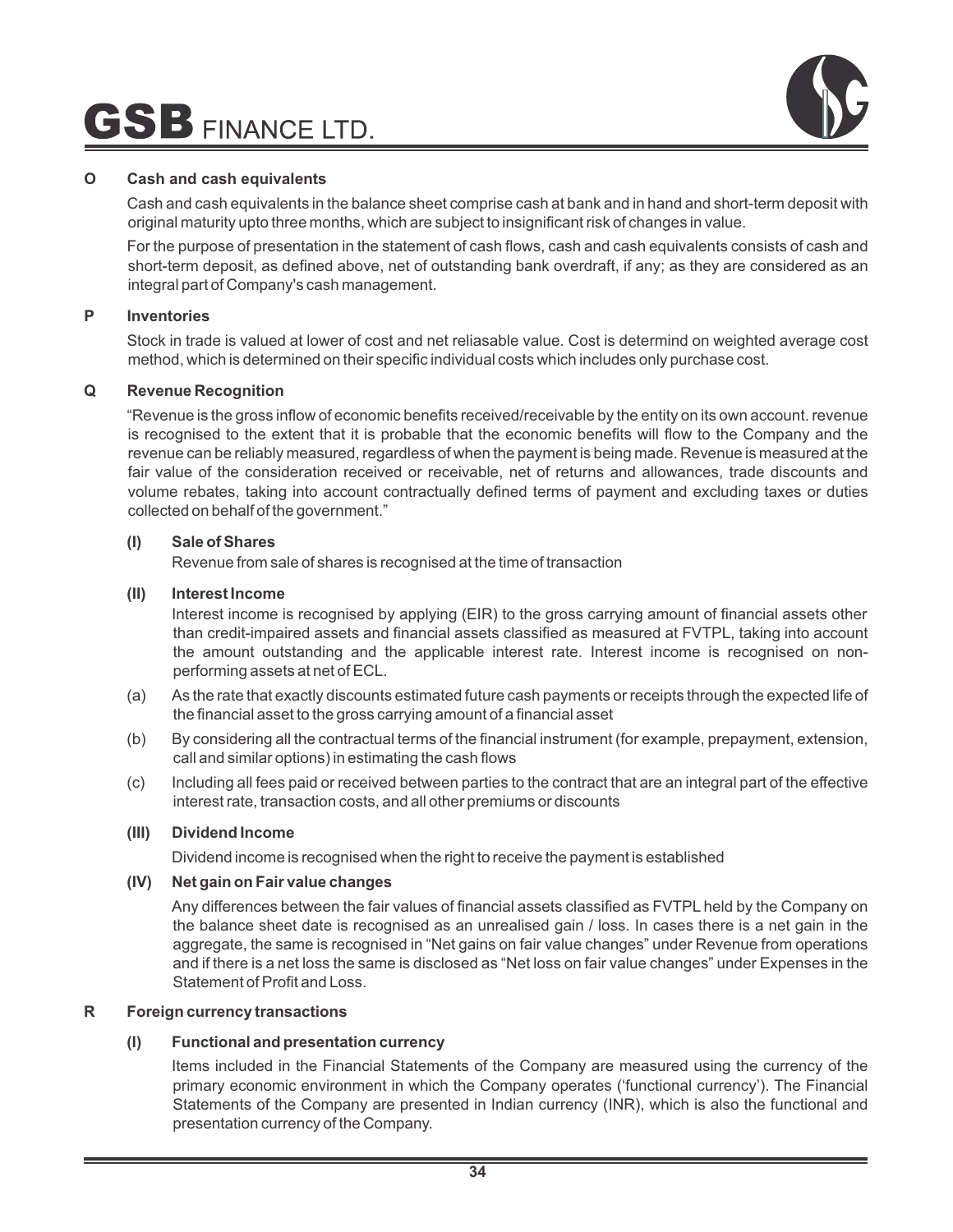

#### **(II) Transactions and Translation**

Foreign currency transactions are translated into the functional currency using the exchange rates at the dates of the transactions. Monetary items denominated in foreign currencies at the year-end are restated at closing rates.

Non-monetary items which are carried in terms of historical cost denominated in foreign currency are reported using the exchange rate at the date of the transaction. Non-monetary items that are measured at fair value in a foreign currency are translated using the exchange rates at the date when the fair value was determined. Translation differences on assets and liabilities carried at fair value are reported as part of the fair value gain/ (loss)

Foreign exchange gain/(loss) resulting from the settlement of such transactions and from the translation of monetary assets and liabilities denominated in foreign currencies at year end exchange rates are generally recognized in profit or loss

All foreign exchange gain / (loss) are presented in the Statement of Profit and Loss on a net basis within other income/ (expense)

#### **S Employee Benefits**

#### **Short-term employee benefits**

All employee benefits payable within 12 months of service such as salaries, wages, bonus, ex-gratia, medical benefits etc. are recognised in the year in which the employees render the related service and are presented as current employee benefit obligations within the Balance Sheet

#### **T Income Tax**

Tax expense comprises of current and deferred tax

#### **(I) Current tax:**

Current tax is the amount of income taxes payable in respect of taxable profit for a period in accordance with Income Tax Act, 1961.

Management periodically evaluates positions taken in the tax returns with respect to situations in which applicable tax regulations are subject to interpretation and establishes provisions where appropriate.

#### **(II) Deferred tax:**

Deferred tax assets and liabilities are recognized using the balance sheet approach for all temporary differences arising between the tax bases of assets and liabilities and their carrying amounts in the financial statements.

Deferred tax assets are reviewed at each reporting date and are reduced to the extent that it is no longer probable that the related tax benefit will be realized.

Deferred tax assets and liabilities are measured using tax rates and tax laws that have been enacted or substantively enacted at the balance sheet date and are expected to apply to taxable income in the year in which those temporary differences are expected to be recovered or settled.

Deferred tax assets are recognised for all deductible temporary differences, the carry forward of unused tax credits and any unused tax losses. Deferred tax assets are recognised to the extent that it is probable hat taxable profit will be available against which the deductible temporary differences, and the carry forward of unused tax credits and unused tax losses can be utilized.

Unrecognized deferred tax assets are re-assessed at each reporting date and are recognised to the extent that it has become probable that future taxable profits will allow the deferred tax asset to be recovered.

Current and deferred tax is recognised in profit or loss, except to the extent that it relates to items recognised in Other Comprehensive Income or directly in equity. In this case, the tax is also recognised in Other Comprehensive Income or directly in equity, respectively.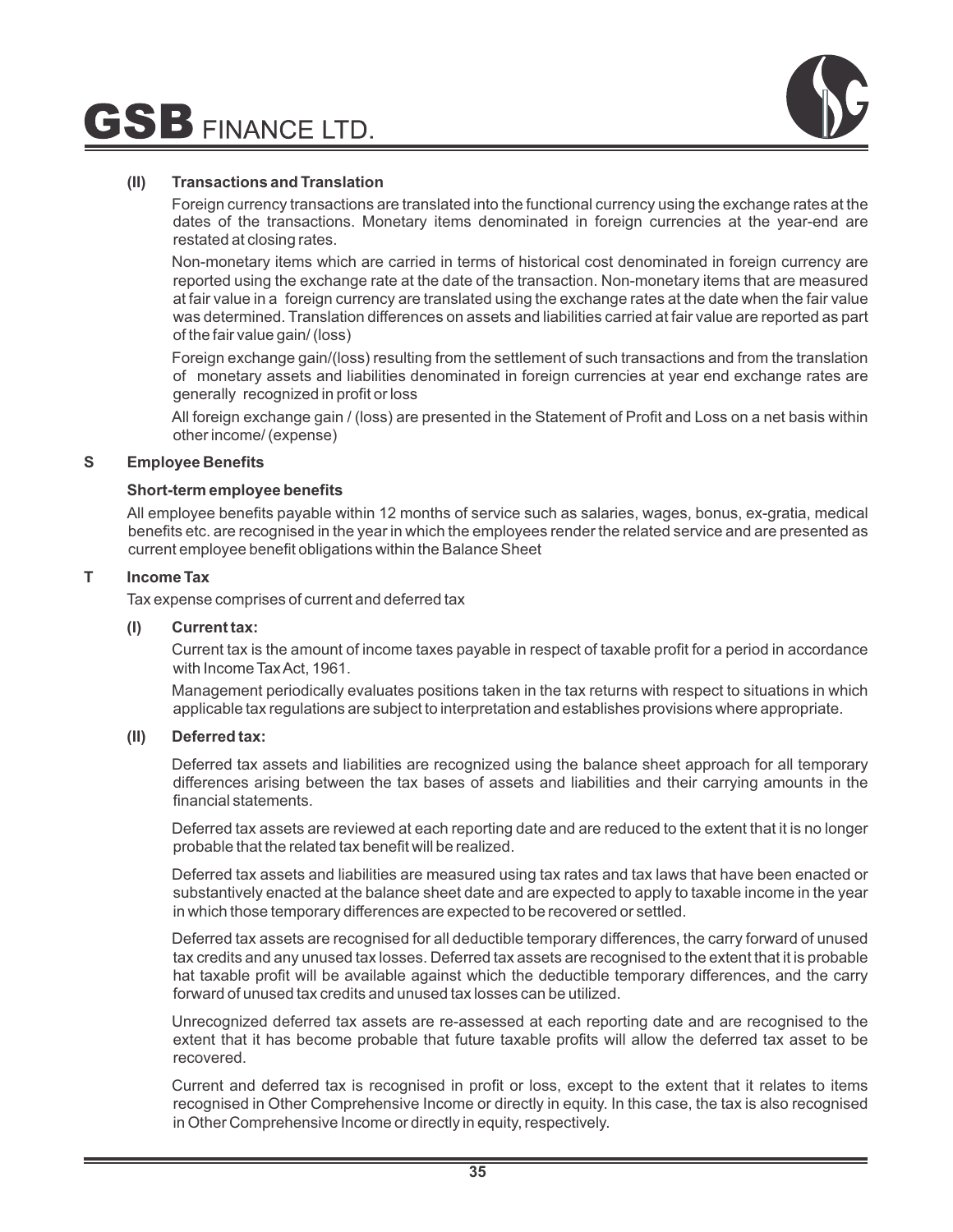

#### **U Earnings per share**

Earnings per share (EPS) are calculated by dividing the net profit or loss (excluding other comprehensive income) for the period attributable to Equity Shareholders by the weighted average number of Equity shares outstanding during the period. Earnings considered in ascertaining the EPS is the net profit for the period.

Diluted EPS is determined by dividing the profit / (loss) after tax attributable to equity shareholders for the period by weighted average number of equity shares and potential equity shares outstanding during the year, except where the results are anti-dilutive.

#### **V Leases**

#### **(I) As a lessee**

Leases in which a significant portion of the risks and rewards of ownership are not transferred to the Company as lessee are classified as operating leases. Payments made under operating leases (net of any incentives received from the lessor) are charged to profit or loss on a straight-line basis over the period of the lease unless the payments are structured to increase in line with expected general inflation to compensate expected inflationary cost increases for the lessor.

#### **(II) As a lessor**

Lease income from operating leases where the Company is a lessor is recognised as income on a straight-line basis over the lease term unless the receipts are structured to increase in line with expected general inflation to compensate for the expected inflationary cost increases. The corresponding rent receivables, net of interest income, are included in other financial assets. Each lease receipt is allocated between the asset and interest income.

The interest income is recognised in the Statement of Profit and Loss over the lease period so as to produce a constant periodic rate of interest on the remaining balance of the asset for each period.

#### **W Provisions, Contingent liabilities and Contingent assets**

The Company recognizes provisions when a present obligation (legal or constructive) as a result of a past event exists and it is probable that an outflow of resources embodying economic benefits will be required to settle such obligation and the amount of such obligation can be reliably estimated.

Adisclosure for a contingent liability is made when there is a possible obligation or a present obligation that may, but probably will not require an outflow of resources embodying economic benefits or the amount of such obligation cannot be measured reliably. When there is a possible obligation or a present obligation in respect of which likelihood of outflow of resources embodying economic benefits is remote, no provision or disclosure is made.

Contingent assets are not recognised in the financial statements; however they are disclosed where the inflow of economic benefits is probable. When the realization of income is virtually certain, then the related asset is no longer a contingent asset and is recognised as an asset.

#### **AS PER OUR REPORT OF EVEN DATE**

For H. P. Jadeja & Associates Chartered Accountants Firm Registration Number: 135374

Hemantsinh P. Jadeja Proprietor Membership No.: 152374

**Place :** Mumbai **Date :** 30th May, 2019 **For and on behalf of the Board of Director of GSB Finance Limited**

Ramakant Biyani Managing Director DIN Number: 00523178 Girdhari S. Biyani **Director** DIN Number: 00523132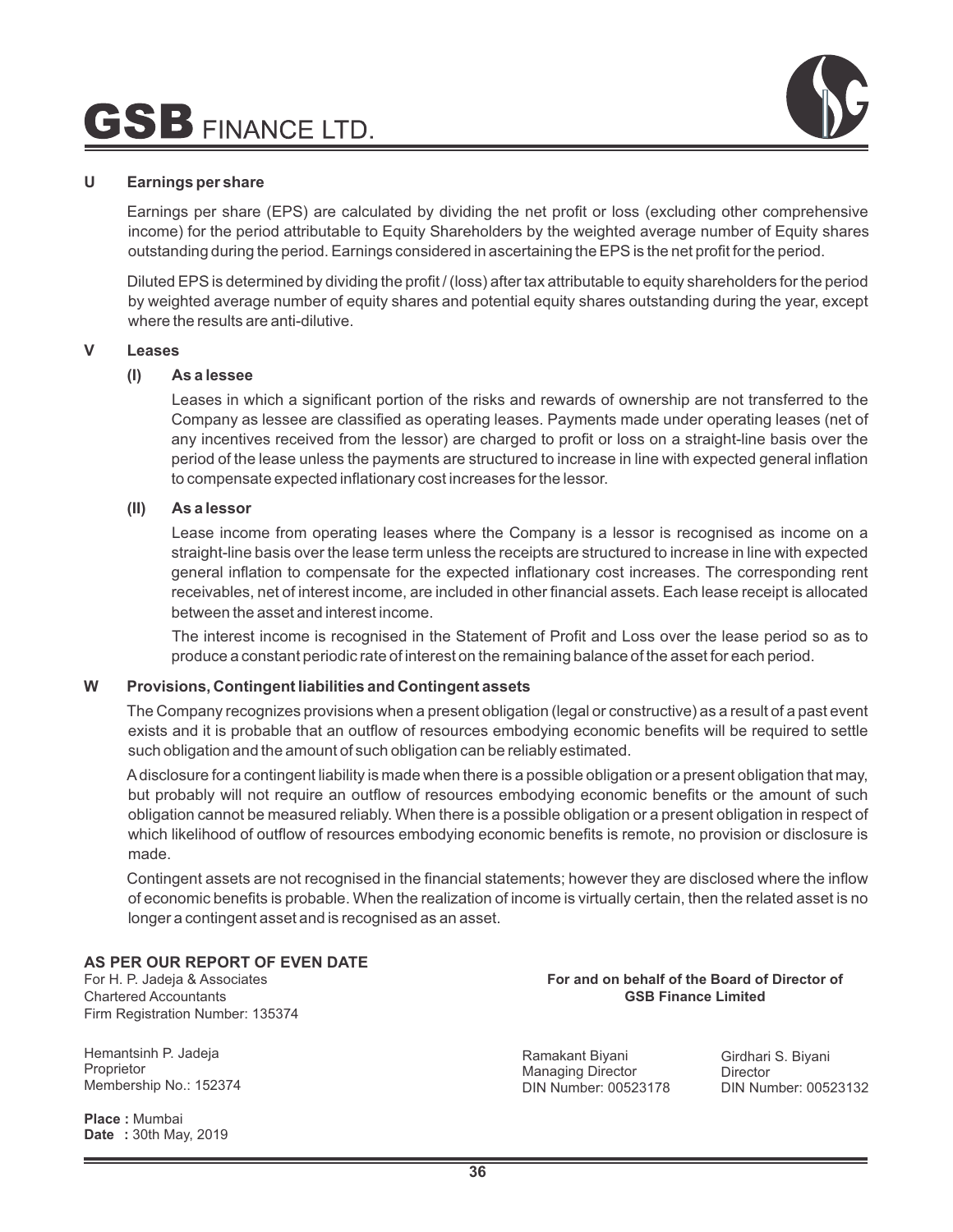

#### **Note: 2 Cash and Cash Equivalent**

|              | <b>PARTICULARS</b>                                                                          | As at 31st<br><b>March 2019</b> | As at 31st<br><b>March 2018</b> | As at 31st<br>March 2017 |
|--------------|---------------------------------------------------------------------------------------------|---------------------------------|---------------------------------|--------------------------|
| a)           | <b>Cash On Hand</b>                                                                         | 268,087                         | 263,307                         | 390,171                  |
| $\mathbf{b}$ | <b>Balances with Banks</b><br>HDFC Bank (15778410072335)<br>Bank Of India (008620100007070) | 1.000<br>984.942                | 1.000                           | 15.753                   |
|              | <b>TOTAL</b>                                                                                | 1,254,029                       | 264.307                         | 405.924                  |

#### **Note: 3 Bank Balance other than cash and cash equivalents**

|                    | <b>PARTICULARS</b>                                       | As at 31st<br><b>March 2019</b> | As at 31st<br><b>March 2018</b> | As at 31st<br><b>March 2017</b> |
|--------------------|----------------------------------------------------------|---------------------------------|---------------------------------|---------------------------------|
| a)<br>$\mathbf{b}$ | HDFC Bank (50200027574030)<br>HDFC Bank (50200034071693) | 343.918<br>420.970              | 343.918                         |                                 |
|                    | <b>TOTAL</b>                                             | 764.888                         | 343.918                         |                                 |

#### **Note: 4 Receiveable**

|      | <b>PARTICULARS</b>                                                           | As at 31st<br><b>March 2019</b> | As at 31st<br><b>March 2018</b> | As at 31st<br><b>March 2017</b> |
|------|------------------------------------------------------------------------------|---------------------------------|---------------------------------|---------------------------------|
| (1)  | <b>Trade Receivable</b>                                                      |                                 |                                 |                                 |
| a)   | Trade Receivables considered good - Secured;                                 |                                 |                                 |                                 |
| b)   | Trade Receivables considered good - Unsecured;                               |                                 |                                 |                                 |
|      | Patani Securities Pyt Ltd                                                    |                                 |                                 | 93,577                          |
|      | <b>Prepaid Expenses</b>                                                      | $\overline{\phantom{0}}$        | 7,820                           | 6,528                           |
| C)   | Trade Receivables which have significant increase in Credit Risk; and        |                                 |                                 |                                 |
| d)   | <b>Trade Receivables - credit impaired</b><br>Kotak Mahindra Investment Ltd. | $\blacksquare$                  | 70,684                          | 70,684                          |
|      | Kotak Securities Ltd. - NSE                                                  |                                 | 2,247                           | 1,254,111                       |
|      |                                                                              |                                 |                                 |                                 |
|      | Total                                                                        |                                 | 80,751                          | 1,424,900                       |
|      | <b>Others Trade Receivable</b>                                               |                                 |                                 |                                 |
| (II) | Sundry Debtors- More Than Six Months                                         |                                 |                                 |                                 |
|      | (Unsecured, Considered Good)                                                 |                                 |                                 |                                 |
|      | Refco-Sify Securities (Cash Market Segment)                                  |                                 | 1,000                           | 1,000                           |
|      |                                                                              |                                 |                                 |                                 |
|      | <b>Total</b>                                                                 |                                 | 1,000                           | 1,000                           |
|      | <b>Grand Total</b>                                                           |                                 | 81,751                          | 1,425,900                       |

#### **Note: 5 Loans**

|                      | <b>PARTICULARS</b>                                                                                                                                                                                             | As at 31st<br><b>March 2019</b> | As at 31st<br><b>March 2018</b> | As at 31st<br><b>March 2017</b> |
|----------------------|----------------------------------------------------------------------------------------------------------------------------------------------------------------------------------------------------------------|---------------------------------|---------------------------------|---------------------------------|
| a)<br>b)<br>C)<br>d) | Loans Receivable Considered Goods - Secured;<br>Loans Receivable Considered Goods - Unsecured;<br>Loans Receivables which have significant increase in credit risk; and<br>Loans Receivables - credit impaired | 121.402.880                     | 92.811.680                      | 91.737.818                      |
|                      | <b>TOTAL</b>                                                                                                                                                                                                   | 121.402.880                     | 92.811.680                      | 91,737,818                      |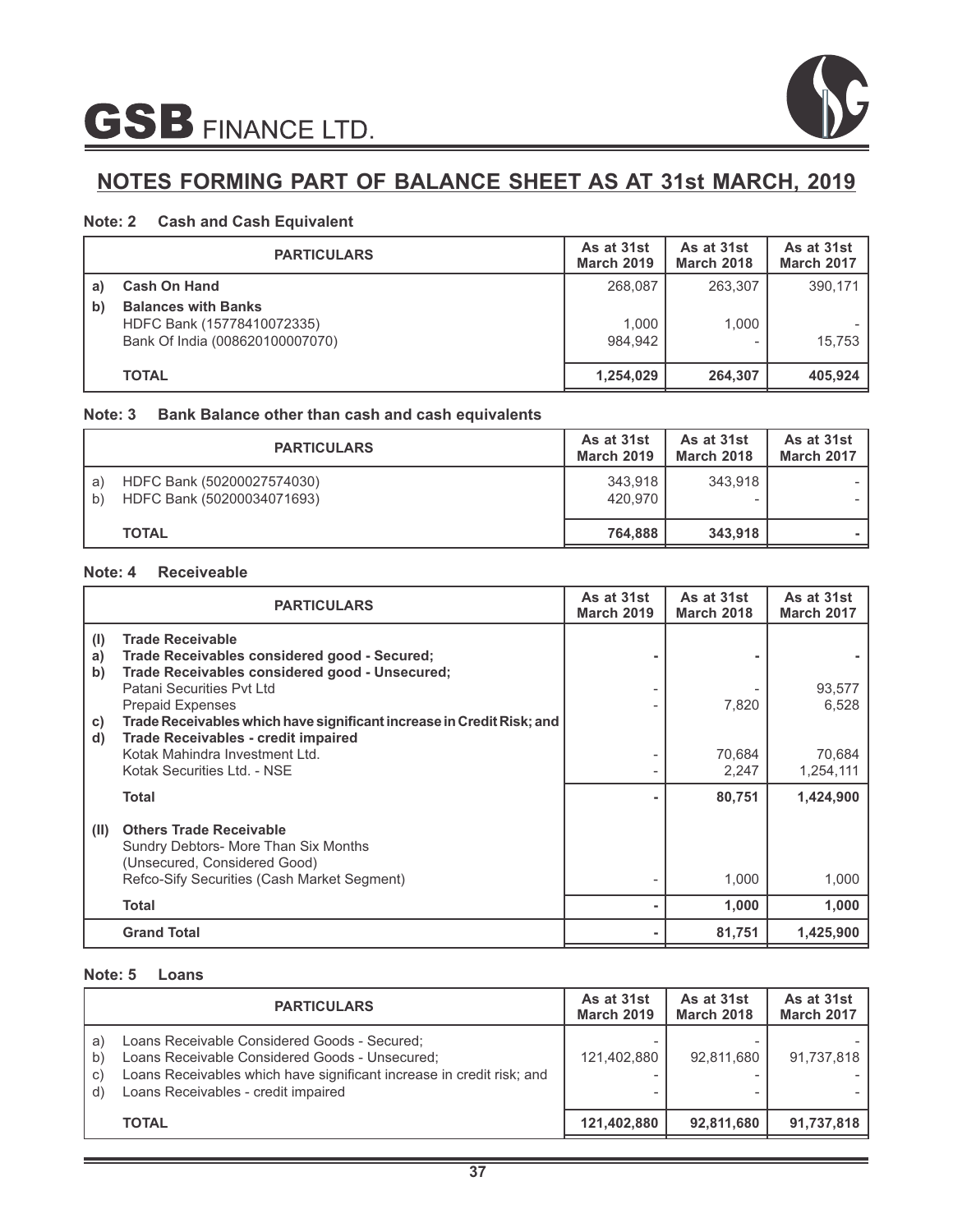# NOTES FORMING PART OF BALANCE SHEET AS AT 31st MARCH, 2019 **NOTES FORMING PART OF BALANCE SHEET AS AT 31st MARCH, 2019**

# **Deposits NOTE : 6 Deposits** NOTE: 6

|                                    |                             | ⋖                                          | s at 31st March 2019                                     |         |                        |                                            | As at 31st March 2018                                    |         |                   |                                            | As at 31st March 2017                                    |       |
|------------------------------------|-----------------------------|--------------------------------------------|----------------------------------------------------------|---------|------------------------|--------------------------------------------|----------------------------------------------------------|---------|-------------------|--------------------------------------------|----------------------------------------------------------|-------|
| <b>PARTICULAR</b>                  | At I<br>Amortised<br>I Cost | At fair value<br>profit or loss<br>through | profit or loss<br>Designated<br>at fair value<br>through | Total   | Amortised<br>Cost<br>ŧ | At fair value<br>profit or loss<br>through | profit or loss<br>Designated<br>at fair value<br>through | Total   | Amortised<br>Cost | At fair value<br>profit or loss<br>through | profit or loss<br>Besignated<br>at fair value<br>through | Total |
| deposits                           |                             |                                            |                                                          |         |                        |                                            |                                                          |         |                   |                                            |                                                          |       |
| (i) Public Deposits                |                             |                                            | ı                                                        |         | ı                      | ī                                          |                                                          | ı       | ı                 | ī                                          |                                                          |       |
| (ii) Banks                         |                             |                                            | ı                                                        | ı       | ī                      | ı                                          | ī                                                        | ı       | ı                 | ī                                          |                                                          |       |
| (iii) Others                       |                             |                                            | ı                                                        | ı       | ı                      | ı                                          | ı                                                        | ı       | ı                 | ī                                          |                                                          |       |
| (a) Adarsh Service Station         | 5,000                       |                                            | ĭ                                                        | 5,000   | 5,000                  |                                            |                                                          | 5,000   | 5,000             |                                            |                                                          | 5,000 |
| (b) Deposit to BSE (Under Protest) | 336,300                     |                                            |                                                          | 336,300 | 336,300                |                                            |                                                          | 336,300 |                   |                                            |                                                          |       |
| Total                              | 341,300                     |                                            |                                                          | 341,300 | 341,300                |                                            |                                                          | 341,300 | 5,000             |                                            |                                                          | 5,000 |

# Investments **NOTE : 7 Investments** NOTE: 7

|                                                                                   |                        | ås                                               |                              | at 31st March 2019                                          |           |           |                        |                                                 | As at 31st March 2018        |                                                             |           |           |                        |                                                 |                              | As at 31st March 2017                                       |          |         |
|-----------------------------------------------------------------------------------|------------------------|--------------------------------------------------|------------------------------|-------------------------------------------------------------|-----------|-----------|------------------------|-------------------------------------------------|------------------------------|-------------------------------------------------------------|-----------|-----------|------------------------|-------------------------------------------------|------------------------------|-------------------------------------------------------------|----------|---------|
| PARTICULAR                                                                        | Amortised<br>Cost<br>₹ | Compre-<br>hensive<br>Through<br>Income<br>other | Through<br>Profit or<br>Loss | at fair value<br>Designated<br>through<br>profit or<br>loss | Subtotal  | Total     | Amortised<br>Cost<br>₹ | Compre-<br>Through<br>hensive<br>ncome<br>other | Through<br>Profit or<br>Loss | at fair value<br>Designated<br>through<br>profit or<br>loss | Subtotal  | Total     | Amortised<br>Cost<br>ä | Compre-<br>hensive<br>Through<br>ncome<br>other | Profit or<br>Through<br>Loss | Designated<br>at fair value<br>through<br>profit or<br>loss | Subtotal | Total   |
| (A) Mutual Funds                                                                  |                        |                                                  |                              |                                                             |           |           |                        |                                                 |                              |                                                             |           |           |                        |                                                 |                              |                                                             |          |         |
| Government Securities                                                             |                        |                                                  |                              |                                                             |           |           |                        |                                                 |                              |                                                             |           |           |                        |                                                 |                              |                                                             |          |         |
| Other Approved Securities                                                         |                        |                                                  |                              |                                                             |           |           |                        |                                                 |                              |                                                             |           |           |                        |                                                 |                              |                                                             |          |         |
| Equity instruments<br><b>Debt Securities</b>                                      |                        |                                                  |                              |                                                             |           |           |                        |                                                 |                              |                                                             |           |           |                        |                                                 |                              |                                                             |          |         |
| <b>Nestern Co-operative Bank Ltd.</b>                                             |                        |                                                  |                              |                                                             |           |           |                        |                                                 |                              |                                                             |           |           |                        |                                                 |                              |                                                             |          |         |
| 250 Equity Shares) (face value Rs. 10)**                                          |                        |                                                  | 2,500                        |                                                             | 2,500     | 2,500     |                        |                                                 | 2,500                        |                                                             | 2,500     | 2,500     | ï                      |                                                 | 2,500                        |                                                             | 2,500    | 2,500   |
| face value of Rs.60000 each fully paid up<br>Prestige Holiday Resorts Time Shares |                        |                                                  |                              |                                                             |           |           |                        |                                                 | 60,000                       |                                                             | 60,000    | 60,000    | ï                      |                                                 | 60,000                       |                                                             | 60,000   | 60,000  |
| face value of Rs.121600 each fully paid up<br>Sterling Holiday Resort Time Shares |                        |                                                  |                              |                                                             |           |           |                        |                                                 | 121,600                      |                                                             | 121,600   | 121,600   | í,                     |                                                 | 121,600                      |                                                             | 121,600  | 121,600 |
| Venkateshwara Business Finance Ltd.                                               |                        |                                                  |                              |                                                             |           |           |                        |                                                 |                              |                                                             |           |           |                        |                                                 |                              |                                                             |          |         |
| (50,000 Equity Shares) (face value Rs. 10)                                        |                        |                                                  | 1,236,500                    |                                                             | 1,236,500 | 1,236,500 |                        |                                                 | 1,135,000                    |                                                             | 1,135,000 | 1,135,000 | ï                      |                                                 | 500,000                      |                                                             | 500,000  | 500,000 |
| Subsidiaries<br>Associates                                                        |                        |                                                  |                              |                                                             |           |           |                        |                                                 |                              |                                                             |           |           |                        |                                                 |                              |                                                             |          |         |
| Joint ventures                                                                    |                        |                                                  |                              |                                                             |           |           |                        |                                                 |                              |                                                             |           |           |                        |                                                 |                              |                                                             |          |         |
| <b>Others</b>                                                                     |                        |                                                  |                              |                                                             |           |           |                        |                                                 |                              |                                                             |           |           |                        |                                                 |                              |                                                             |          |         |
| Gross Total (A)                                                                   |                        |                                                  | 1,239,000                    |                                                             | 1,239,000 | 1,239,000 |                        |                                                 | 1,319,100                    |                                                             | 1,319,100 | 1,319,100 |                        |                                                 | 684,100                      |                                                             | 684,100  | 684,100 |
| (B) (i) Investments outside India<br>(ii) Investments in India                    |                        |                                                  | 1,239,000                    |                                                             | 1,239,000 | 1,239,000 |                        |                                                 | 1,319,100                    |                                                             | 1,319,100 | 1,319,100 |                        |                                                 | 684,100                      |                                                             | 684,100  | 684,100 |
| Gross Total (B)                                                                   |                        |                                                  | 1,239,000                    |                                                             | 1,239,000 | 1,239,000 |                        |                                                 | 1,319,100                    |                                                             | 1,319,100 | 1,319,100 |                        |                                                 | 684,100                      |                                                             | 684,100  | 684,100 |
| Total (A) to tally with (B)                                                       |                        |                                                  |                              |                                                             |           |           |                        |                                                 |                              |                                                             |           |           |                        |                                                 |                              |                                                             |          |         |
| (C) Less: Allowance for impairmenet loss                                          |                        |                                                  |                              |                                                             |           |           |                        |                                                 |                              |                                                             |           |           |                        |                                                 |                              |                                                             |          |         |
| (D) Net (A) - (C)                                                                 |                        |                                                  | 1,239,000                    |                                                             | 1,239,000 | 1,239,000 |                        |                                                 | 1,319,100                    |                                                             | 1,319,100 | 1,319,100 | ï                      |                                                 | 684,100                      |                                                             | 684,100  | 684,100 |
|                                                                                   |                        |                                                  |                              |                                                             |           |           |                        |                                                 |                              |                                                             |           |           |                        |                                                 |                              |                                                             |          |         |



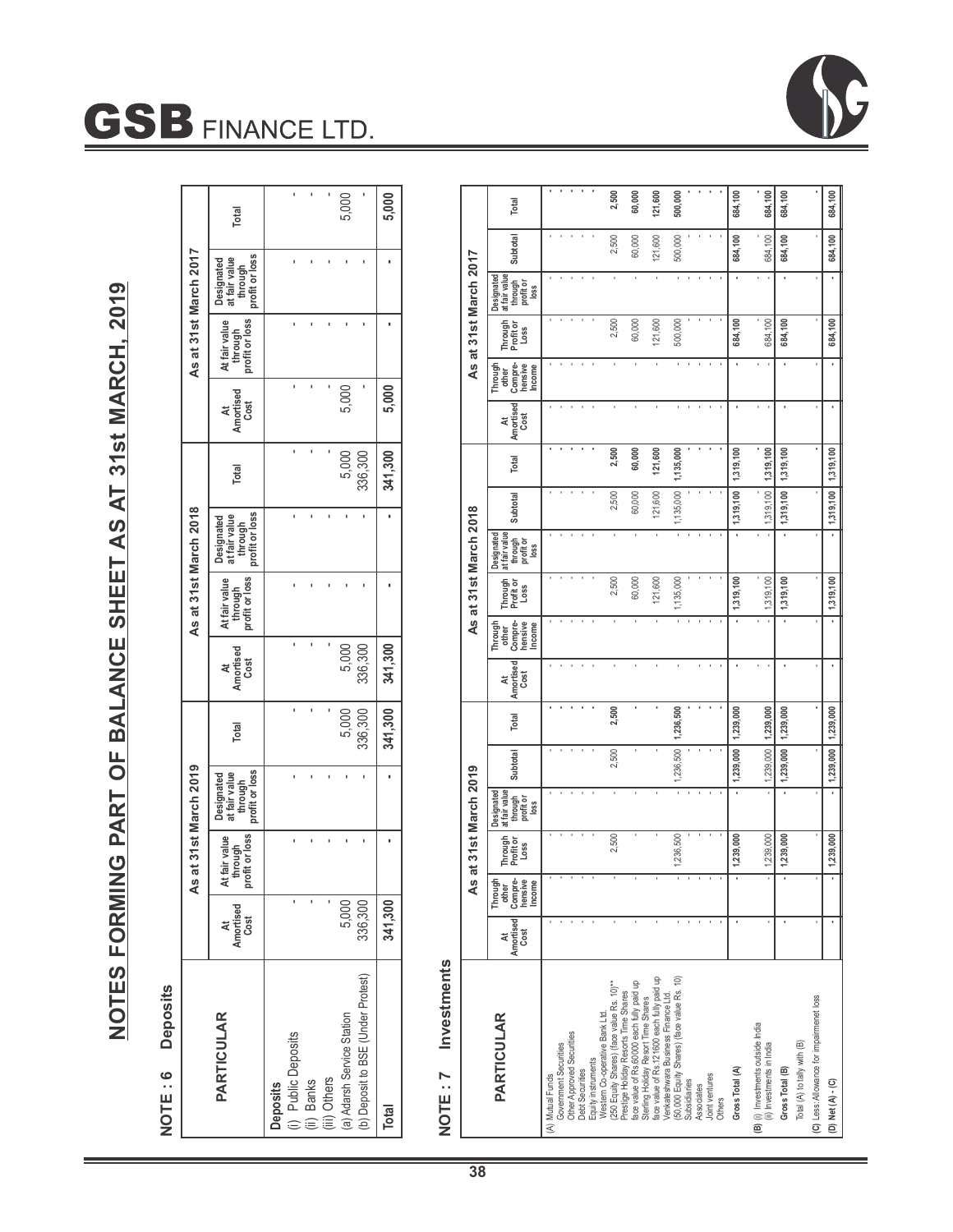



#### **Note: 8 Income Tax**

| <b>PARTICULARS</b> | As at 31st<br><b>March 2019</b> | As at 31st<br><b>March 2018</b> | As at 31st<br><b>March 2017</b> |
|--------------------|---------------------------------|---------------------------------|---------------------------------|
| Income Tax         | 7.182.233                       | 7.437.896                       | 7.890.422                       |
| I TOTAL            | 7.182.233                       | 7.437.896                       | 7.890.422                       |

#### **Note: 8 (A) Income Tax**

| <b>PARTICULARS</b>                                | As at 31st<br><b>March 2019</b> | As at 31st<br><b>March 2018</b> |
|---------------------------------------------------|---------------------------------|---------------------------------|
| Current income tax                                | 288,680                         | 814,780                         |
| Changes in estimates related to prior period      |                                 |                                 |
| <b>Other Adjsutments</b>                          | 130,470                         |                                 |
|                                                   | 419,150                         | 814,780                         |
| Deferred income tax liability / (asset), net      |                                 |                                 |
| Origination and reversal of temporary differences | 161,125                         | 79,311                          |
| Deferred tax expense/(Savings)                    | 161,125                         | 79,311                          |
| Tax expense for the year                          | 258,025                         | 894,091                         |

#### **Note: 8 (B) Reconciliation of effective tax rate**

| <b>PARTICULARS</b>                        | As at 31st<br><b>March 2019</b> | As at 31st<br><b>March 2018</b> |
|-------------------------------------------|---------------------------------|---------------------------------|
| <b>Profit before tax</b>                  | 661,966                         | 3,778,902                       |
| Tax using the Company's domestic tax rate | 172.111                         | 982.515                         |
| (31 March 2019: 26%, 31 March 2018: 26 %) |                                 |                                 |
| Tax effect of:                            |                                 |                                 |
| <b>Other Adjustments</b>                  | 85.914                          | (88, 424)                       |
|                                           | 258,025                         | 894.091                         |

#### **Note: 9 Deferred tax liabilities / Assets (Net)**

| <b>PARTICULARS</b>                                                          | As at 31st<br><b>March 2019</b> | As at 31st<br><b>March 2018</b> | As at 31st<br>March 2017 |
|-----------------------------------------------------------------------------|---------------------------------|---------------------------------|--------------------------|
| Deffered Tax Liability<br>(A)<br>On account of written down value of assets | 23.620                          | 51.400                          | 91.022                   |
| (B)<br>Deffered Tax Assets<br>On account of losses                          | 176.621                         | 43.276                          | 3.587                    |
| <b>TOTAL</b>                                                                | 153.001                         | 8.124                           | 87.435                   |

#### **Note: 10 Inventories**

| <b>PARTICULARS</b>         | As at 31st<br><b>March 2019</b> | As at 31st<br><b>March 2018</b> | As at 31st<br><b>March 2017</b> |
|----------------------------|---------------------------------|---------------------------------|---------------------------------|
| <b>Closing Stock</b><br>a) | 11.769.521                      | 12.983.988                      | 20.740.843                      |
| ' TOTAL                    | 11.769.521                      | 12.983.988                      | 20.740.843                      |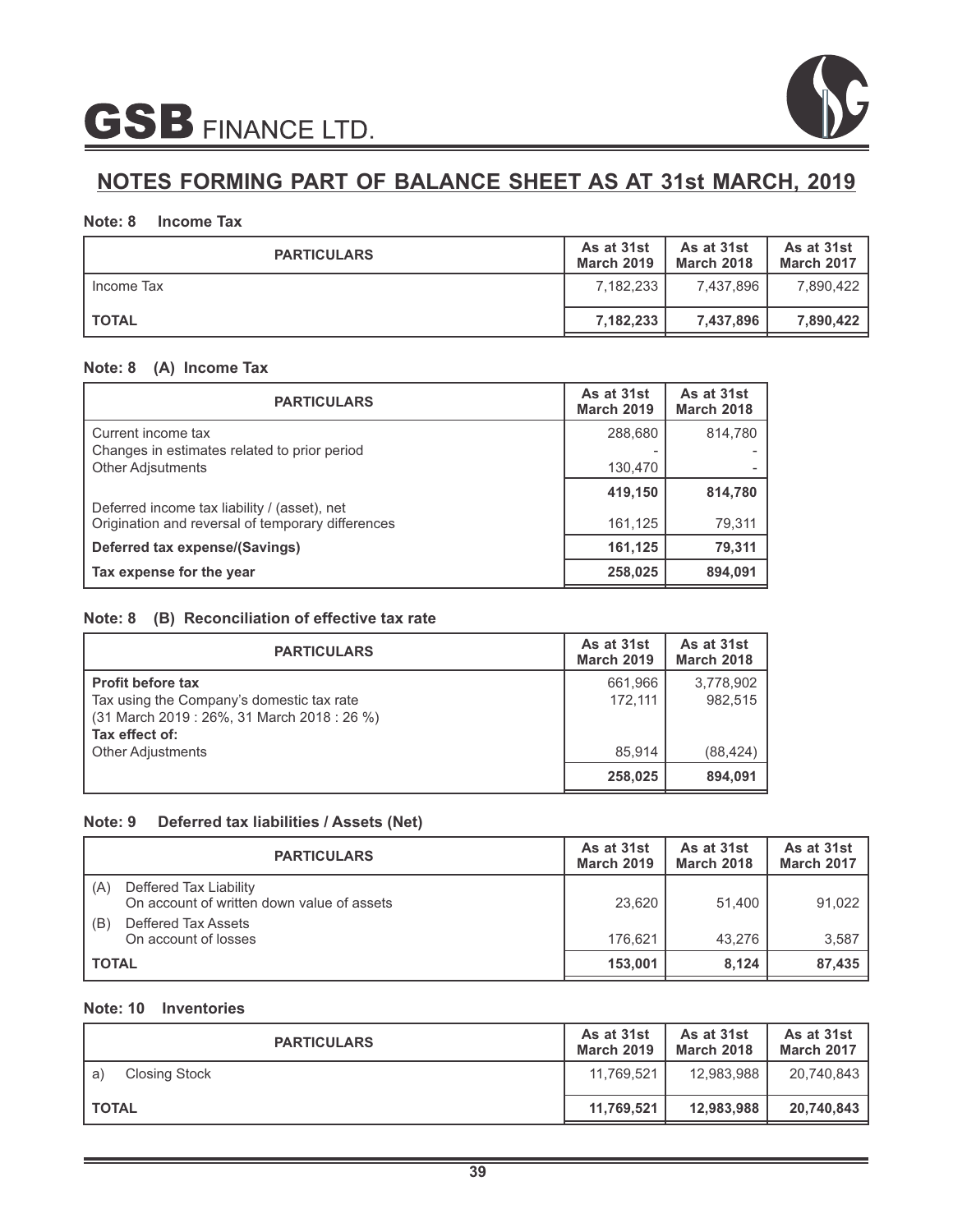NOTES FORMING PART OF BALANCE SHEET AS AT 31st MARCH, 2019 **NOTES FORMING PART OF BALANCE SHEET AS AT 31st MARCH, 2019**

# Property, Plant & Equipment **NOTE : 11 Property, Plant & Equipment** NOTE: 11

| <b>Gross Block</b>                        | Premises<br>Office | Equipment<br>Office | Furniture &<br>Fixture | Motor Car | Fire Fighting<br>Equipment | Equipments<br>Electrical         | conditioning<br><b>Machines</b><br>Air- | <b>Total</b> |  |
|-------------------------------------------|--------------------|---------------------|------------------------|-----------|----------------------------|----------------------------------|-----------------------------------------|--------------|--|
| Balance as on 01 April 2016<br>Additions  | 481,913            | 33,179              | 41,631                 | 886,392   | 270                        | 94,653                           | 383,572<br>55,000                       |              |  |
| Balance as on 01 April 2017               | 481,913            | 33,179              | 41,631                 | 886,392   | 270                        | 94,653                           | 438,572                                 |              |  |
| Additions                                 |                    | 93,000              |                        | ı         |                            |                                  | 41,000                                  |              |  |
| Balance as on 01 April 2018               | 481,913            | 126,179             | 41,631                 | 886,392   | 270                        | 94,653                           | 479,572                                 |              |  |
| Accumulated Depreciation and Amortisation |                    |                     |                        |           |                            |                                  |                                         |              |  |
| As on 01.04.2016                          | 258,647            |                     | 5,580                  | 427,185   |                            | 49,675                           | 206,079                                 |              |  |
| Depriciation and Amortisation             | 5,617              |                     | 3,955                  | 132,416   |                            | 16,745                           | 34,297                                  | 193,030      |  |
| As on 01.04.2017                          | 264,264            |                     | 9,535                  | 559,601   |                            | 66,420                           | 240,376                                 |              |  |
| Depriciation and Amortisation             | 5,617              | 19,178              | 3,955                  | 132,416   |                            | 16,745                           | 34,276                                  | 212,187      |  |
| As on 01.04.2018                          | 269,881            | 19,178              | 13,490                 | 692,017   |                            | 83,165                           | 274,652                                 |              |  |
| Depriciation and Amortisation             | 5,617              | 19,178              | 3,955                  | 132,416   |                            | 6,755                            | 34,276                                  | 202,197      |  |
| Balance as at 31st March 2019             | 275,498            | 38,356              | 17,445                 | 824,433   |                            | 89,920                           | 308,928                                 |              |  |
| Net Block                                 |                    |                     |                        |           |                            |                                  |                                         |              |  |
| Balance as at 01st April, 2017            | 217,649            | 33,179              | 32,096                 | 326,791   | 270<br>270                 | 28,233<br>11,488<br><b>4,733</b> | 198,196                                 | 836,414      |  |
| Balance as at 31st March 2018             | 212,032<br>206,415 | 107,001<br>87,823   | 28,141<br>24,186       | 194,375   |                            |                                  | 204,920                                 | 758,227      |  |
| Balance as at 31st March 2019             |                    |                     |                        | 61,959    | 270                        |                                  | 170,644                                 | 556,030      |  |



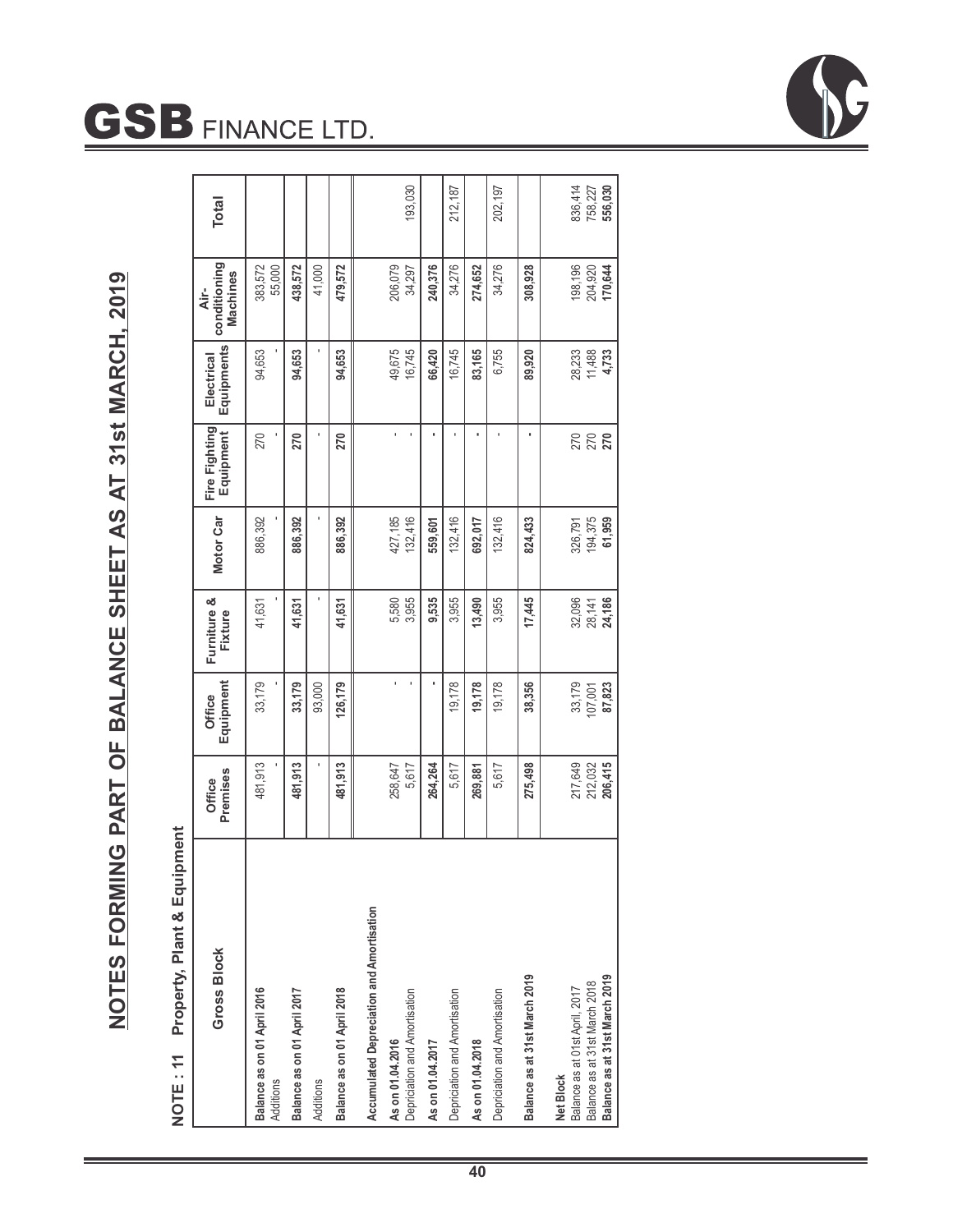

#### **Note: 12 Payables\***

| <b>PARTICULARS</b>                                                                                                                                                                                         | As at 31st<br><b>March 2019</b> | As at 31st<br><b>March 2018</b> | As at 31st<br><b>March 2017</b> |
|------------------------------------------------------------------------------------------------------------------------------------------------------------------------------------------------------------|---------------------------------|---------------------------------|---------------------------------|
| Payable<br>Trade Payable<br>(1)<br>(i) Total outstanding dues of micro enterprises and small enterprises<br>(ii) Total outstanding dues of creditors other than micro enterprises<br>and small enterprises | 3,870                           | -<br>-                          | 7,202,462                       |
| Total (A)                                                                                                                                                                                                  | 3,870                           |                                 | 7,202,462                       |
| <b>Other Payable</b><br>(II)<br>Total outstanding dues of micro enterprises and small enterprises<br>(1)<br>(ii) Total outstanding dues of creditors other than micro enterprises<br>and small enterprises | 93,418                          | -<br>100.042                    | 84,770                          |
| Total (B)                                                                                                                                                                                                  | 93,418                          | 100,042                         | 84,770                          |
| Grand Total (A + B)                                                                                                                                                                                        | 97,288                          | 100.042                         | 7,287,232                       |

Note : "\*" The Company has not received the required information from Suppliers regarding their status under the Micro, Small and Medium Enterprises Development Act, 2006. Hence, disclosures, if any, relating to amounts unpaid as at the year end together with interest paid / payable as required under the said Act are 'NIL' as given below. This information has been relied upon by the auditor.

|   | <b>PARTICULARS</b>                                                                                                                                                                                                                                                                                                                       | 2018-19    | 2017-18    | 2016-17    |
|---|------------------------------------------------------------------------------------------------------------------------------------------------------------------------------------------------------------------------------------------------------------------------------------------------------------------------------------------|------------|------------|------------|
|   | The principal amount and the interest due thereon (to be shown<br>separately) remaining unpaid to any supplier at the end of each<br>accounting year;                                                                                                                                                                                    | <b>NIL</b> | <b>NIL</b> | <b>NIL</b> |
| 2 | The amount of interest paid by the buyer in terms of section 16 of the<br>Micro, Small and Medium Enterprises Development Act, 2006, along<br>with the amount of the payment made to the supplier beyond the<br>appointed day during each accounting year;                                                                               | <b>NIL</b> | <b>NIL</b> | <b>NIL</b> |
| 3 | The amount of interest due and payable for the period of delay in<br>making payment (which have been paid but beyond the appointed day<br>during the year) but without adding the interest specified under the<br>Micro, Small and Medium Enterprises Development Act, 2006;                                                             | <b>NIL</b> | <b>NIL</b> | <b>NIL</b> |
| 4 | The amount of interest accrued and remaining unpaid at the end of<br>each accounting year;                                                                                                                                                                                                                                               | <b>NIL</b> | <b>NIL</b> | <b>NIL</b> |
| 5 | The amount of further interest remaining due and payable even in the<br>succeeding years, until such date when the interest dues above are<br>actually paid to the small enterprise, for the purpose of disallowance of<br>a deductible expenditure under section 23 of the Micro, Small and<br>Medium Enterprises Development Act, 2006 | <b>NIL</b> | <b>NIL</b> | <b>NIL</b> |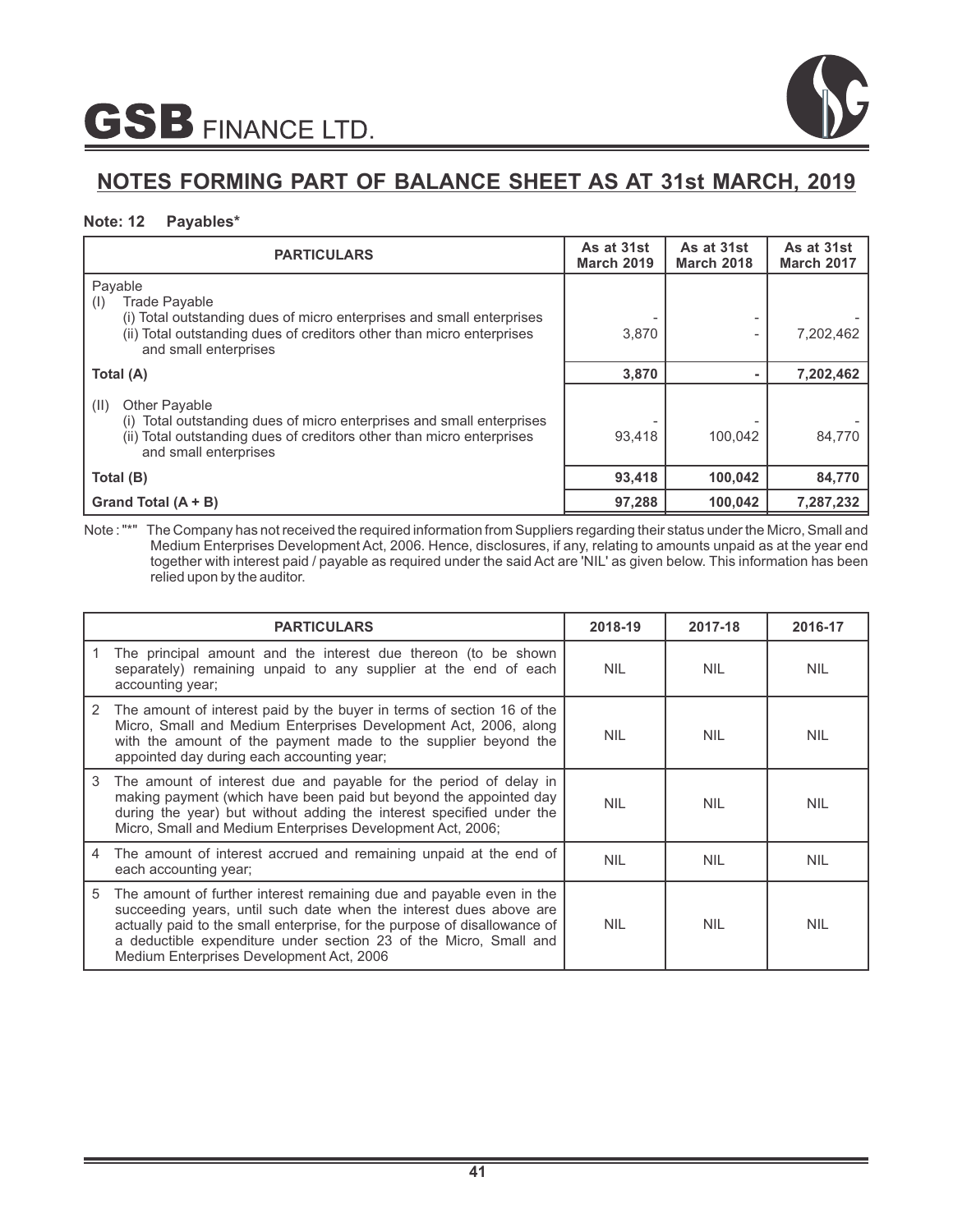NOTES FORMING PART OF BALANCE SHEET AS AT 31st MARCH, 2019 **NOTES FORMING PART OF BALANCE SHEET AS AT 31st MARCH, 2019**

# **Borrowings (Other than Debt Securities) NOTE : 13 Borrowings (Other than Debt Securities)** NOTE: 13

|                       |                                                          |                 |                   |                |   |   |                                                                                                |                              |                            |                                |                               |                |                         |                 | ٠               | t                                                   |                             |
|-----------------------|----------------------------------------------------------|-----------------|-------------------|----------------|---|---|------------------------------------------------------------------------------------------------|------------------------------|----------------------------|--------------------------------|-------------------------------|----------------|-------------------------|-----------------|-----------------|-----------------------------------------------------|-----------------------------|
|                       | Total                                                    |                 |                   |                |   |   |                                                                                                |                              |                            |                                |                               |                |                         |                 |                 |                                                     |                             |
|                       | profit or loss<br>at fair value<br>Designated<br>through |                 |                   |                |   |   |                                                                                                |                              |                            |                                |                               |                |                         |                 | ı               |                                                     |                             |
| As at 31st March 2017 | profit or loss<br>At fair value<br>through               |                 |                   |                |   |   |                                                                                                |                              |                            |                                |                               |                |                         |                 |                 |                                                     |                             |
|                       | Amortised<br>Cost<br>ä                                   |                 |                   |                |   |   |                                                                                                |                              |                            |                                |                               |                |                         |                 |                 |                                                     |                             |
|                       | Total                                                    |                 |                   |                |   |   |                                                                                                |                              |                            |                                |                               | 52,871         |                         |                 | 52,871          | 52,871                                              | 52,871                      |
| As at 31st March 2018 | profit or loss<br>Designated<br>at fair value<br>through |                 |                   |                | ı |   | ı                                                                                              | ı                            |                            | ı                              |                               |                |                         | t               |                 |                                                     |                             |
|                       | profit or loss<br>At fair value<br>through               |                 |                   |                |   |   |                                                                                                |                              |                            |                                |                               |                |                         |                 |                 |                                                     |                             |
|                       | Amortised<br>Cost<br>ä                                   |                 |                   |                |   |   |                                                                                                |                              |                            |                                |                               | 52,871         |                         |                 | 52,871          | 52,871                                              | 52,871                      |
|                       | Total                                                    |                 | ı                 | ı              | t |   | 29,950,301                                                                                     |                              |                            | ı                              |                               |                |                         | t               | 29,950,301      | 29,950,301                                          | 29,950,301                  |
|                       | profit or loss<br>at fair value<br>Designated<br>through |                 |                   |                |   |   |                                                                                                |                              |                            |                                |                               |                |                         |                 |                 |                                                     |                             |
| As at 31st March 2019 | profit or loss<br>At fair value<br>through               |                 |                   |                |   |   |                                                                                                |                              |                            | ī                              |                               |                |                         |                 | ٠               | ı                                                   |                             |
|                       | Amortised<br>Cost<br>₹                                   |                 | ı                 | ı              | ı | ٠ | 29,950,301                                                                                     | ı                            |                            | ı                              | ı                             | ı              |                         | ı               | 29,950,30       | 29,950,30                                           | 29,950,30                   |
|                       | <b>PARTICULAR</b>                                        | <b>Deposits</b> | (A) (a) Term Loan | (i) From Banks |   |   | (ii) From other Parties<br>(b) Deferred payment Liabilities<br>(c) Loans from related parties* | (d) Finance lease obligation | (e) Liability component of | compound financial instruments | (f) Loans repayable on demand | [i) From Banks | (ii) From other parties | (g) Other Loans | Gross Total (A) | Borrowings outside India<br>(B) Borrowings in India | Total (B) to tally With (A) |

Note " \* " Refer related party note separately Note " \* " Refer related party note separately



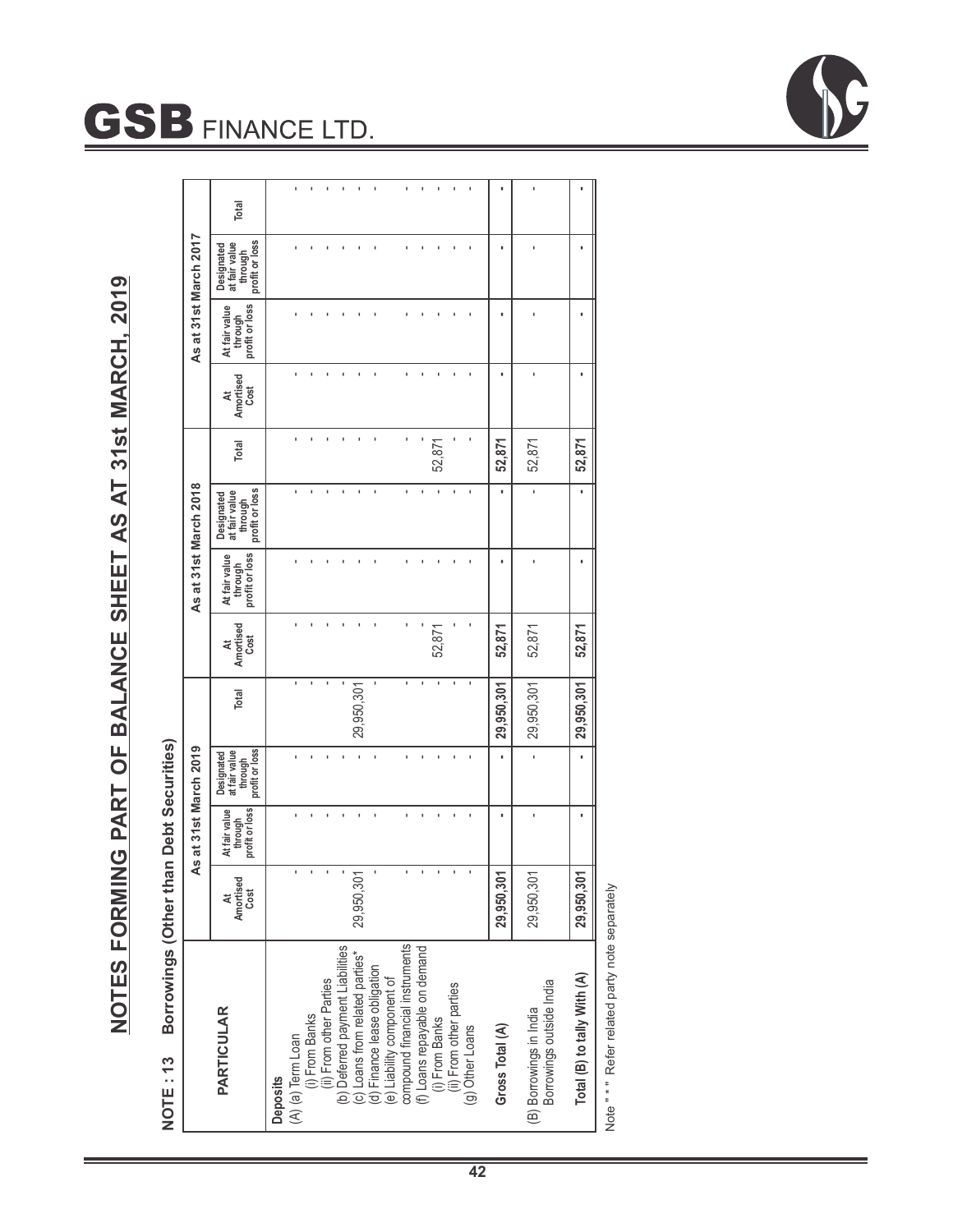

#### **Note: 14 Current Liabilities**

|     | <b>PARTICULARS</b>                  | As at 31st<br><b>March 2019</b> | As at 31st<br><b>March 2018</b> | As at 31st<br><b>March 2017</b> |
|-----|-------------------------------------|---------------------------------|---------------------------------|---------------------------------|
| (a) | <b>Statutory Dues</b>               |                                 |                                 |                                 |
|     | <b>TDS On Director Remuneration</b> |                                 | 12,500                          | 12,500                          |
|     | <b>TDS On Contract payment</b>      | 1,488                           | 480                             |                                 |
|     | <b>TDS On Interest Paid</b>         | 11,145                          |                                 | 7.164                           |
|     | <b>TDS On Professional Charges</b>  | 9.094                           | 29,836                          | 5.120                           |
|     | GST on Brokerage Payable            | 5.066                           |                                 |                                 |
|     | <b>TOTAL</b>                        | 26,793                          | 42.816                          | 24.784                          |

#### **Note: 15 Provisions**

| <b>PARTICULARS</b>                                   | As at 31st<br><b>March 2019</b> | As at 31st<br><b>March 2018</b> | As at 31st<br><b>March 2017</b> |
|------------------------------------------------------|---------------------------------|---------------------------------|---------------------------------|
| <b>Others</b><br>(A)                                 |                                 |                                 |                                 |
| <b>Contingent Provisions against Standard Assets</b> | 303,000                         | 372,940                         | 381,330                         |
| <b>Provisions for Taxations</b>                      | 123,162                         | 619,565                         | 2,405,610                       |
| Provisions for Dividend Payable 16-17                | 343.918                         | 343.918                         |                                 |
| Provisions for Dividend Payable 17-18                | 420.970                         |                                 |                                 |
|                                                      | 1,191,050                       | 1,336,423                       | 2,786,940                       |

#### **Note: 16 Equity Share Capital**

| <b>PARTICULARS</b>                                                                                          | As at 31st<br><b>March 2019</b> | As at 31st<br><b>March 2018</b> | As at 31st<br>March 2017 |
|-------------------------------------------------------------------------------------------------------------|---------------------------------|---------------------------------|--------------------------|
| <b>AUTHORISED</b><br>60,00,000 ( Previous Year 60,00,000) equity shares of Rs.10/- each                     | 60,000,000                      | 60,000,000                      | 60.000.000               |
| <b>ISSUED, SUBSCRIBED AND PAID UP</b><br>60,00,000 ( Previous Year 60,00,000) equity shares of Rs.10/- each | 60,000,000                      | 60,000,000                      | 60,000,000               |
| <b>TOTAL</b>                                                                                                | 60,000,000                      | 60,000,000                      | 60,000,000               |

| <b>PARTICULARS</b>                                                                                                                     | As at 31st<br><b>March 2019</b> | As at 31st<br><b>March 2018</b> | As at 31st<br><b>March 2017</b> |
|----------------------------------------------------------------------------------------------------------------------------------------|---------------------------------|---------------------------------|---------------------------------|
| Reconciliation of the equity shares outstanding at the beginning<br>(A)<br>and at the end of the reporting year:                       |                                 |                                 |                                 |
| Number of shares outstanding at the beginning of the year<br><b>Add:</b> Additions during the year<br>Less: Deductions during the year | 6.000.000                       | 6.000.000                       | 6.000.000                       |
| Number of shares outstanding at the end of the year                                                                                    | 6,000,000                       | 6,000,000                       | 6,000,000                       |

(B) Terms/ Rights and restriction attached to equity shares

The Company has only one class of equity shares having a par value of Rs. 10/- per share. Each shareholder is entitled to vote in proportion to his share of the paid up equity capital of the Company except upon voting by "Show of hands" where one shareholder is entitled to one vote. The Company declares and pays dividend in Indian Rupees.

In the event of liquidation of the Company, the holders of equity shares will be entitled to receive remaining assets of the Company, after distribution of all preferential amounts in proportion to their shareholdings.

© Details of shares held by shareholders holding more than 5% of the aggregate shares in the Company: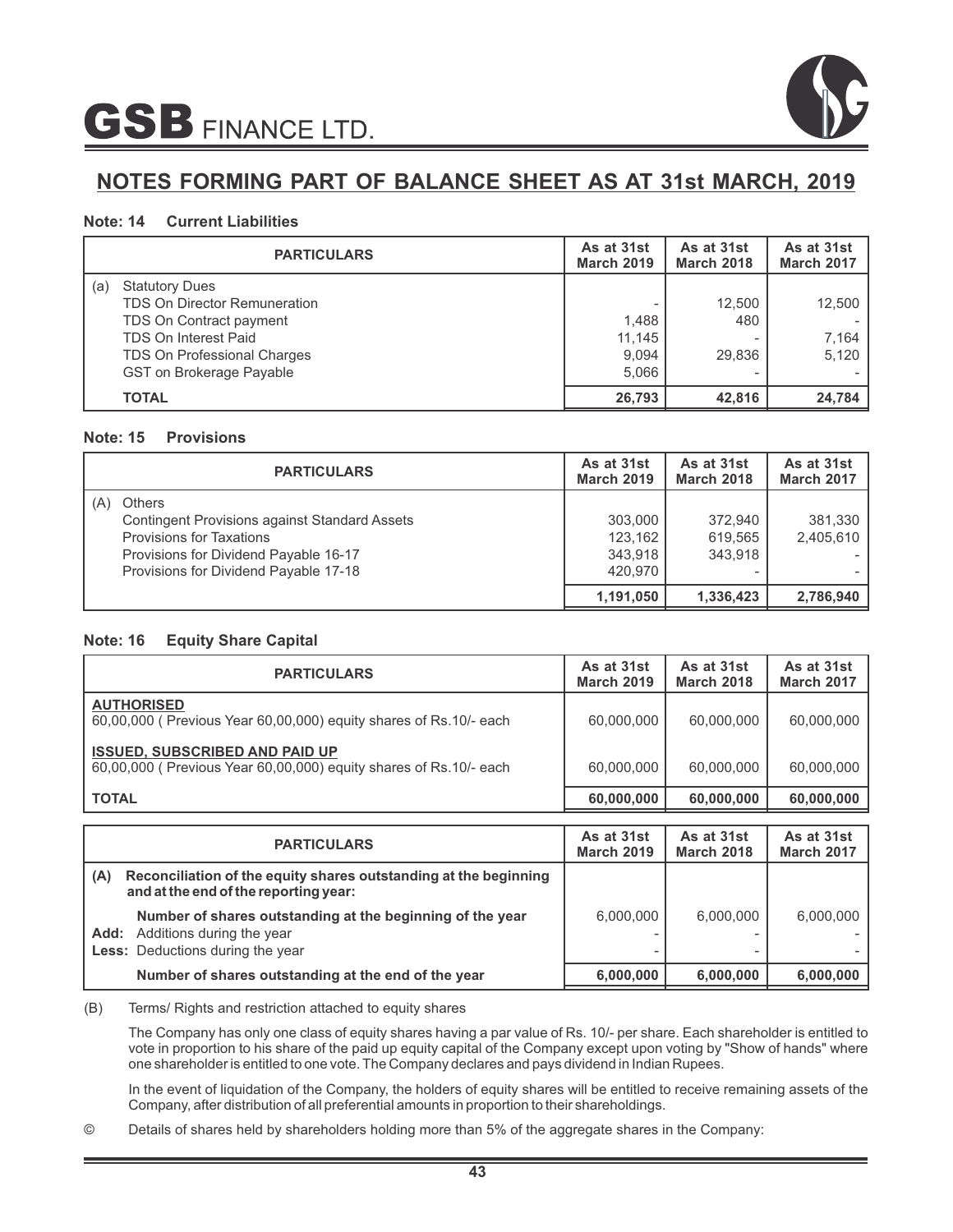

| Sr.            |                                           | As at 31st March 2019 |                            |                  | As at 31st March 2018      |
|----------------|-------------------------------------------|-----------------------|----------------------------|------------------|----------------------------|
| No.            | Name of Shareholders                      | <b>Holding %</b>      | Number of<br><b>Shares</b> | <b>Holding %</b> | Number of<br><b>Shares</b> |
|                | Shri Girdhari S. Biyani                   | 5.82                  | 349,103                    | 5.82             | 349,103                    |
| 2              | Shri Ramakant S. Biyani                   | 9.13                  | 547,547                    | 9.13             | 547,547                    |
| 3              | Smt. Neelam Ramakant Biyani               | 7.69                  | 461,533                    | 7.69             | 461,533                    |
| $\overline{4}$ | Smt.Sushma Girdhari Biyani                | 7.23                  | 433,576                    | 7.23             | 433,576                    |
| 5              | <b>GSB Capital Markets Ltd.</b>           | 9.5                   | 570,000                    | 9.5              | 570,000                    |
| 6              | <b>GSB Securities Pvt. Ltd.</b>           | 9.5                   | 570,000                    | 9.5              | 570,000                    |
| 7              | <b>GSB Shares Custodian Services Ltd.</b> | 6.25                  | 375,098                    | 6.25             | 375,098                    |

(D) There are no shares reserved for issue under options or contracts/commitments for the sale of shares/ disinvestment as at 31 March 2018 and 31 March 2017.

(E) The Company has neither allotted any shares as fully paid up pursuant to contracts without payments being received in cash nor bought back any shares for the period of five years immediately preceding 31 March 2018 and 31 March 2017.

(F) The Company does not have any securities convertible into equity or preference shares as at 31 March 2018 and 31 March, 2017.

(H) The Company does not have any unpaid calls as at 31 March 2018 and 31 March 2017.

#### **Note: 17 Other Equity**

#### **As at 31st March 2019**

|                                                  |                                     |                           | <b>Reserve &amp; Surplus</b>                     |                                    |                                                                              |             |
|--------------------------------------------------|-------------------------------------|---------------------------|--------------------------------------------------|------------------------------------|------------------------------------------------------------------------------|-------------|
| <b>PARTICULARS</b>                               | <b>Statutory</b><br><b>Reserves</b> | Capital<br><b>Reserve</b> | Other<br><b>Reserves</b><br>(specify)<br>nature) | <b>Retained</b><br><b>Earnings</b> | Other items<br>of Other<br>Comprehen-<br>sive Income<br>(specify)<br>nature) | Total       |
| Balance at the beginning of the reporting period | 24,609,000                          | 10,000,000                |                                                  | 20,192,893                         | $\overline{\phantom{0}}$                                                     | 54,801,893  |
| Change due to Fair Value Gain**                  |                                     |                           |                                                  | 101.500                            | -                                                                            | 101,500     |
| Changes due to expected credit loss model**      |                                     |                           |                                                  |                                    | $\overline{\phantom{0}}$                                                     |             |
| Total Comprehensive Income for the year          | 87,000                              |                           |                                                  | 215,441                            | -                                                                            | 302,441     |
| Add: Dividend                                    |                                     |                           | -                                                | (1,500,000)                        | $\overline{\phantom{0}}$                                                     | (1,500,000) |
| Transfer to retained earnings                    |                                     |                           |                                                  |                                    | $\overline{\phantom{0}}$                                                     |             |
| Any other change (to be specified)               |                                     |                           |                                                  |                                    | -                                                                            |             |
| <b>Less: Dividend Distribution Tax</b>           |                                     |                           |                                                  | (308, 381)                         | -                                                                            | (308, 381)  |
| Balance at the end of the reporting period       | 24,696,000                          | 10,000,000                | ٠                                                | 18,701,453                         | ٠                                                                            | 53,397,453  |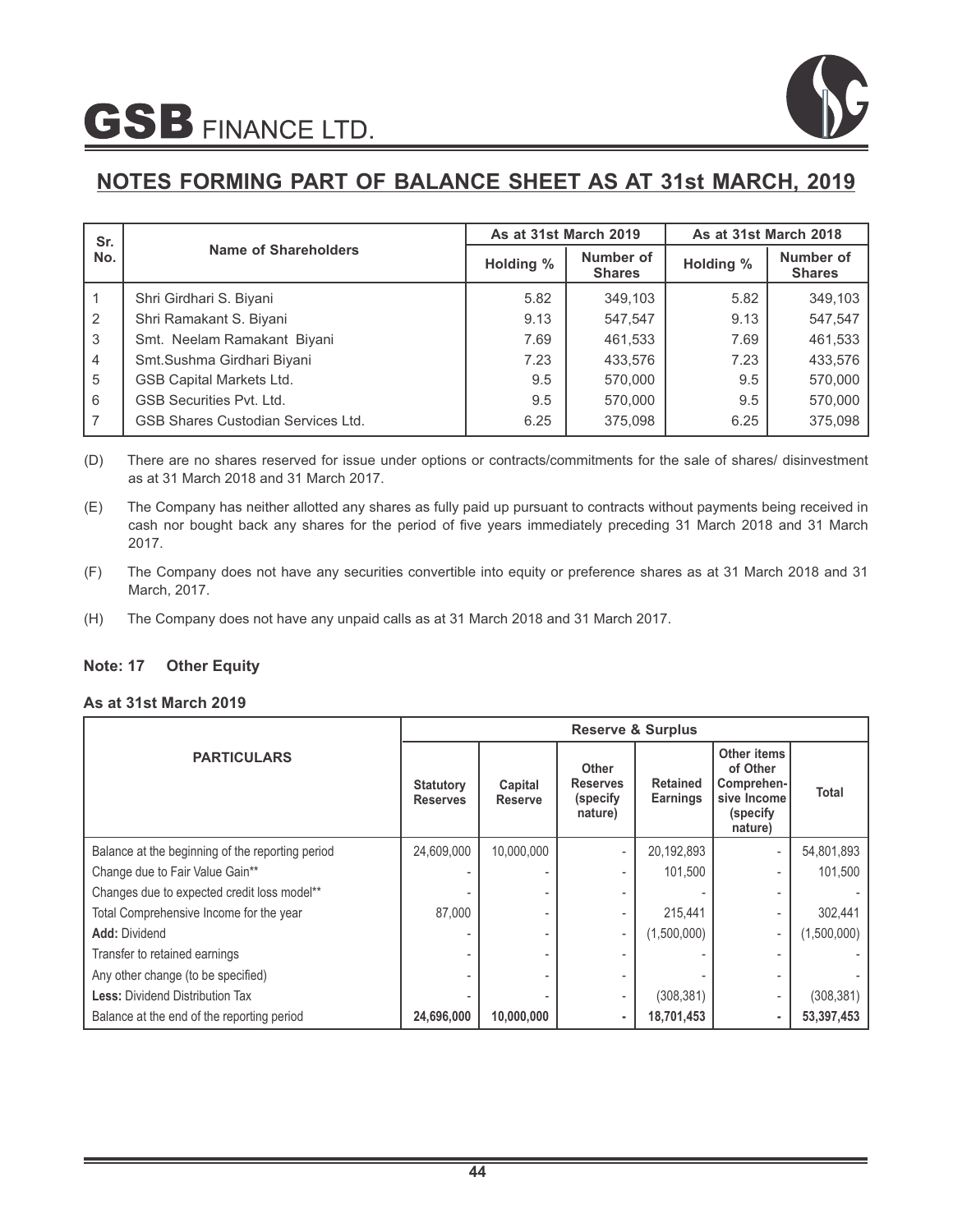

#### **As at 31st March 2018**

|                                                  |                                     |                           | <b>Reserve &amp; Surplus</b>                     |                                    |                                                                                    |             |
|--------------------------------------------------|-------------------------------------|---------------------------|--------------------------------------------------|------------------------------------|------------------------------------------------------------------------------------|-------------|
| <b>PARTICULARS</b>                               | <b>Statutory</b><br><b>Reserves</b> | Capital<br><b>Reserve</b> | Other<br><b>Reserves</b><br>(specify)<br>nature) | <b>Retained</b><br><b>Earnings</b> | <b>Other items</b><br>of Other<br>Comprehen-<br>sive Income<br>(specify<br>nature) | Total       |
| Balance at the beginning of the reporting period | 24,120,000                          | 10,000,000                | $\overline{\phantom{0}}$                         | 19,420,031                         | ٠                                                                                  | 53,540,031  |
| Change due to Fair Value Gain**                  |                                     |                           | $\overline{\phantom{0}}$                         | 635,000                            | -                                                                                  | 635,000     |
| Changes due to expected credit loss model**      |                                     |                           |                                                  | 32,300                             | -                                                                                  | 32,300      |
| Total Comprehensive Income for the year          | 489,000                             |                           | -                                                | 1,919,433                          | ۰                                                                                  | 2,408,433   |
| Add: Dividend                                    |                                     |                           | $\overline{\phantom{a}}$                         | (1,500,000)                        | ۰                                                                                  | (1,500,000) |
| Transfer to retained earnings                    |                                     |                           |                                                  |                                    |                                                                                    |             |
| Any other change (to be specified)               |                                     |                           |                                                  |                                    | ۰                                                                                  |             |
| <b>Less: Dividend Distribution Tax</b>           |                                     |                           | -                                                | (313, 872)                         | -                                                                                  | (313, 872)  |
| Balance at the end of the reporting period       | 24,609,000                          | 10,000,000                | ٠                                                | 20,192,893                         | ٠                                                                                  | 54,801,893  |

#### **As at 1st April 2017**

|                                                  |                                     |                           |                                                  | <b>Reserve &amp; Surplus</b>       |                                                                             |              |
|--------------------------------------------------|-------------------------------------|---------------------------|--------------------------------------------------|------------------------------------|-----------------------------------------------------------------------------|--------------|
| <b>PARTICULARS</b>                               | <b>Statutory</b><br><b>Reserves</b> | Capital<br><b>Reserve</b> | Other<br><b>Reserves</b><br>(specify)<br>nature) | <b>Retained</b><br><b>Earnings</b> | Other items<br>of Other<br>Comprehen-<br>sive Income<br>(specify<br>nature) | <b>Total</b> |
| Balance at the beginning of the reporting period | 22,573,000                          | 10,000,000                | $\blacksquare$                                   | 13,235,645                         |                                                                             | 45,808,645   |
| Change due to Fair Value Gain**                  |                                     |                           |                                                  |                                    |                                                                             |              |
| Changes due to expected credit loss model**      |                                     |                           |                                                  | 569.960                            |                                                                             | 569,960      |
| Total Comprehensive Income for the year          | 1,547,000                           |                           |                                                  | 5,614,426                          |                                                                             | 7,161,426    |
| <b>Add: Dividend</b>                             |                                     |                           |                                                  |                                    |                                                                             |              |
| Transfer to retained earnings                    |                                     |                           |                                                  |                                    |                                                                             |              |
| Any other change (to be specified)               |                                     |                           |                                                  |                                    | $\overline{\phantom{a}}$                                                    |              |
| Balance at the end of the reporting period       | 24,120,000                          | 10,000,000                | ٠                                                | 19,420,031                         |                                                                             | 53,540,031   |

Note "\*\*" : its already adjusted in comprehensive income but user specific presented separately.

**GSB Finance Limited** 

**Ramakant Biyani**  Managing Director DIN Number : 00523178

**Girdhari S Biyani**  Director DIN Number : 00523132

 $\sim$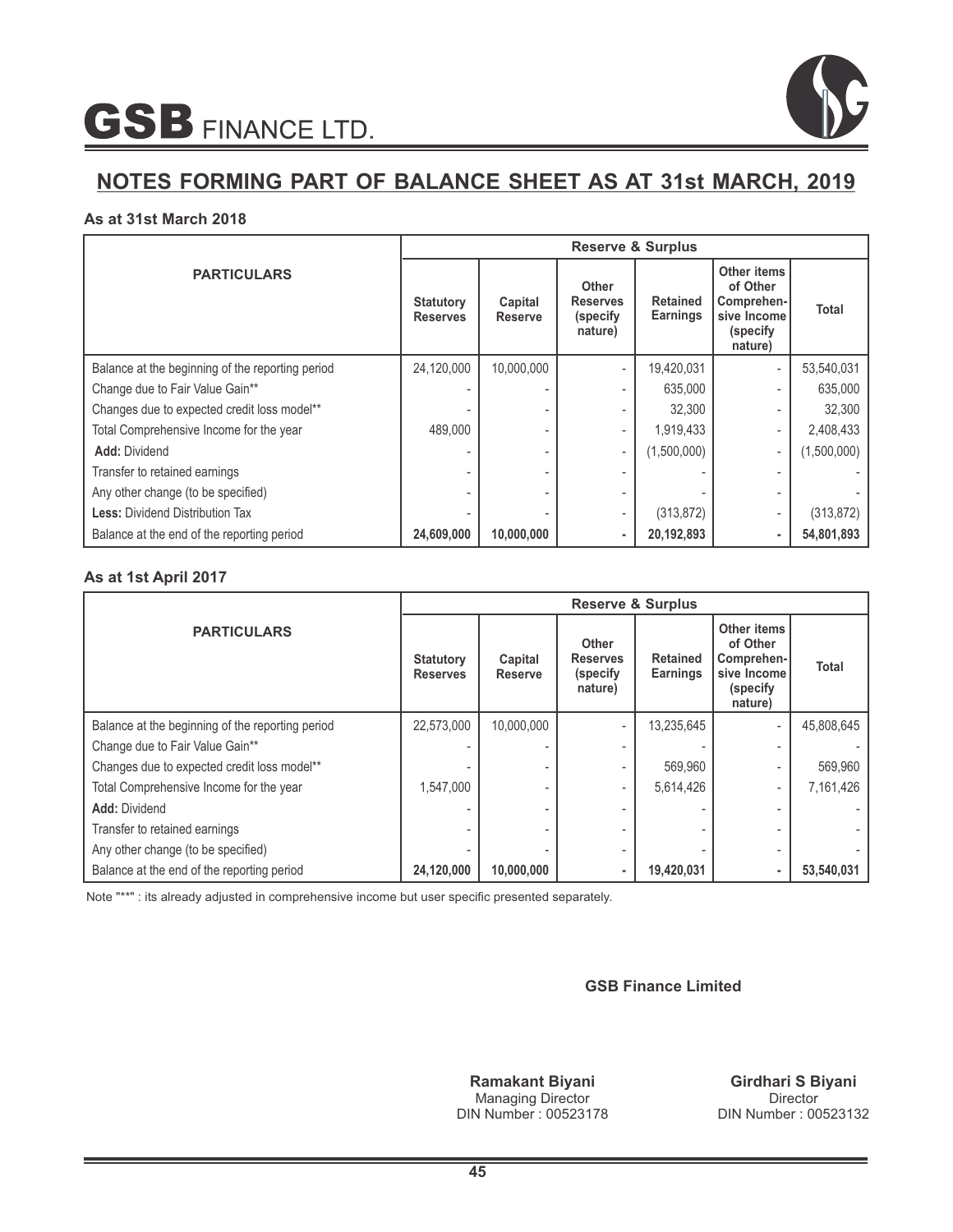

#### **Note: 18 Revenue from operations**

| <b>PARTICULARS</b>                       | For the Year<br>ended 31st<br><b>March 2019</b> | For the Year<br>ended 31st<br><b>March 2018</b> |
|------------------------------------------|-------------------------------------------------|-------------------------------------------------|
| Interest income                          | 9,452,041                                       | 8,511,155                                       |
| Dividend income                          | 375                                             | 4.221                                           |
| Mutual Fund Brokerage                    | 10,273                                          | 21,976                                          |
| Sales Of Shares                          | 57,430,772                                      | 123, 137, 726                                   |
| Fair Value gain on Financial instruments | 101.500                                         | 635,000                                         |
| <b>Others</b>                            |                                                 |                                                 |
| <b>Speculation Profit</b>                | 1,638,122                                       | 79,360                                          |
| Sundry balances written off              | 11,377                                          | 290                                             |
|                                          | 1,649,499                                       | 79,650                                          |
| <b>TOTAL</b>                             | 68,542,960                                      | 131,754,728                                     |

#### **Note: 18A Details of Interest Income**

|      |                                                       | 2018-19                                                                          |                                                         |                                                                                                           | 2017-18                                                            |                                                                |                                                                                                           |
|------|-------------------------------------------------------|----------------------------------------------------------------------------------|---------------------------------------------------------|-----------------------------------------------------------------------------------------------------------|--------------------------------------------------------------------|----------------------------------------------------------------|-----------------------------------------------------------------------------------------------------------|
|      | <b>PARTICULARS</b>                                    | <b>On Financial</b><br><b>Assets</b><br>measured<br>at fair Value<br>through OCI | On Financial<br>Assets<br>measured<br>Amortised<br>Cost | Interest Income<br>on Financial<br><b>Assets Classified</b><br>at fair value<br>through<br>profit or loss | On Financial<br>Assets<br>measured<br>at fair Value<br>through OCI | <b>On Financial</b><br>Assets<br>measured<br>Amortised<br>Cost | Interest Income<br>on Financial<br><b>Assets Classified</b><br>at fair value<br>through<br>profit or loss |
| (1)  | Interest income on Loans                              | 9,451,878                                                                        |                                                         |                                                                                                           | -                                                                  | 8,489,199                                                      |                                                                                                           |
| (ii) | <b>Others</b><br>interest income on Income Tax Refund | 163                                                                              |                                                         |                                                                                                           | $\overline{\phantom{0}}$                                           | 21.956                                                         |                                                                                                           |
|      | <b>TOTAL</b>                                          | 9,452,041                                                                        |                                                         |                                                                                                           | $\blacksquare$                                                     | 8,511,155                                                      |                                                                                                           |

#### **Note: 19 Finance Cost**

|                                                                  | For the Year ended<br><b>31st March 2019</b>                                            |                                                                   | For the Year ended<br><b>31st March 2018</b>                                     |                                                                   | For the Year ended<br><b>31st March 2017</b>                                                |                                                                   |
|------------------------------------------------------------------|-----------------------------------------------------------------------------------------|-------------------------------------------------------------------|----------------------------------------------------------------------------------|-------------------------------------------------------------------|---------------------------------------------------------------------------------------------|-------------------------------------------------------------------|
| <b>PARTICULARS</b>                                               | <b>On Financial</b><br>liability<br>measured at fair<br>value through<br>profit or loss | <b>On Financial</b><br>liability<br>measured<br>Amortised<br>Cost | On Financial<br>liability<br>measured at fair<br>value through<br>profit or loss | <b>On Financial</b><br>liability<br>measured<br>Amortised<br>Cost | <b>On Financial</b><br>liability<br>l measured at fair l<br>value through<br>profit or loss | <b>On Financial</b><br>liability<br>measured<br>Amortised<br>Cost |
| (1)<br>Interest on borrowings<br>Other Interest expenses<br>(II) |                                                                                         | 111.446<br>218                                                    | $\overline{\phantom{0}}$                                                         | 208.542<br>160.041                                                |                                                                                             | 283,646<br>371                                                    |
| <b>TOTAL</b>                                                     |                                                                                         | 111,664                                                           |                                                                                  | 368,583                                                           |                                                                                             | 284,017                                                           |

#### **Note: 20 Impairment of financial insturments**

| <b>PARTICULARS</b>                            | For the Year ended<br>31st March 2019 | For the Year ended<br>31st March 2018 | For the Year ended<br>31st March 2017 |
|-----------------------------------------------|---------------------------------------|---------------------------------------|---------------------------------------|
| Provision as per expected credit loss - model |                                       | 32,300                                | 569,960                               |
| <b>TOTAL</b>                                  | 32.300                                |                                       | 569,960                               |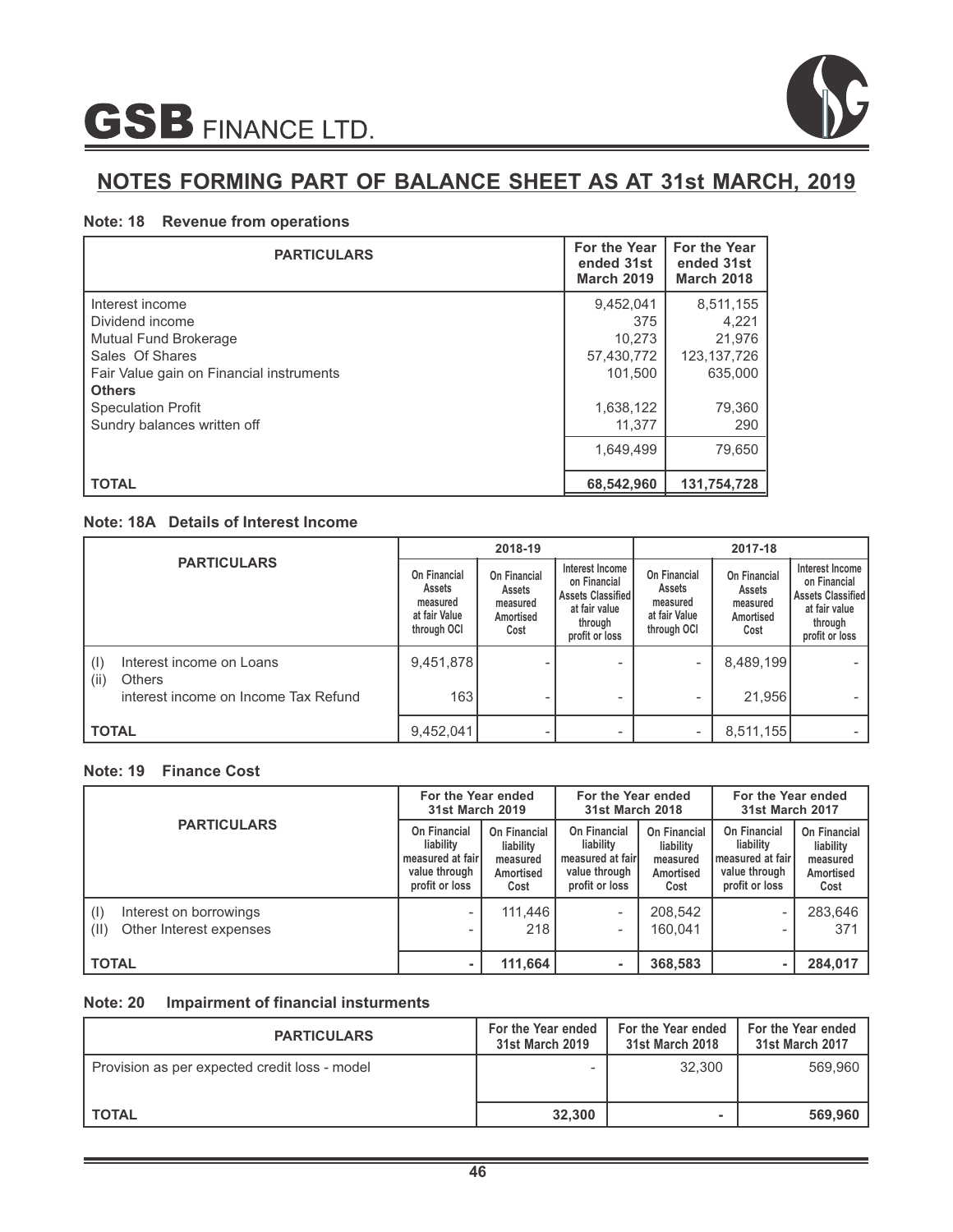

#### **Note: 21 Purchase of Stock in trade**

| <b>PARTICULARS</b>                             | For the Year ended<br>31st March 2019 | For the Year ended<br><b>31st March 2018</b> | For the Year ended<br><b>31st March 2017</b> |
|------------------------------------------------|---------------------------------------|----------------------------------------------|----------------------------------------------|
| Purchases of Shares                            | 58,306,228                            | 113,329,566                                  | 92,835,406                                   |
| Eq. Derivatives (Losses/Gain) (Net Of Gains)   | 2,080,215                             | 511.336                                      |                                              |
| Demat / Holding Delivery Charges               | 8,326                                 | 29,865                                       | 18,527                                       |
| <b>Other Charges</b>                           | 5,940                                 | 77,665                                       | 371,190                                      |
| <b>Education Cess</b>                          |                                       | 2,432                                        | 10,455                                       |
| Security Transaction tax                       | 260,995                               | 1,052,861                                    | 1,742,442                                    |
| Service Tax                                    | $\overline{\phantom{0}}$              | 100,236                                      | 154,753                                      |
| <b>Stamp Charges</b>                           | 83.349                                | 289.699                                      | 430,878                                      |
| <b>Turn Over Charges</b>                       | 85,059                                | 384.566                                      | 373.507                                      |
| Goods and Service Tax On Security Transactions | 56,924                                |                                              |                                              |
| <b>CGST</b>                                    |                                       | 45.056                                       |                                              |
| <b>SGST</b>                                    |                                       | 45.056                                       |                                              |
| <b>TOTAL</b>                                   | 60,887,036                            | 115,868,338                                  | 95,937,158                                   |

#### **Note: 22 Changes in Inventory of Stock in Trade**

| <b>PARTICULARS</b>                                                           | For the Year ended<br>31st March 2019 | For the Year ended<br>31st March 2018 | For the Year ended<br>31st March 2017 |
|------------------------------------------------------------------------------|---------------------------------------|---------------------------------------|---------------------------------------|
| <b>Stock in trade:</b><br><b>Opening Stock</b><br><b>Less: Closing Stock</b> | 12,983,988<br>11.769.521              | 20,740,843<br>12,983,988              | 11,753,846<br>20,740,843              |
| <b>TOTAL</b>                                                                 | 1,214,467                             | 7,756,855                             | (8,986,997)                           |

#### **Note: 23 Employee benefit expenses**

| <b>PARTICULARS</b>                                                                          | For the Year ended<br>31st March 2019 | For the Year ended<br>31st March 2018 | For the Year ended<br>31st March 2017 |
|---------------------------------------------------------------------------------------------|---------------------------------------|---------------------------------------|---------------------------------------|
| Director's Remuneration<br>Salary & Bonus<br><b>Staff Welfare Expenses</b><br><b>Others</b> | 1,600,000<br>1,103,700<br>115,580     | 1,522,500<br>573,400<br>45.758        | 1,325,000<br>670,650<br>70.556        |
| Professional Tax - Salary                                                                   | 14.200                                | 8.800                                 | 10.025                                |
| <b>TOTAL</b>                                                                                | 2.833.480                             | 2.150.458                             | 2.076.231                             |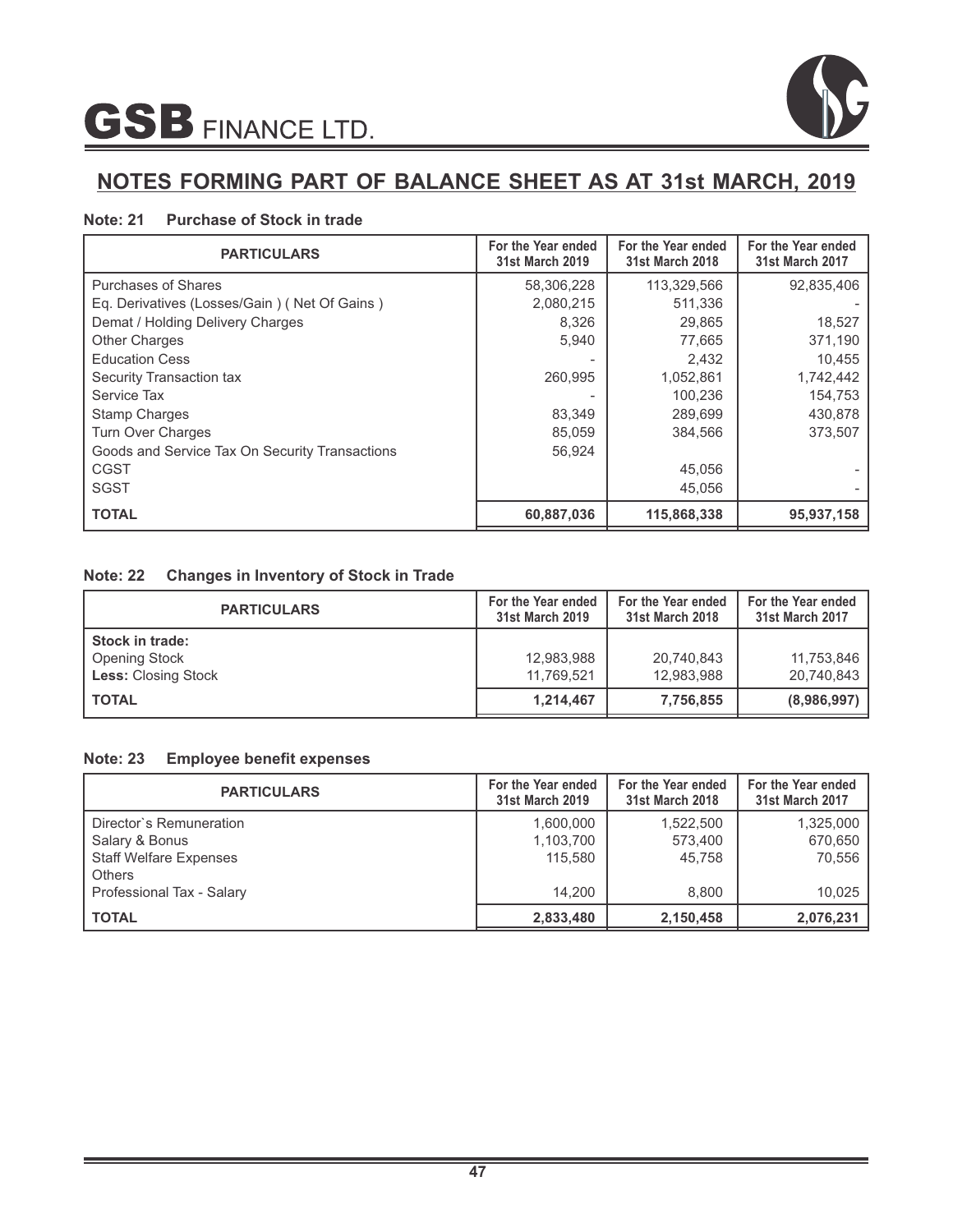

#### **Note: 24 Other expenses**

| <b>PARTICULARS</b>                                 | For the Year ended<br>31st March 2019 | For the Year ended<br>31st March 2018 | For the Year ended<br>31st March 2017 |
|----------------------------------------------------|---------------------------------------|---------------------------------------|---------------------------------------|
| Advertisement & Publicity                          | 64,380                                | 58,699                                | 44,061                                |
| Annual Fees Stock Exchange                         | 246,147                               | 76,250                                | 229,287                               |
| <b>Bank Commission/Charges</b>                     | 5,901                                 | 2,412                                 | 1,914                                 |
| <b>Conveyance Expenses</b>                         | 94,644                                | 86,984                                | 94,918                                |
| Depositry Charges                                  | 37,142                                | 86,812                                | 71,592                                |
| Director's Fees                                    |                                       |                                       | 6,000                                 |
| Dividend Distribution Exp & tax                    | 36,505                                | 43,674                                |                                       |
| Donation                                           | 2,830                                 | 251                                   | 2,601                                 |
| <b>Electricity Charges</b>                         | 57,366                                | 75,055                                | 126,970                               |
| <b>Franking Charges</b>                            | 3,120                                 | 1,970                                 |                                       |
| <b>General Expenses</b>                            | 192,876                               | 142,692                               | 140,968                               |
| <b>Goods and Service Tax On Expenses</b>           |                                       |                                       |                                       |
| <b>CGST on Expenses</b>                            | 102,103                               | 20,327                                |                                       |
| <b>SGST on Expenses</b>                            | 102,103                               | 20,327                                |                                       |
| <b>Internal Audit Fees</b>                         |                                       | 30,000                                | 34,500                                |
| Legal & Professional Fees                          | 181,907                               | 94,355                                | 57,950                                |
| Listing Fees With BSE                              |                                       | 312,500                               |                                       |
| Motor Car Expenses (Inc.Insurance Charges)         | 209,006                               | 202,870                               | 136,796                               |
| Membership fees (sterling holidays)                | 121,600                               |                                       |                                       |
| Newspaper & Periodicals                            | 20,254                                | 16,795                                | 19,341                                |
| Non - Refundable Membership Fees to Association Of |                                       |                                       |                                       |
| <b>Mutual Fund</b>                                 |                                       |                                       | 101,500                               |
| <b>Payment to Auditors</b>                         |                                       |                                       |                                       |
| For statutory audit fees                           | 41,490                                | 39,510                                | 37,200                                |
| For tax audit fees                                 | 9,450                                 |                                       | 5,000                                 |
| For other services                                 |                                       | 9,000                                 | 9,000                                 |
| Postage & Courier Charges                          | 373,241                               | 144,431                               | 121,528                               |
| <b>Printing &amp; Stationery Expenses</b>          | 230,699                               | 211,781                               | 160,037                               |
| Profession Tax(Company)                            | 2,500                                 | 2,500                                 | 2,500                                 |
| Profession Tax (Director)                          | 10,000                                |                                       |                                       |
| Repairs & Maintenance (Incl. Computer Maintenance) | 201,598                               | 104,374                               | 9,085                                 |
| <b>ROC Fees</b>                                    |                                       |                                       | 1,200                                 |
| Rounding off                                       | 1                                     | (5)                                   |                                       |
| <b>Sales Promotion Expenses</b>                    | 121,295                               | 111,018                               | 51,218                                |
| <b>Share Registrar Fees</b>                        | 84,917                                | 88,181                                | 97,444                                |
| Telephone & Mobile Expenses                        | 64,962                                | 106,285                               | 146,315                               |
| <b>Travelling Expenses</b>                         | 21,243                                | 77,248                                | 90,219                                |
| <b>Water Charges</b>                               | 32,625                                | 29,540                                | 18,100                                |
| <b>Website Expenses</b>                            |                                       | 34,657                                |                                       |
| Written off                                        | 131,684                               |                                       |                                       |
| Provision as per RBI - Norms                       | (69, 940)                             | (8,390)                               | 113,150                               |
| <b>TOTAL</b>                                       | 2,733,650                             | 2,222,104                             | 1,930,394                             |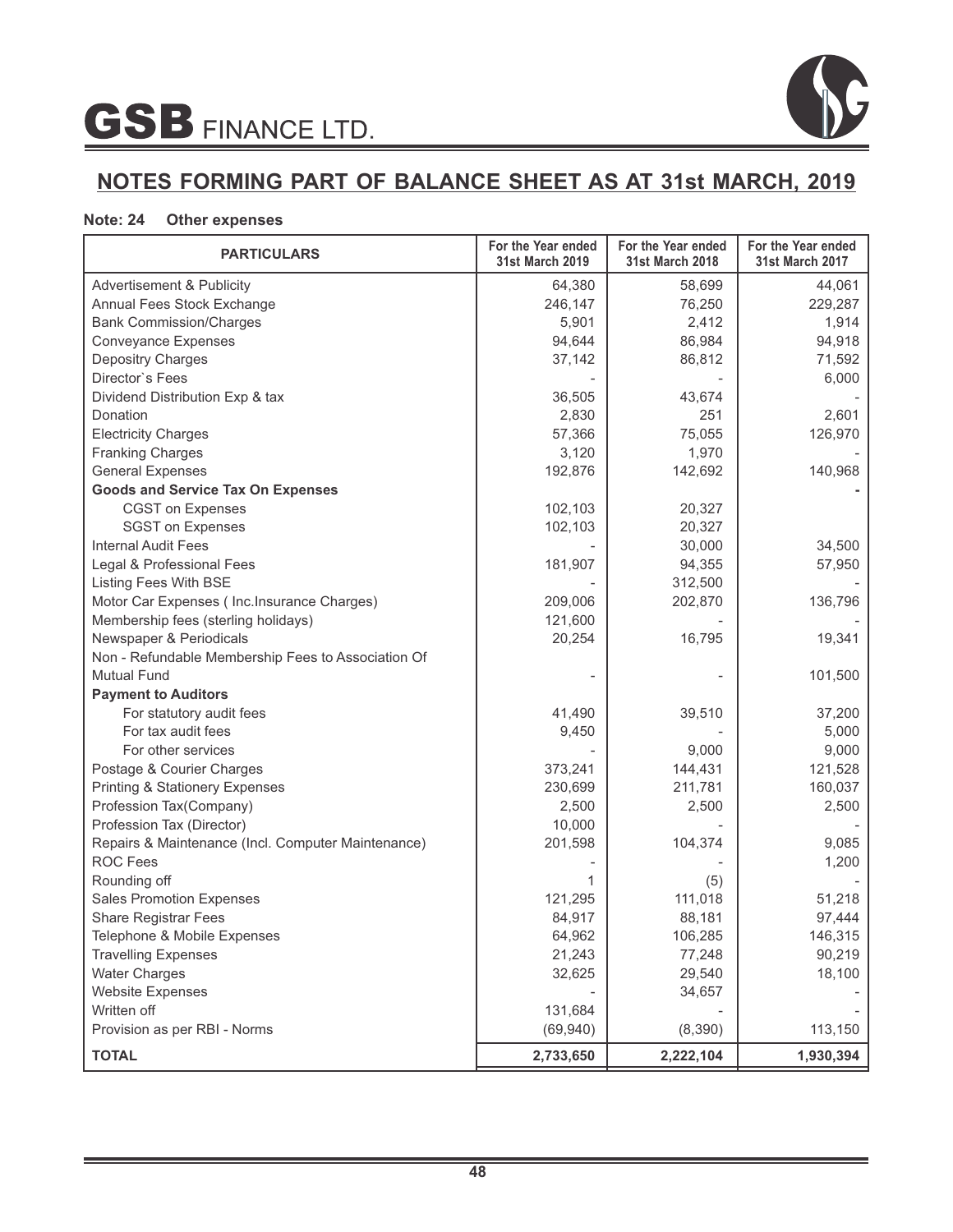

#### **Note : 25 Transition to Indian Accounting Standard**

#### **FIRST TIME ADOPTION OF IND AS**

"These are the first Financial Statements of the Company prepared in accordance with Ind AS.The Accounting Policies set out in Note 2 have been applied in preparing the Financial Statements for the year ended March 31, 2019, the comparative information presented in these Financial Statements for the year ended March 31, 2018 and in the preparation of an opening Ind AS Balance Sheet as at April 01, 2017 (the date of transition). In preparing its opening Ind AS Balance Sheet, the Company has adjusted the amounts reported previously in Financial Statements prepared in accordance with the Accounting Standards notified under Companies (Accounting Standards) Rules, 2006 (as amended) and other relevant provisions of the Act (IGAAP). An explanation of how the transition from IGAAP to Ind AS has affected the financial position, financial performance and cash flows of the Company is set out in the following tables and notes:"

#### **Exemptions and exceptions availed**

In preparing these Ind AS Financial Statements, the Company has availed certain exemptions and exceptions in accordance with Ind AS 101 First-time Adoption of Indian Accounting Standards, as explained below. The resulting difference between the carrying values of the assets and liabilities in the Financial Statements as at the transition date under Ind AS and IGAAP have been recognised directly in equity (retained earnings or another appropriate category of equity). This Note explains the adjustments made by the Company in restating its IGAAP Financial Statements, including the Balance Sheet as at April 01, 2017 and the Financial Statements as at and for the year ended March 31, 2018.

#### **Ind AS optional exemptions**

**1** Set out below are the applicable Ind AS 101 optional exemptions and mandatory exceptions applied in the transition from IGAAP to Ind AS.

#### **2 Deemed cost**

The Company has elected to measure items of property, plant and equipment and intangible assets at its carrying value at the transition date.

#### **3 Designation of previously recognised financial instruments**

Ind AS 101 allows an entity to designate investments in equity instruments and Mutual Funds at FVOCI on the basis of the facts and circumstances at the date of transition to Ind AS.

#### **Ind AS Mandatory exceptions**

**4 Estimates**

An entity's estimates in accordance with Ind AS at the date of transition to Ind AS shall be consistent with estimates made for the same date in accordance with previous GAAP (after adjustments to reflect any difference in accounting policies), unless there is objective evidence that those estimates were in error.

#### **5 Classification and measurement of financial assets**

Ind AS 101 requires an entity to assess classification and measurement of financial assets (investment in debt instruments) on the basis of the facts and circumstances that exist at the date of transition to Ind AS.

#### **6 First-time Ind AS adoption reconciliations**

Ind AS 101 requires an entity to reconcile equity, Total Comprehensive Income and cash flows for prior periods. The following tables represent the reconciliations from IGAAP to Ind AS:

#### **A Reconciliation of financial assets and financial liabilities as at March 31, 2018 and April 01, 2017**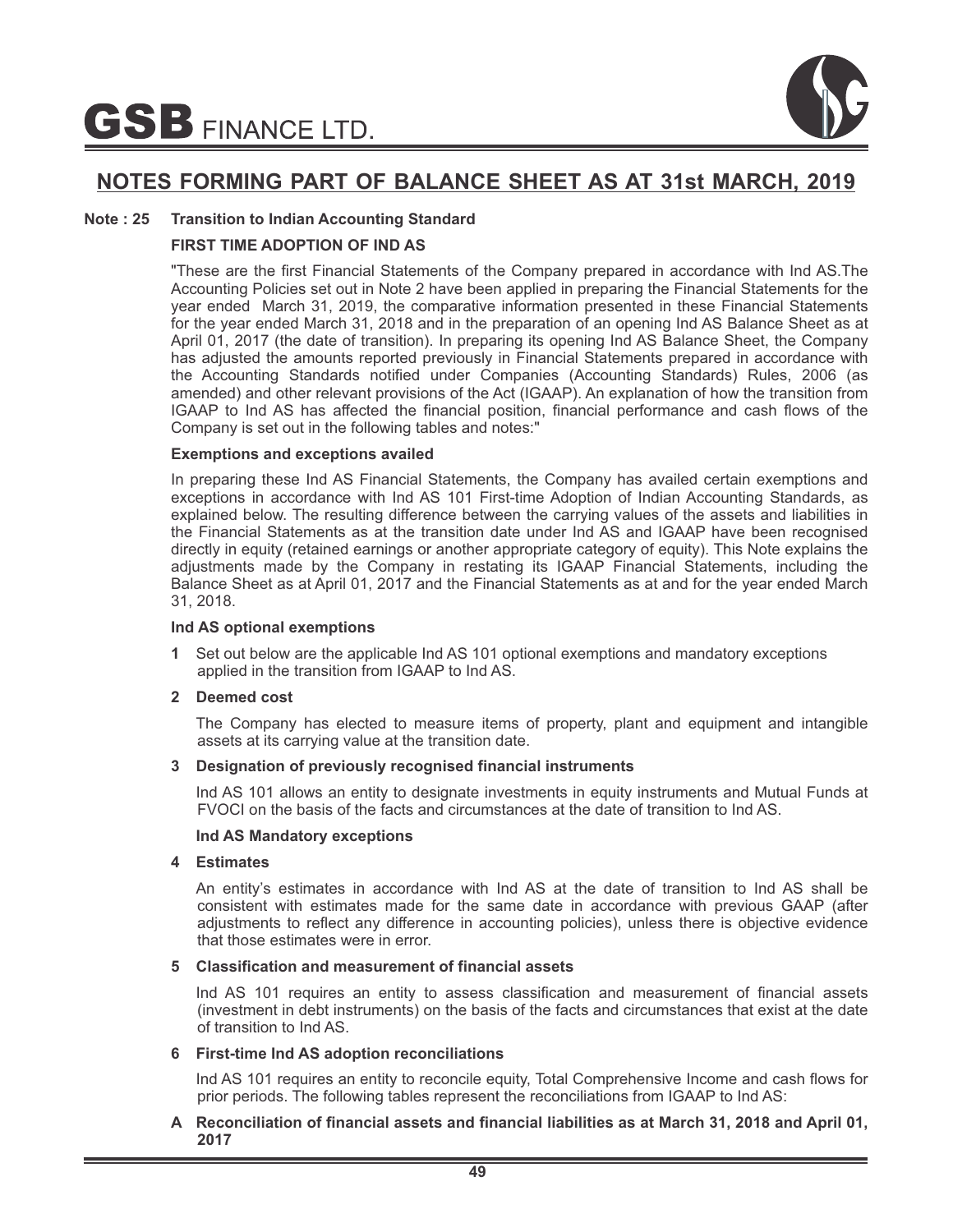| $\frac{1}{2}$                  |  |
|--------------------------------|--|
| $\overline{\phantom{a}}$       |  |
|                                |  |
|                                |  |
| IV CV FLLTC L<br>I             |  |
|                                |  |
|                                |  |
|                                |  |
| S IS C L C HESE CIS            |  |
| $\frac{1}{2}$<br>$\frac{1}{3}$ |  |
| j                              |  |

|                                                                                                                                                                                                                                                                                                                                |                  |                                         | As at March 31, 2018         |                                         |                                           | As at April 01, 2017 |                                         |
|--------------------------------------------------------------------------------------------------------------------------------------------------------------------------------------------------------------------------------------------------------------------------------------------------------------------------------|------------------|-----------------------------------------|------------------------------|-----------------------------------------|-------------------------------------------|----------------------|-----------------------------------------|
| PARTICULAR                                                                                                                                                                                                                                                                                                                     | <b>Notes</b>     | Regrouped<br>IGAAP*                     | Adjustments                  | IND AS                                  | Regrouped<br>IGAAP*                       | Adjustments          | IND AS                                  |
| Bank Balance other than cash and cash equivalents<br>Cash and cash equivalents<br><b>Financial Assets</b><br>ASSETS<br>$\widehat{a}$<br>$\widehat{e}$<br>⋖ ←                                                                                                                                                                   | 2<br>2<br>3<br>4 | 343,918<br>264,307                      |                              | 343,918<br>264,307                      | 405,924                                   |                      | 405,924                                 |
| (II) Other Trade Receivables<br>(I) Trade Receivables<br>Receivables<br>Loans<br>ਰਿ<br>$\odot$                                                                                                                                                                                                                                 |                  | 1,000<br>92,811,680<br>80,751           | $\mathbf{r}$<br>$\mathbf{I}$ | 92,811,680<br>1,000<br>80,751           | 1,000<br>91,737,818<br>1,424,900          |                      | 91,737,818<br>1,424,900<br>1,000        |
| (h) Deferred tax Assets (net)<br>(g) Income tax assets (net)<br>Non-financial Assets<br>(f) Investments<br>e) Deposits<br>$\mathbf{\tilde{c}}$                                                                                                                                                                                 |                  | 341,300<br>1,319,100<br>7,437,896       |                              | 341,300<br>1,319,100<br>7,437,896       | 5,000<br>684,100<br>7,890,422             |                      | 5,000<br>684,100<br>7,890,422           |
| Property, Plant & Equipment<br>Inventories<br><b>Total Assets</b><br>$\widehat{a}$<br>$\widehat{e}$                                                                                                                                                                                                                            |                  | 12,983,988<br>758,227<br>116,342,167    | $\blacksquare$               | 12,983,988<br>758,227<br>116,342,167    | 20,740,843<br>836,414<br>123,726,421      | ٠                    | 20,740,843<br>836,414<br>123,726,421    |
| (i) Total outstanding dues of micro enterprises and small enterprises"<br>(ii) Total outstanding dues of creditor other than micro enterprises<br>and small enterprises"<br>LIABILITIES AND EQUITY<br>(I) Trade Payable<br><b>Financial Liabilities</b><br>Payable<br><b>LIABILITIES</b><br>$\widehat{a}$<br>$\mathbf{a}$<br>↽ |                  | $\blacksquare$                          |                              | $\mathbf{I}$                            | 7,202,462                                 |                      | 7,202,462                               |
| (i) Total outstanding dues of micro enterprises and small enterprises"<br>(ii) Total outstanding dues of creditor other than micro enterprises<br>Borrowings (Other than Debt Securities)<br>Current financial liabilities<br>and small enterprises"<br>(II) Other Payable<br>Others<br>$\oplus$<br>$\widehat{e}$<br>$\Theta$  |                  | 100,042<br>42,816<br>52,871             |                              | 100,042<br>42,816<br>52,871             | 84,770<br>24,784                          |                      | 84,770<br>24,784                        |
| Deferred tax liabilities (Net)<br>Non-Financial Liabilities<br>Provisions<br>$\widehat{a}$<br>$\widehat{e}$<br>$\sim$                                                                                                                                                                                                          |                  | 1,336,423<br>8,124                      |                              | 1,336,423<br>8,124                      | 2,786,940<br>87,435                       |                      | 2,786,940<br>87,435                     |
| (a) Equity Share capital<br>(b) Other Equity<br><b>Total Liability</b><br>EQUITY                                                                                                                                                                                                                                               |                  | 60,000,000<br>54,769,593<br>116,309,869 | 32,300<br>32,300             | 60,000,000<br>54,801,893<br>116,342,167 | 60,000,000<br>123, 156, 462<br>52,970,071 | 569,960<br>569,960   | 60,000,000<br>53,540,031<br>123,726,421 |
|                                                                                                                                                                                                                                                                                                                                |                  |                                         |                              |                                         |                                           |                      |                                         |

\* The Indian IGAAP figures have been reclassified to confirm to Ind AS presentation requirements for the purpose of this note \* The Indian IGAAP figures have been reclassified to confirm to Ind AS presentation requirements for the purpose of this note



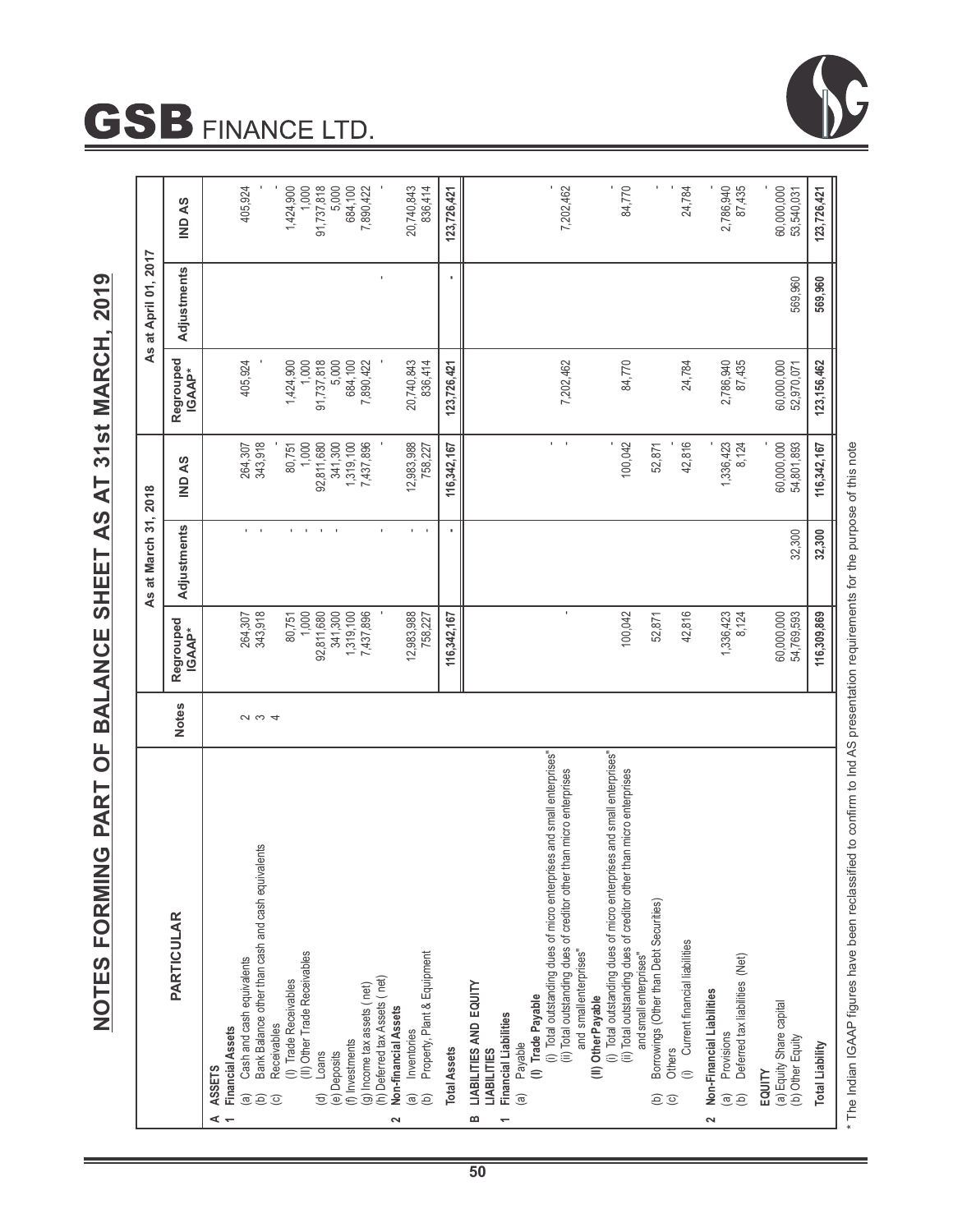

**B As required by Paragraph 32 of IND AS 101, Equity reconciliation between the figures Reported Under Previous GAAP and Ind AS is as Under**

| Sr.<br>No. | <b>PARTICULARS</b>                                                                                                                     | <b>Year Ended</b><br><b>31st March 2018</b> |
|------------|----------------------------------------------------------------------------------------------------------------------------------------|---------------------------------------------|
|            | Equity as reported unde previous GAAP<br>Adjustments increasing/ (Decreasing) equity reported under Previous GAAP                      | 19,420,031                                  |
| 3          | Less: Impairment on financial assets (Net off Taxation)<br>Add: Gain on fair Valuation of financial assets through the profit and loss | (569,960)                                   |
|            | <b>Equity As per Ind AS</b>                                                                                                            | 18,850,071                                  |

Notes to first time adoption of Ind AS:

#### **1 Investments**

Under the Ind AS, investments are measured at fair value as at reporting date whereas, under the Indian GAAP current investments was valued at lower of cost or market value and noncurrent investments was valued at cost except for any permanent diminution in value of long term investments was to be provided for.

#### **2 Security Deposit**

Under the previous GAAP, interest free lease security deposits (that are refundable in cash on completion of the lease term) are recorded at their transaction value. Under Ind AS, all financial assets are required to be recognised at fair value. Accordingly the Company has fair valued these security deposits under Ind AS and the difference between the fair value and the transaction value of the security deposit has been recognised as prepaid rent.

#### **3 Expected credit loss**

Under IGAAP allowances of doubtful debt was provided as per management estimate whereas under Ind AS allowances are based on expected credit loss model as per Ind - AS 109 - Financial Instruments.

#### **4 Deferred Tax**

"Under IGAAP, deferred tax accounting was done using the income statement approach which focuses on differences between taxable profit and accounting profit for the period. Ind AS requires entities to account for deferred taxes using the Balance Sheet approach which focuses on temporary differences between the carrying amount of an asset or liability in the Balance Sheet and its tax base. The application of Ind AS 12 approach has resulted in recognition of deferred taxes on temporary differences which were not required to be recorded under IGAAP. In addition, the various transitional adjustments have led to deferred tax implications which the Company has accounted for Deferred tax adjustments are recognised in correlation to the underlying transaction either in Retained earnings or Other Comprehensive Income on the date of transition."

#### **5 Deemed cost for Property, plant and equiptment & Intangible**

Ind AS 101 permits a first-time adopter to elect to continue with the carrying value for all of its property,plant and equipment as recognised in the Financial Statements as at the date of transition to Ind AS, measured under IGAAP and use that as its deemed cost as at the date of transition. after making necessary adjustments for de-commissioning liabilities if any; This exemption can also be used for intangible assets covered by Ind AS 38 'Intangible assets' Accordingly, the Company has elected to measure all of its property, plant and equipment, intangible assets under IGAAP carrying value.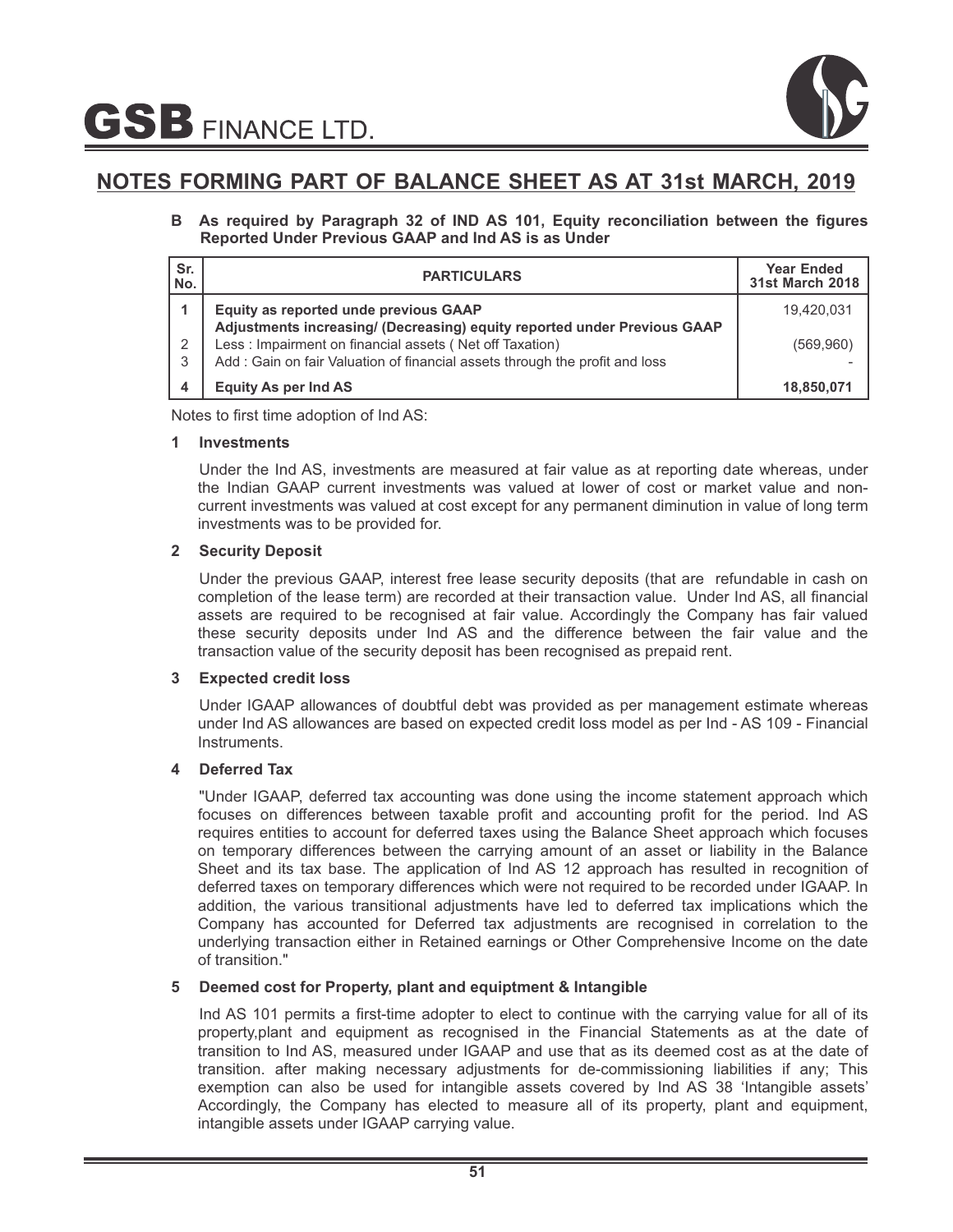

#### **6 Retained earnings**

Retained earnings as at 1 April 2017 have been adjusted consequent to the above Ind AS transition adjustments.

#### **7 Other comprehensive income (OCI)**

Under Ind AS, all items of income and expense recognised in a period are to be included in profit or loss for the period, unless a standard requires or permits otherwise. Items of income and expense that are not recognised in profit or loss, but are shown in the Statement of Profit and Loss as Other Comprehensive Income which includes remeasurement of defined benefit plans and fair value gain | (loss) on FVOCI equity instruments. The concept of Other Comprehensive Income did not exist under IGAAP.

#### **Note: 26 Related Party Information**

| Sr.<br>No. | Name of the Related Party      | <b>Description of</b><br>Relationship |
|------------|--------------------------------|---------------------------------------|
|            | <b>GSB Capital Markets Ltd</b> | Group Company                         |
| 2          | <b>GSB Securities Pvt Ltd</b>  | Group Company                         |
|            | <b>Key Management personel</b> |                                       |
|            | Shri Girdharilal S. Biyani     | Chairman                              |
| 2          | Shri Ramakant, S. Biyani       | <b>Managing Director</b>              |
| 3          | Shri Suyash Ramakant Biyani    | <b>Director</b>                       |

#### **Note: 26A Transaction with the Related Party**

| Sr.<br>No.    | Name of the Related Party      | Nature of<br><b>Transactions</b> | 2018-19    | 2017-18    |
|---------------|--------------------------------|----------------------------------|------------|------------|
|               | <b>GSB Securities Pvt Ltd</b>  | Loan                             | 29,950,301 |            |
| $\mathcal{P}$ | <b>GSB Capital Markets Ltd</b> | <b>Brokerage</b>                 | 3.170      |            |
| 3             | <b>GSB Securities Pvt Ltd</b>  | <b>Brokerage</b>                 | 222.621    |            |
| 4             | Shri Girdharilal S. Biyani     | Remuneration paid                | 600,000    | 600.000.00 |
| 5             | Shri Ramakant. S. Biyani       | Remuneration paid                | 600,000    | 600.000.00 |
| 6             | Shri Suyash Ramakant Biyani    | Remuneration paid                | 400,000    | 322,500.00 |

#### **Note: 26B Balance Receivable/Payable from related party are as follows**

| Sr.<br>No. | Name of the Related Party     | Nature of<br><b>Transactions</b> | 2018-19    | 2017-18 |
|------------|-------------------------------|----------------------------------|------------|---------|
|            | <b>GSB Securities Pvt Ltd</b> | Loan                             | 29.950.301 |         |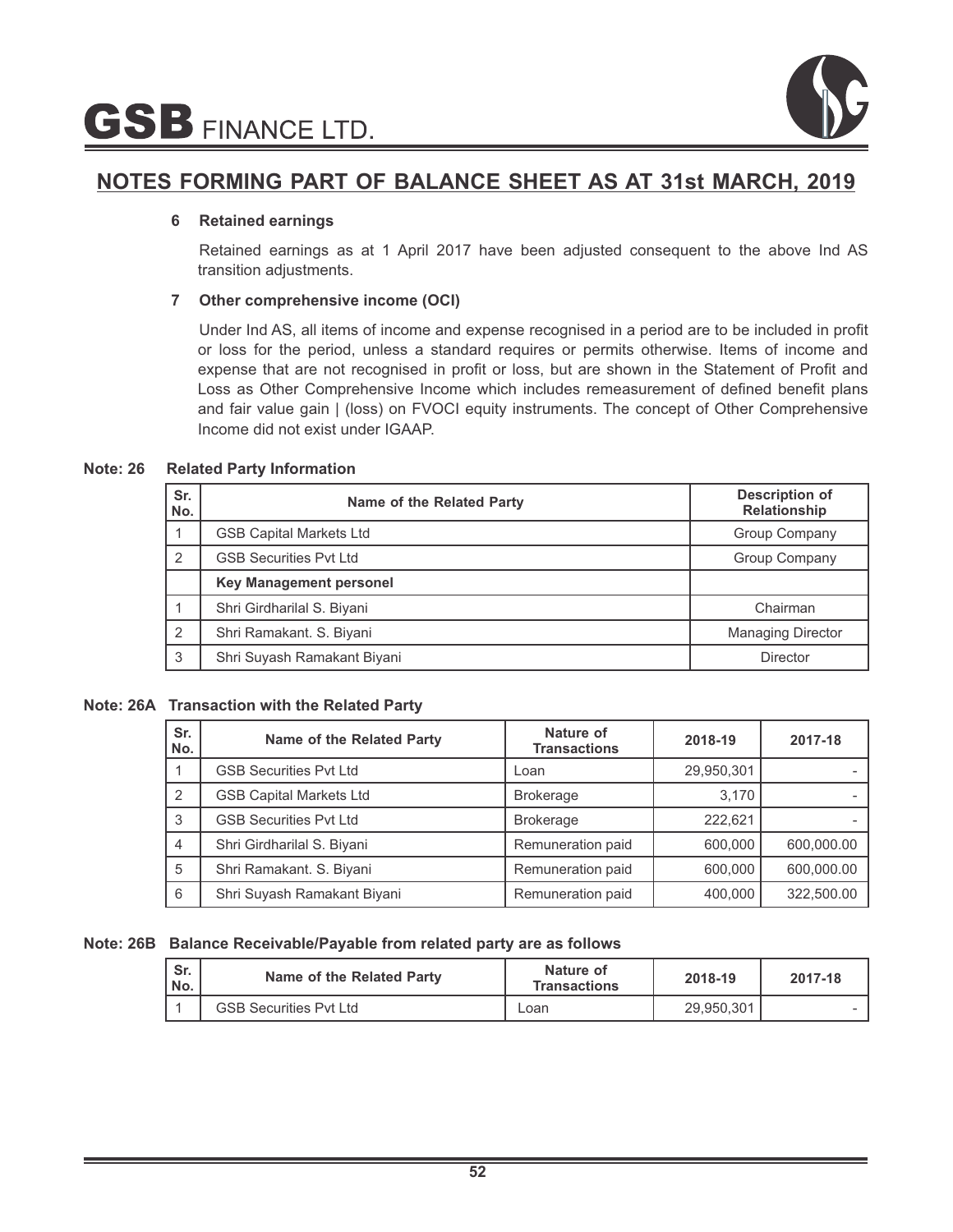NOTES FORMING PART OF BALANCE SHEET AS AT 31st MARCH, 2019 **NOTES FORMING PART OF BALANCE SHEET AS AT 31st MARCH, 2019**

# Fair Value Measurements<br>Financial Instruments by Catageory **NOTE : 27 Fair Value Measurements** NOTE: 27

 **Financial Instruments by Catageory**

|                                                                         |             | As at 31st March 2019 |                   |             | As at 31st March 2018 |                   |             | As at 31st March 2017 |                   |
|-------------------------------------------------------------------------|-------------|-----------------------|-------------------|-------------|-----------------------|-------------------|-------------|-----------------------|-------------------|
| <b>PARTICULAR</b>                                                       | <b>FVPL</b> | <b>FVOCI</b>          | Amortised<br>Cose | <b>FVPL</b> | <b>FVOCI</b>          | Amortised<br>Cose | <b>FVPL</b> | <b>FVOCI</b>          | Amortised<br>Cose |
| <b>Financial Assets</b>                                                 |             |                       |                   |             |                       |                   |             |                       |                   |
|                                                                         |             |                       | 1,254,029         |             | ı                     | 264,307           |             |                       | 405,924           |
| Cash and cash equivalents<br>Bank Balance other than cash and<br>$\sim$ |             |                       | 764,888           |             | ı                     | 343,918           |             |                       |                   |
| cash equivalents                                                        |             |                       |                   |             |                       |                   |             |                       |                   |
| Receivables<br>∾                                                        |             |                       |                   |             |                       |                   |             |                       |                   |
| <b>Trade Receivables</b>                                                |             |                       | ı                 |             |                       | 80,751            |             |                       | 1,424,900         |
| Other Trade Receivables                                                 |             |                       |                   |             |                       | 1,000             |             |                       | 1,000             |
| Loans<br>4                                                              |             |                       | 121,402,880       |             |                       | 92,811,680        |             |                       | 91,737,818        |
| Deposits<br>5                                                           |             |                       | 341,300           |             |                       | 341,300           |             |                       | 5,000             |
| Investments<br>ပ                                                        |             |                       | ,239,000          |             |                       | 1,319,100         |             |                       | 684,100           |
| <b>TOTAL</b>                                                            |             |                       | 125,002,097       |             |                       | 95,162,056        |             |                       | 94,258,742        |
| Financial Liabilities                                                   |             |                       |                   |             |                       |                   |             |                       |                   |
|                                                                         |             |                       |                   |             |                       |                   |             |                       |                   |
| Payable<br>Trade Payable                                                |             |                       | 3,870             |             |                       |                   |             |                       | 7,202,462         |
| Other Payable                                                           |             |                       | 93,418            |             |                       | 100,042           |             |                       | 84,770            |
| Borrowings (Other than Debt Securities)"<br>$\sim$                      |             |                       | 29,950,301        |             |                       | 52,871            |             |                       | ı                 |
| <b>Others</b><br>က                                                      |             |                       |                   |             |                       |                   |             |                       |                   |
| Current financial liabilities                                           |             |                       | 26,793            |             | ٠                     | 42,816            |             |                       | 24,784            |
| TOTAL                                                                   |             |                       | 30,074,382        |             |                       | 195,729           |             |                       | 7,312,016         |
|                                                                         |             |                       |                   |             |                       |                   |             |                       |                   |



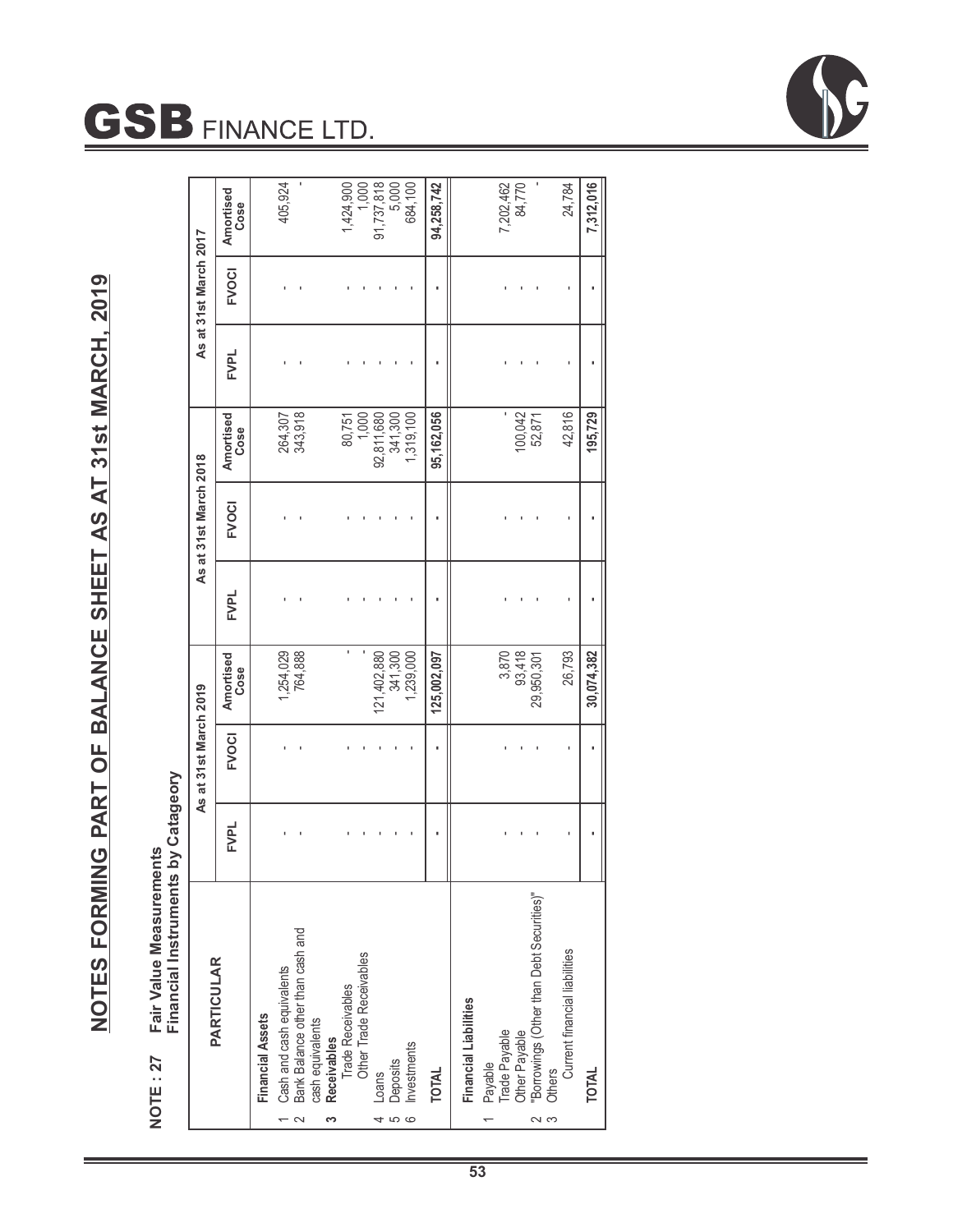

#### **Note 28 Financial Risk Management**

Risk Management is an integral part of the business practices of the Company. The framework of Risk Management concentrates on formalising a system to deal with the most relevant risks, building on existing Management practices, knowledge and structures. With the help of a reputed consultancy firm, the Company has developed and implemented a comprehensive Risk Management System to ensure that risks to the continued existence of the Company as a going concern and to its growth are identified and remedied on a timely basis. While defining and developing the formalised Risk Management System, leading standards and practices have been considered. The Risk Management System is relevant to business reality, pragmatic and simple and involves the following:

#### **1 Risk identification and definition**

Focused on identifying relevant risks, creating updating clear definitions to ensure undisputed understanding along with details of the underlying root causes contributing factors.

#### **2 Risk classification:**

Focused on understanding the various impacts of risks and the level of influence on its root causes. this involves identifying various processes generating the root causes and clear understanding of risk interrelationships.

#### **3 Risk assessment and prioritisation**

Focused on determining risk priority and risk ownership for critical risks. This involves assessment of the various impacts taking into consideration risk appetite and existing mitigation controls

#### **4 Risk mitigation**

Focused on addressing critical risks to restrict their impact(s) to an acceptable level (within the defined risk appetite). This involves a clear definition of actions, responsibilities and milestones.

#### **5 Risk reporting and monitoring**

Focused on providing to the Board and the Audit Committee periodic information on risk profile evolution and mitigation plans.

#### **Management of liquidity risk**

The principal sources of liquidity of the Company are cash and cash equivalents, the cash flow that is generated from operations. The Company believes that current cash and cash equivalents, cash flow that is generated from operations is sufficient to meet requirements. Accordingly, liquidity risk is perceived to be low. The following table shows the maturity analysis of financial liabilities of the Company based on contractually agreed undiscounted cash flows as at the Balance Sheet date:

| As at March 31, 2019                    | <b>Notes</b> | Carrying<br>Amount | Less Than<br>12 Months | More Than<br><b>12 Months</b> | <b>Total</b> |
|-----------------------------------------|--------------|--------------------|------------------------|-------------------------------|--------------|
| Borrowings (Other than Debt Securities) | 13           | 29,950,301         | 29,950,301             |                               | 29,950,301   |
| Payable                                 | 12           |                    |                        |                               |              |
| <b>Trade Payable</b>                    |              | 3.870.46           | 3.870.46               |                               | 3,870.46     |
| Other Payable                           |              | 93.418.00          | 93.418.00              |                               | 93.418.00    |
| <b>Others</b>                           |              |                    |                        |                               |              |
| <b>Other Financial Liabilities</b>      | 14           | 26.793.00          | 26.793.00              |                               | 26,793.00    |

| As at March 31, 2018                    | <b>Notes</b> | Carrying<br><b>Amount</b> | <b>Less Than</b><br>12 Months | More Than<br><b>12 Months</b> | <b>Total</b> |
|-----------------------------------------|--------------|---------------------------|-------------------------------|-------------------------------|--------------|
| Borrowings (Other than Debt Securities) | 13           | 52,871                    | 52,871                        |                               | 52,871       |
| Payable                                 | 12           |                           |                               |                               |              |
| <b>Trade Payable</b>                    |              |                           |                               |                               |              |
| <b>Other Payable</b>                    |              | 100,042                   |                               | 100.042                       | 100,042      |
| Others                                  |              |                           |                               |                               |              |
| <b>Other Financial Liabilities</b>      | 14           | 42.816                    | 42.816                        |                               | 42,816       |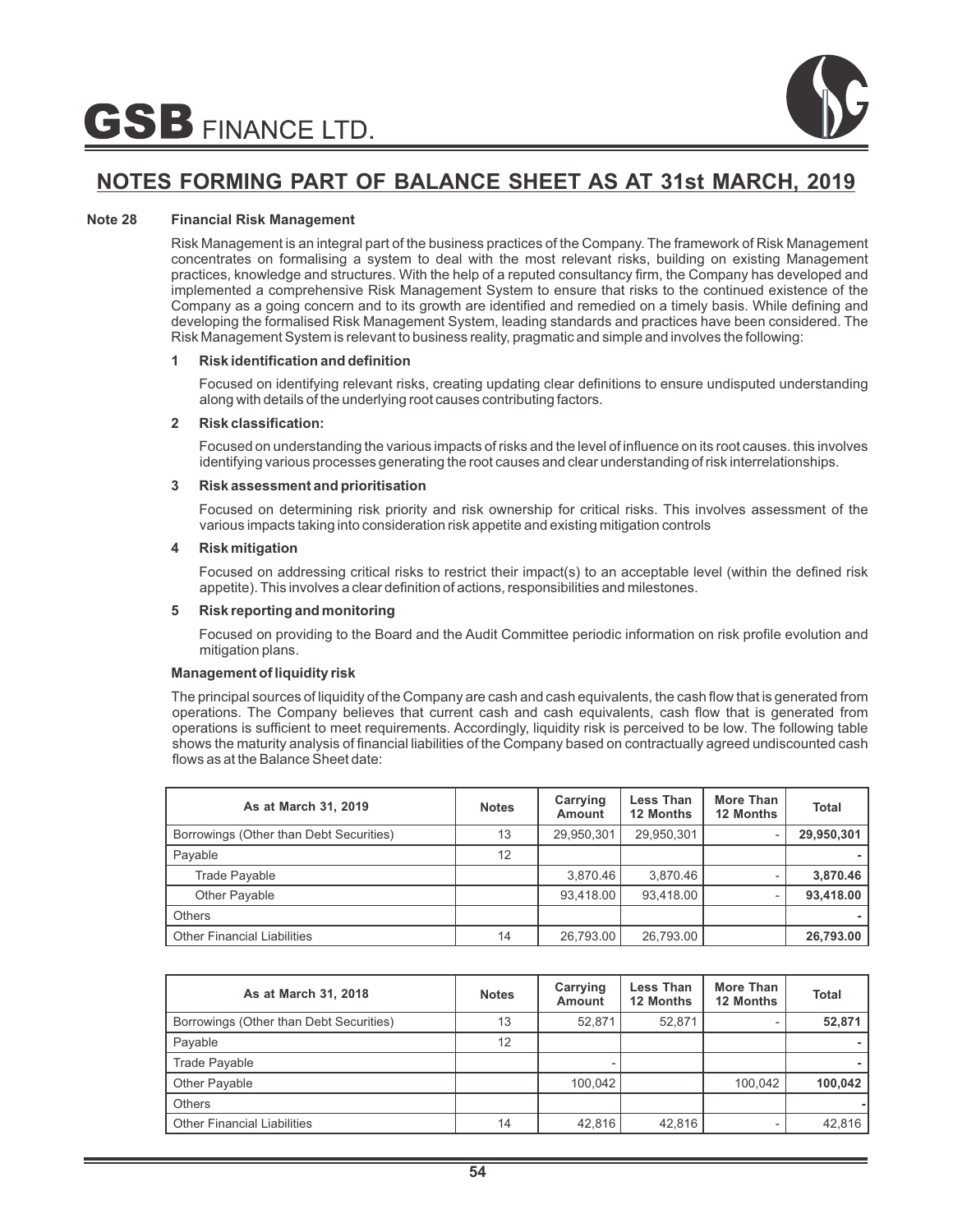

| As at April 01, 2017                    | <b>Notes</b> | Carrying<br><b>Amount</b> | Less Than<br>12 Months | More Than<br><b>12 Months</b> | <b>Total</b>     |
|-----------------------------------------|--------------|---------------------------|------------------------|-------------------------------|------------------|
| Borrowings (Other than Debt Securities) | 13           |                           |                        |                               |                  |
| Payable                                 | 12           |                           |                        |                               |                  |
| <b>Trade Payable</b>                    |              |                           | 7,202,462 7,202,462.26 |                               | $- 7,202,462.26$ |
| Other Payable                           |              | 84.770                    | 84.770.22              |                               | 84,770.22        |
| <b>Others</b>                           |              |                           |                        |                               |                  |
| <b>Other Financial Liabilities</b>      | 14           | 24.784                    | 24.784.00              |                               | 24,784.00        |

#### **Note 29 Management of credit risk**

Credit risk is the risk of financial loss to the Company if a customer or counterparty fails to meet its contractual **Obligation** 

#### **Trade receivables**

Concentrations of credit risk with respect to trade receivables are limited, due to the customer base being large, diverse and across sectors and countries. All trade receivables are reviewed and assessed for default on a quarterly basis.

Historical experience of collecting receivables of the Company is supported by low level of past default and hence the credit risk is perceived to be low.

#### **Reconciliation of loss allowance provision – Trade receivables**

| <b>PARTICULARS</b>               | As at March 2019 |
|----------------------------------|------------------|
| Loss allowance on April 01, 2017 | 1,425,900        |
| Changes in loss allowance        | 855.94           |
| Loss allowance on March 31, 2018 | 81.751           |
| Changes in loss allowance        | 49.450           |
| Loss allowance on March 31, 2019 |                  |

**Note 30** Confirmation of balances have been received from most of the sundry debtors, loans and advances. In the opinion of the board current assets, loans and advances have a value on realisation in the ordinary course of business atleast equal to the amount at which they are stated.

#### **Note 31 Risk Management**

The primary objective of Capital Management of the Company is to maximise Shareholder value. The Company monitors capital using Debt-Equity ratio which is total debt divided by total equity

"For the purposes of Capital Management, the Company considers the following components of its Balance Sheet to managecapital"

Total equity includes General reserve, Retained earnings, Share capital, Security premium. Total debt includes current debt plus non-current debt

|   | <b>PARTICULARS</b>  | As at March 2019 | As at March 2018 |
|---|---------------------|------------------|------------------|
|   | Total Debt          | 2.41             | 1.94             |
|   | <b>Total Equity</b> | 60.000.000.00    | 60.000.000.00    |
| 3 | Debt - Equity Ratio | 0.00             | 0.00             |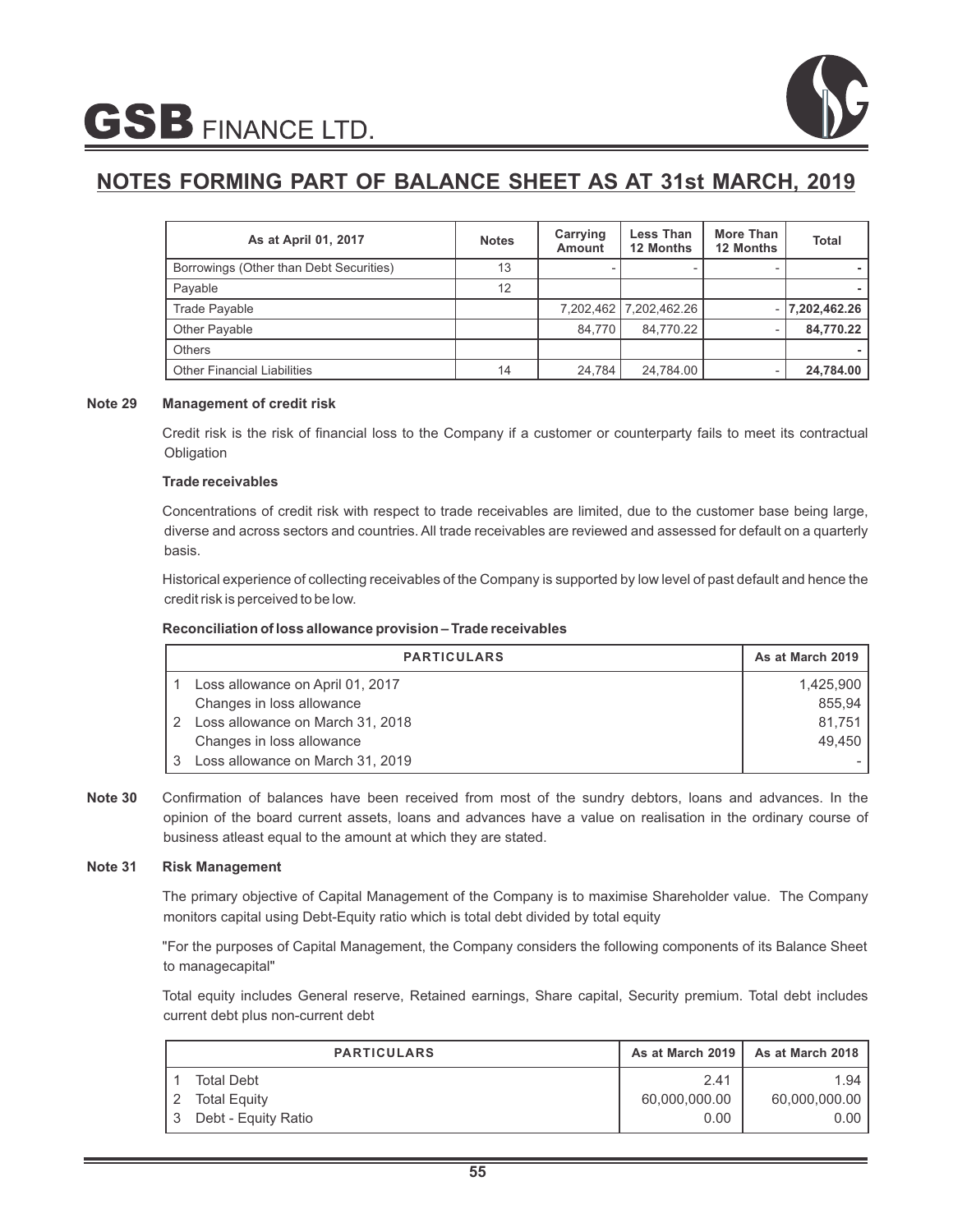

#### **Note 32 Earning per shares**

Basic earning per share is computed using the weighted average number of equity share outstanding during the period. Diluted EPS is computed by dividing the net profit after tax by the weighted average number of equity shares considered for deriving basic EPS and also weighted average number of equity shares that could have been issued upon conversion of all dilutive potential equity share. Dillutive potential equity share deemed converted as of the begining of the period, unless issued at a later date. Dilutive potential equity share are determined independently for each period presented. The number of equity share and potentially dilutive equity share are adjusted for bonus share, as appropriate.

|   | <b>PARTICULARS</b>                                           | As at March 2019 | As at March 2018 |
|---|--------------------------------------------------------------|------------------|------------------|
|   | Profit for the Year attributable to equity shareholders      | 316,941.09       | 2,554,433.32     |
|   | Basic   Weighted average number of Equity shares outstanding | 6,000,000.00     | 6,000,000.00     |
|   | during the year                                              |                  |                  |
| 3 | Nominal value of Equity share                                | 10.00            | 10.00            |
|   | Basic and diluted EPS                                        | 0.05             | 0.43             |

#### **Note 33**

Figures for the previous period have been regrouped and rearranged, wherever necessary, to make them comperable with the current Period

#### **GSB Finance Limited**

**Place :** Mumbai **Date :** 30th May, 2019 **Ramakant Biyani**  Managing Director DIN Number : 00523178

**Girdhari S Biyani Director** DIN Number : 00523132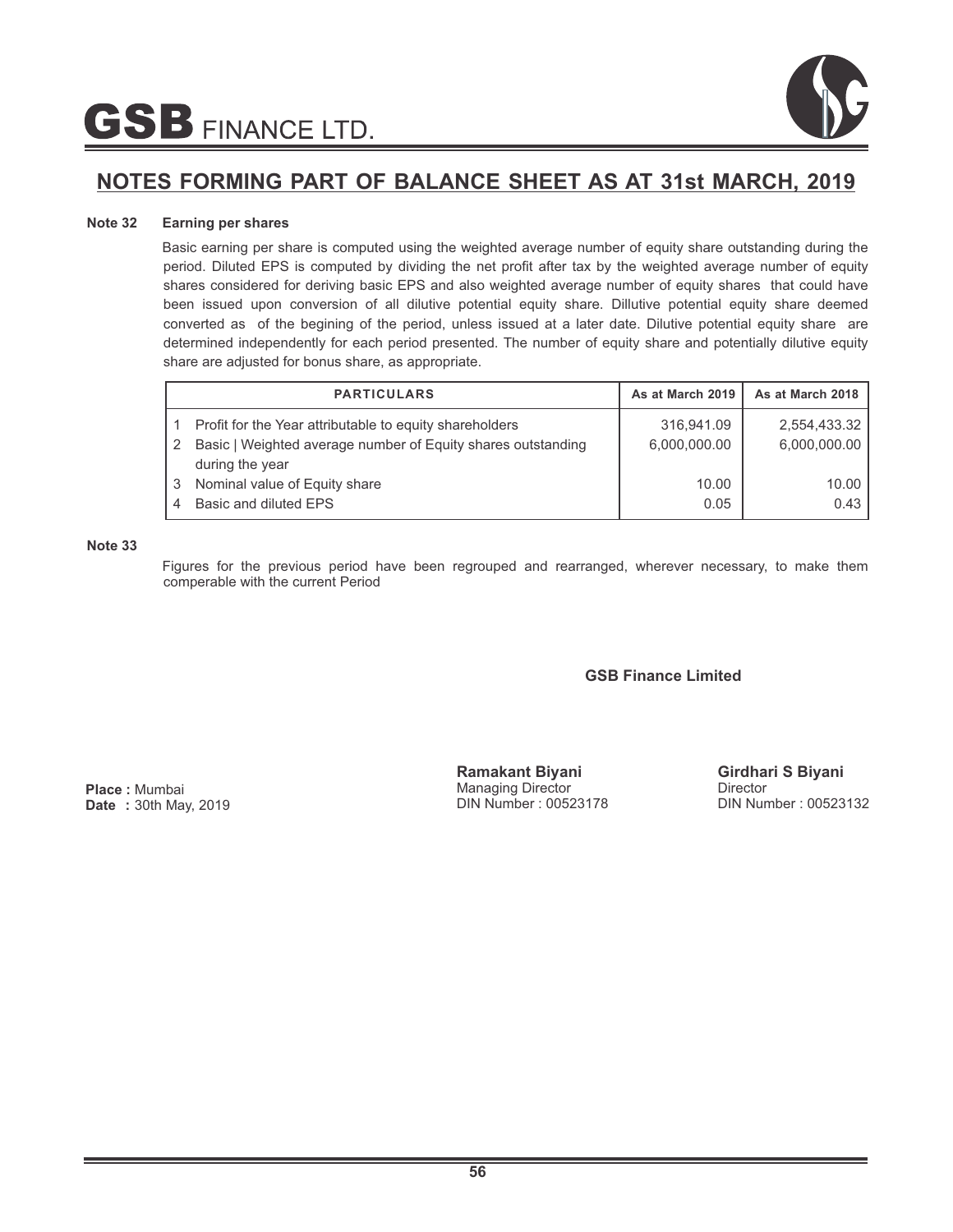



#### **GSB Finance Limited**

(CIN L99999MH2001PLC134193) Corporate Office : 78/80, Alli Chamber, Ground Floor, Tamarind Lane, Fort Mumbai - 400 001.

#### **ATTENDANCE SLIP**

Folio No./DP ID/ Client ID#

No. of Equity Shares Held

I/We hereby record my/our presence at the **36th Annual General Meeting** of the Company being held at 78/80, Ali Chambers, Tamarind Lane, Fort, Mumbai - 400 001 on the **Friday, 27th September, 2019, at 4.30 p.m**

Name of Shareholder (In Block letter)

Name of proxy/ Authorized Representatives attending\* (In Block letter)

\* Strike out whichever is not applicable

# Applicable for Shareholders holding Shares in Dematerialized Form.

Signature of the attending Shareholder/ Proxy/Authorized Representative\*

\*Note: Please fill attendance slip and hand it over at the entrance of the meeting hall.

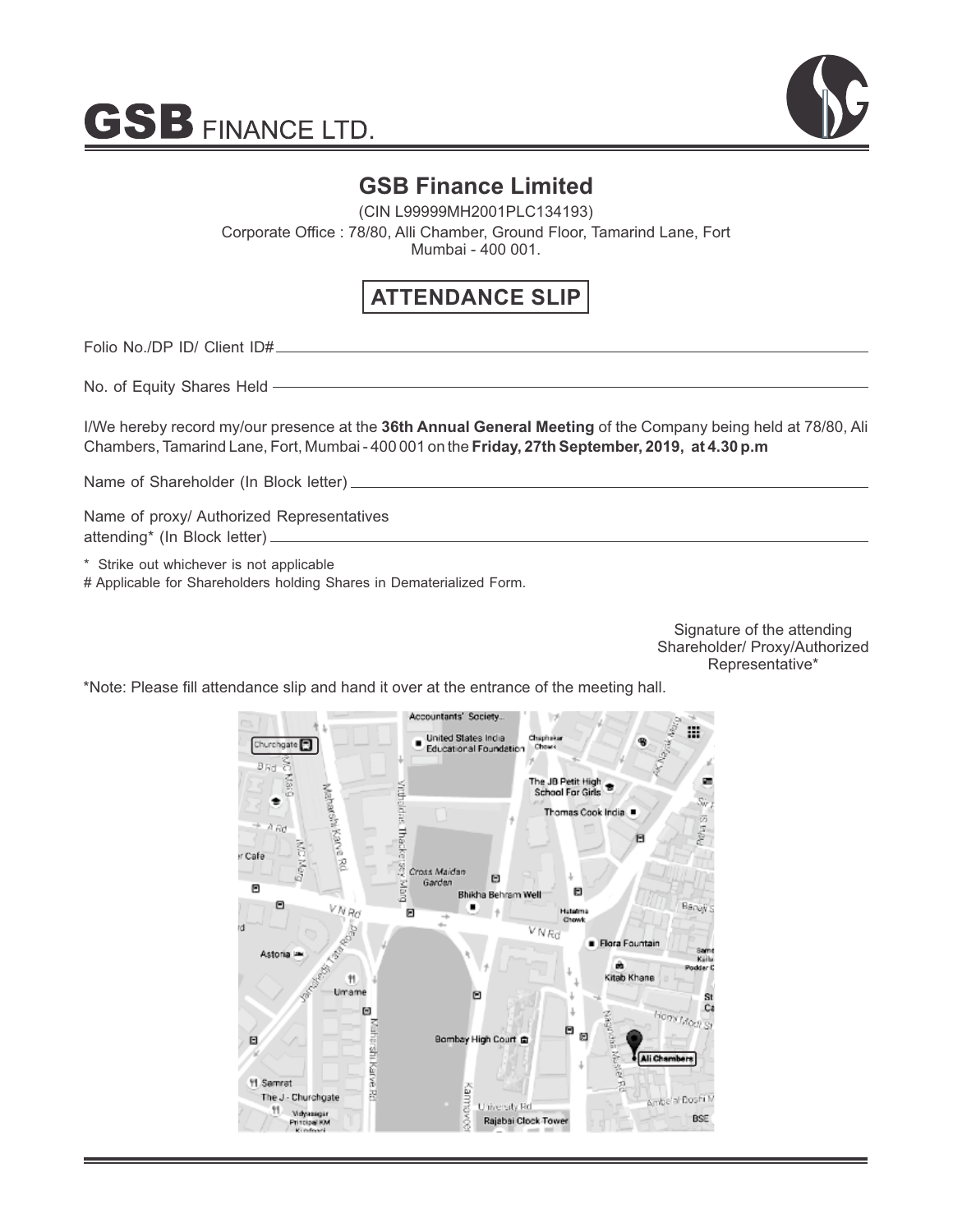



Revenue Stamp

#### **Form No. MGT-11**

#### **Proxy form**

[Pursuant to section 105(6) of the Companies Act, 2013 and rule 19(3) of the Companies(Management & Administration)Rules, 2014\]

#### **GSB Finance Limited**

#### **(CIN L99999MH2001PLC134193)**

Corporate Office: 78/80, Alli Chamber, Ground Floor, Tamarind Lane, Fort, Mumbai - 400 001.

| Name of the member(s):                          |                                                                                                                |                                                                                                                                                                                                                                                                                                                                            |                   |
|-------------------------------------------------|----------------------------------------------------------------------------------------------------------------|--------------------------------------------------------------------------------------------------------------------------------------------------------------------------------------------------------------------------------------------------------------------------------------------------------------------------------------------|-------------------|
| <b>Registered Address:</b>                      |                                                                                                                |                                                                                                                                                                                                                                                                                                                                            |                   |
| Email Id:                                       |                                                                                                                |                                                                                                                                                                                                                                                                                                                                            |                   |
| Folio No/Client Id:                             |                                                                                                                | DP ID:                                                                                                                                                                                                                                                                                                                                     |                   |
|                                                 |                                                                                                                | I/We being the Member (s) of ______________________________shares of the above named company, here by appoint:                                                                                                                                                                                                                             |                   |
| 1                                               |                                                                                                                |                                                                                                                                                                                                                                                                                                                                            |                   |
|                                                 |                                                                                                                | Signature: ___________________________ or failing him                                                                                                                                                                                                                                                                                      |                   |
| 2.                                              |                                                                                                                |                                                                                                                                                                                                                                                                                                                                            |                   |
|                                                 |                                                                                                                | Signature: or failing him                                                                                                                                                                                                                                                                                                                  |                   |
| 3.                                              | Name: Name: 2008 2010 2020 2020 2031 2040 2051 2052 2053 2054 2056 2057 2058 2059 2059 2059 2059 2059 2059 205 | the control of the control of the control of the control of the control of                                                                                                                                                                                                                                                                 |                   |
|                                                 |                                                                                                                | Signature: or failing him                                                                                                                                                                                                                                                                                                                  |                   |
| indicated below:<br>Signed this  .day of , 2019 |                                                                                                                | proxy to attend and vote (on a poll) for me/us and on my/our behalf at the 36th Annual General Meeting of the<br>company, to be held on the Friday, 27th September, 2019, at 4.30 p.m. at 78/80, Alli Chamber, Ground Floor,<br>Tamarind Lane, Fort, Mumbai - 400 001 and at any adjournment thereof in respect of such resolutions as are | Affix<br>Rs. 1.00 |

Signature of Shareholder \_\_\_\_\_\_\_\_\_\_\_\_\_\_\_\_\_\_\_\_\_\_\_\_\_\_\_\_\_\_ Signature of Proxy holder(s)

**Note:** 

- 1. This form of proxy in order to be effective should be duly completed and deposited at the Registered Office of the Company, not less than 48 hours before the commencement of the Meeting.
- 2. For the Resolutions, Explanatory Statements and Notes, please refer to the Notice of the 34th Annual General Meeting.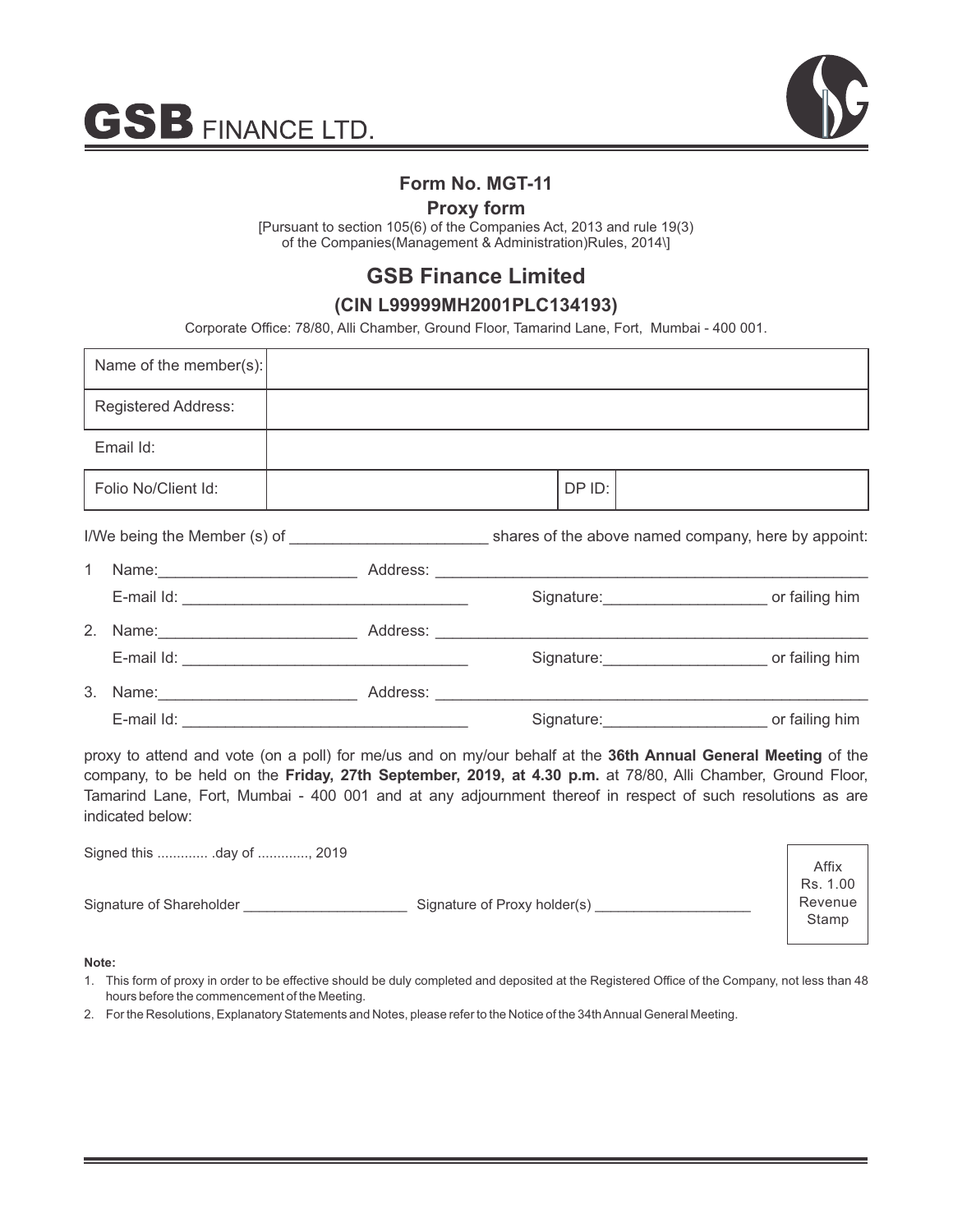#### **GSB Finance Limited**

#### **(CIN L99999MH2001PLC134193)**

Corporate Office: 78/80, Alli Chamber, Ground Floor, Tamarind Lane, Fort, Mumbai - 400 001.

#### **BALLOT PAPER**

' Folio No. / DP ID / Client ID #

No. of Equity Shares Held

I/We hereby record my/our presence at the **36th Annual General Meeting** of the Company being held at 78/80, Ali Chambers, Tamarind Lane, Fort, Mumbai - 400 001 on the **Friday, 27th September, 2019**, at **4.30 p.m**

Name of Shareholder (In Block letter)..........................................................................................................................

I/We hereby exercise my/our vote in respect of Resolutions enumerated below to be passed through postal ballot for the business stated in notice of the Company by recording my/our assent or dissent to the said resolutions by placing the tick mark at the appropriate box below :

| Sr.<br>No.    | <b>Resolution</b>                                                                                                                                                                                                                                                                                                                                                              | <b>Assent</b> | <b>Dissent</b> |
|---------------|--------------------------------------------------------------------------------------------------------------------------------------------------------------------------------------------------------------------------------------------------------------------------------------------------------------------------------------------------------------------------------|---------------|----------------|
|               | Adoption of financial statements for the year ended 31st March, 2019<br>and the Directors' and Auditors' Reports thereon                                                                                                                                                                                                                                                       |               |                |
| $\mathcal{P}$ | Re-appointment of Mr. Suyash Biyani (DIN No.00523359)<br>who retires by rotation                                                                                                                                                                                                                                                                                               |               |                |
| 3             | To ratify the appoint M/s H. P. Jadeja & Associates, Chartered<br>Accountants, Auditors of the Company to hold office from the conclusion<br>of this Meeting until the conclusion of the next Annual General Meeting<br>of the Company and to fix their remuneration who were appointed<br>statutory auditors for a terms of five years in the last annual general<br>meeting. |               |                |

Signed this .............. day of ............., 2019

Signature of Shareholder \_\_\_\_\_\_\_\_\_\_\_\_\_\_\_\_\_\_\_\_\_ Signature of Proxy holder(s) \_\_\_\_\_\_\_\_\_\_\_\_\_\_\_\_\_\_\_\_